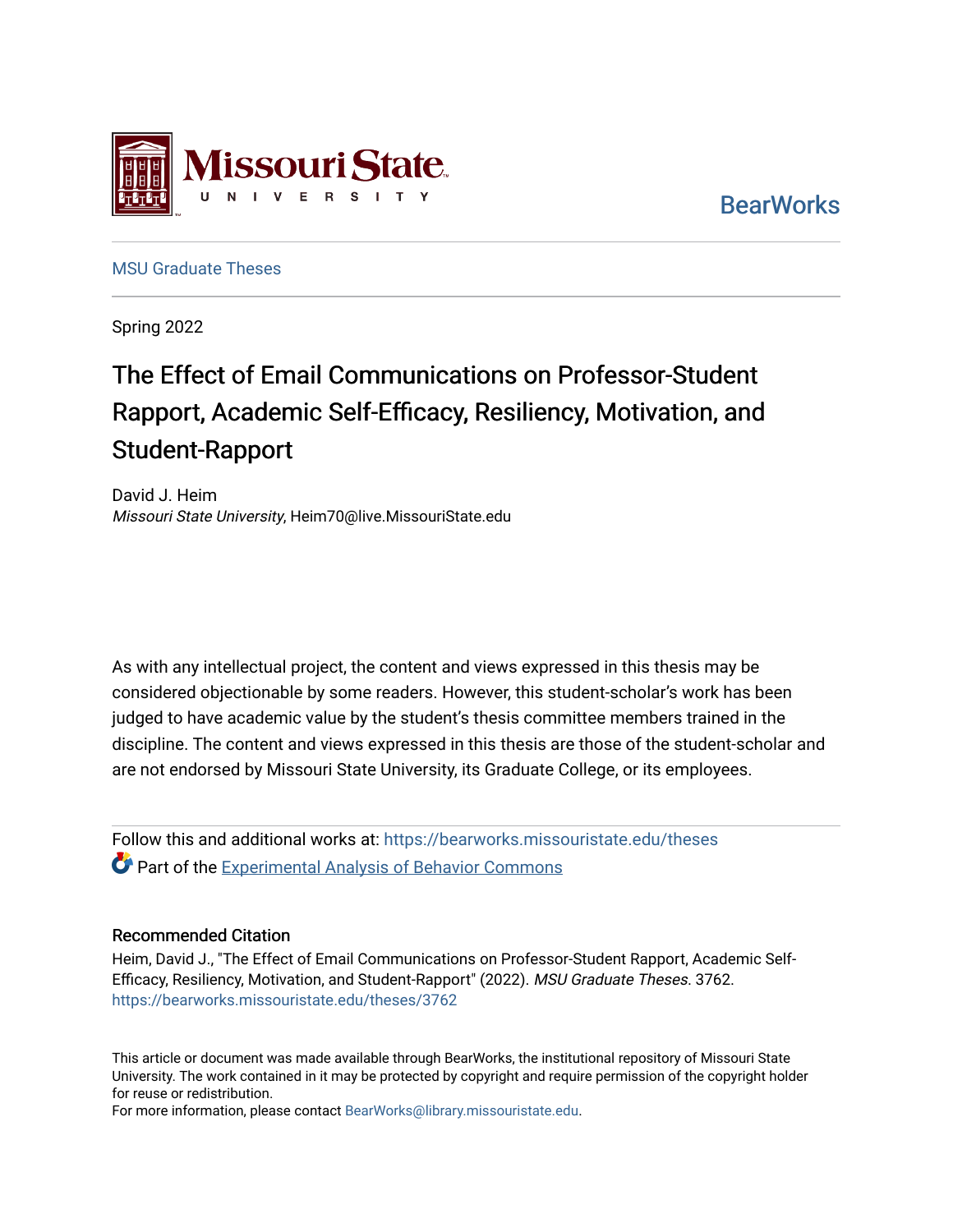# **THE EFFECT OF EMAIL COMMUNICATIONS ON PROFESSOR-STUDENT RAPPORT, ACADEMIC SELF-EFFICACY, RESILIENCY, MOTIVATION, AND SPIRITUALITY**

A Master's Thesis

Presented to

The Graduate College of

Missouri State University

In Partial Fulfillment

Of the Requirements for the Degree

Master of Science, Psychology

By

David Joshua Heim

May 2022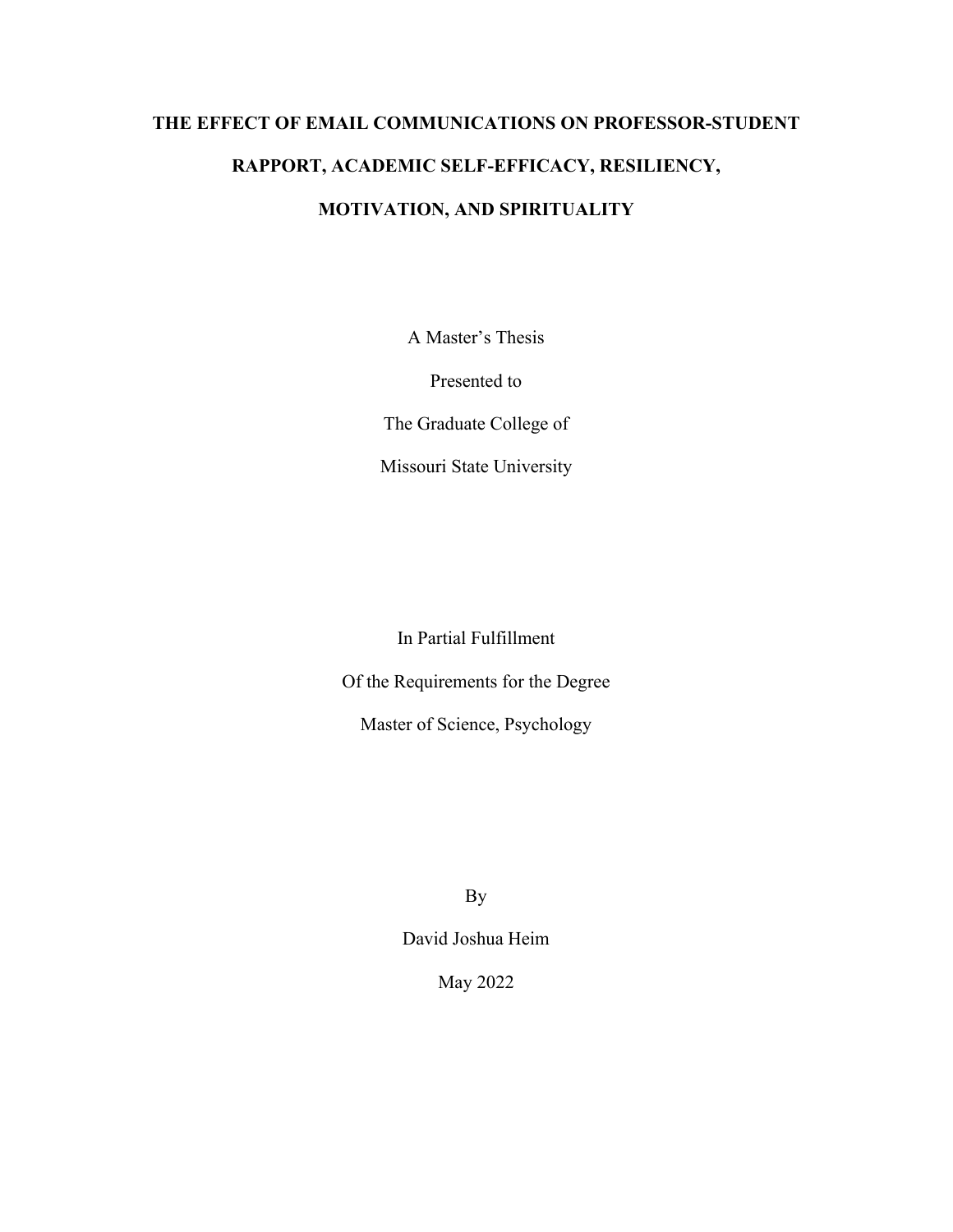Copyright 2022 by David Joshua Heim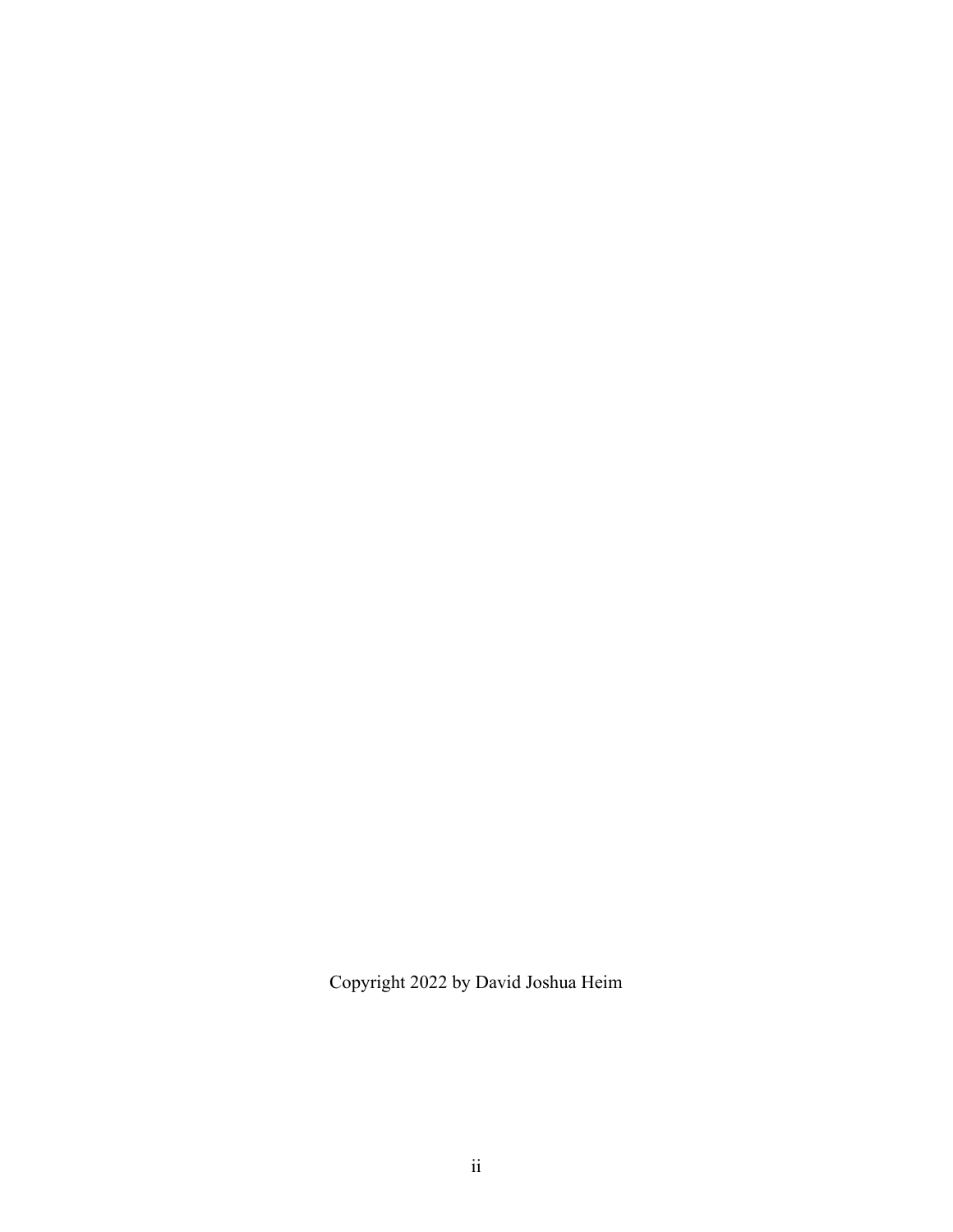### **THE EFFECT OF EMAIL COMMUNICATIONS ON PROFESSOR-STUDENT**

## **RAPPORT, ACADEMIC SELF-EFFICACY, RESILIENCE, MOTIVATION,**

### **AND SPIRITUALITY**

Psychology

Missouri State University, May 2022

Psychology, Master of Science

David Joshua Heim

### **ABSTRACT**

Student retention and success rates are an increasing concern among collegiate administrators and educators. This study examined the influence of a college instructor's email communications on professor-student rapport, student academic self-efficacy, resilience, motivation, and success. Researchers hypothesized that the student participants who received the encouraging email communications from their professor would demonstrate higher levels of professor-student rapport, higher levels of academic self-efficacy, resiliency, and success compared to the students who receive standard email communications from their professor. Five scales were utilized in this study including Professor-Student Rapport Scale, Academic Self-Efficacy Scale, Academic Resilience Scale (ARS-30), Daily Spiritual Experience Scale (DSES), and Patterns of Adaptive Learning Scale-Achievement Goal Subscales (PALS, Revised 2000). Participants (*N* = 66) completed the scales twice, once at the beginning of the semester and once at the end in order to evaluate the effects of email communications from the professor on participants' thoughts and feelings concerning professor-student rapport, academic self-efficacy, resilience, and motivation. Researchers found a positive increase in professor-student rapport from the beginning to the conclusion of the semester (Pre-Post ANOVA), supporting the hypothesis. Additionally, a significant decrease in academic self-efficacy and resiliency was evident from the beginning to the end of the semester. When evaluating group differences (Control vs Experimental), no significant differences were observed. Based upon a multiple regression analysis, it was found that professor-student rapport was the only factor that contributed significantly to changes in academic self-efficacy. However, the direction of this relationship did not support the predicted hypothesis. This study exemplifies the strengths that email communications demonstrate on professor-student rapport and indicates that it should be implemented by educators.

**KEYWORDS**: professor-student rapport, academic self-efficacy, resilience, motivation, spirituality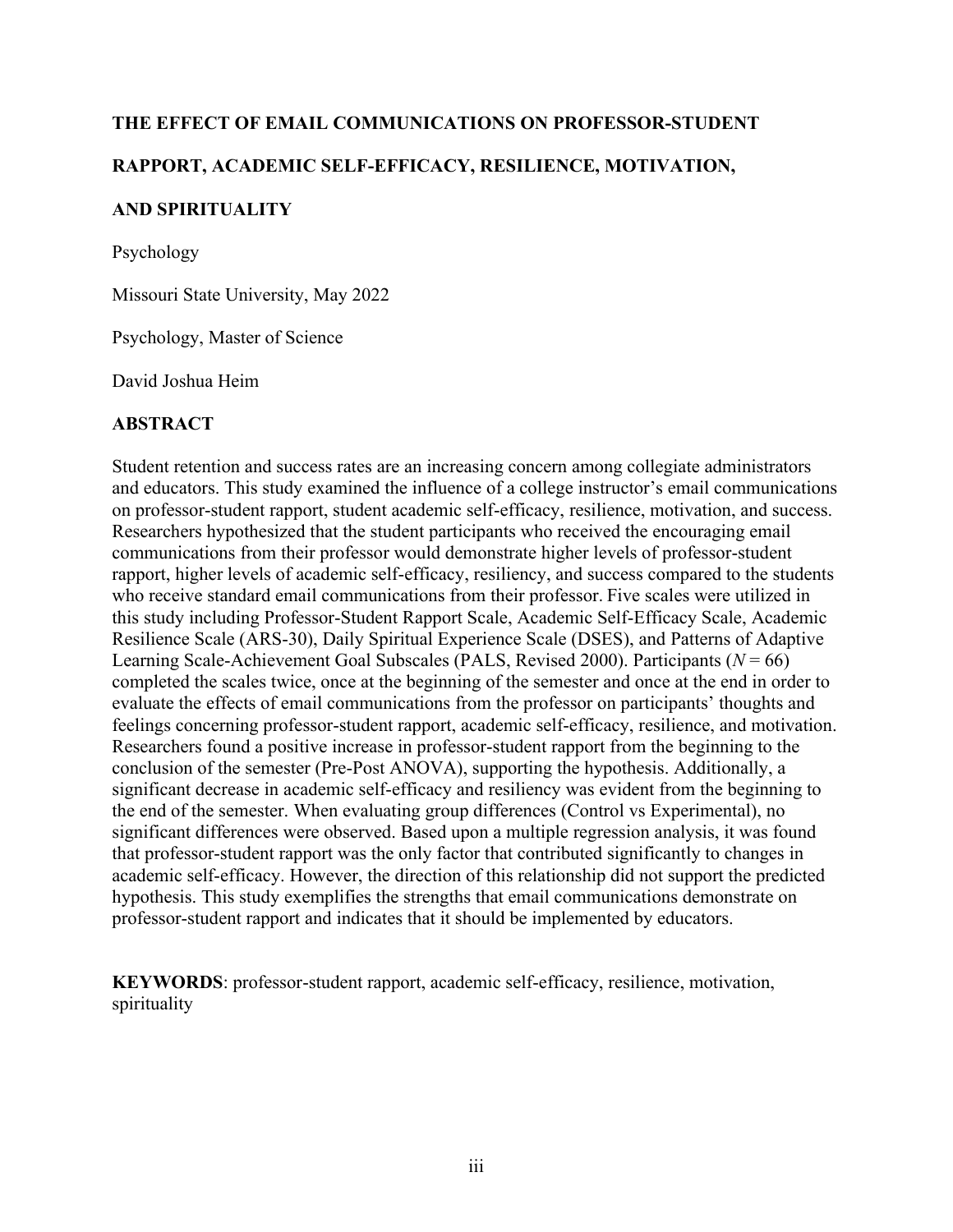# **THE EFFECT OF EMAIL COMMUNICATIONS ON PROFESSOR-STUDENT**

## **RAPPORT, ACADEMIC SELF-EFFICACY, RESILIENCY,**

## **MOTIVATION, AND SPIRITUALITY**

By

David Joshua Heim

A Master's Thesis Submitted to The Graduate College of Missouri State University In Partial Fulfillment of the Requirements For the Degree of Master of Science, Psychology

May 2022

Approved:

Adena Young-Jones, Ph.D., Thesis Committee Chair

Ashley Payne, Ph.D., Co-Thesis Committee Chair

D. Wayne Mitchell, Ph.D., Committee Member

Julie Masterson, Ph.D., Dean of the Graduate College

In the interest of academic freedom and the principle of free speech, approval of this thesis indicates the format is acceptable and meets the academic criteria for the discipline as determined by the faculty that constitute the thesis committee. The content and views expressed in this thesis are those of the student-scholar and are not endorsed by Missouri State University, its Graduate College, or its employees.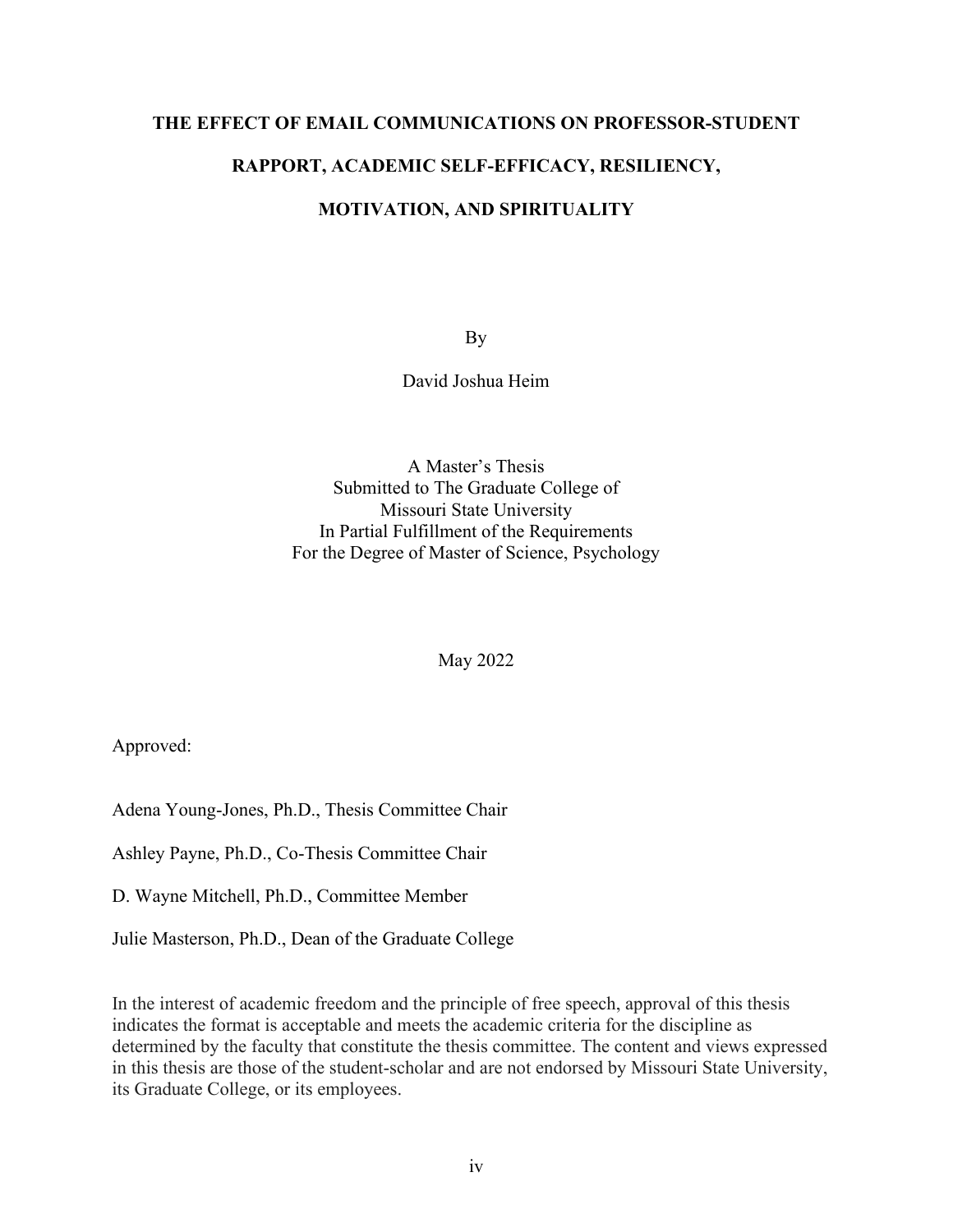# **ACKNOWLEDGEMENTS**

I would like to thank my mentor and chair Dr. Adena Young-Jones for her guidance throughout the thesis process. I would also like to thank Dr. Ashley Payne and Dr. D. Wayne Mitchell for serving as my committee members and assisting me in completing my thesis.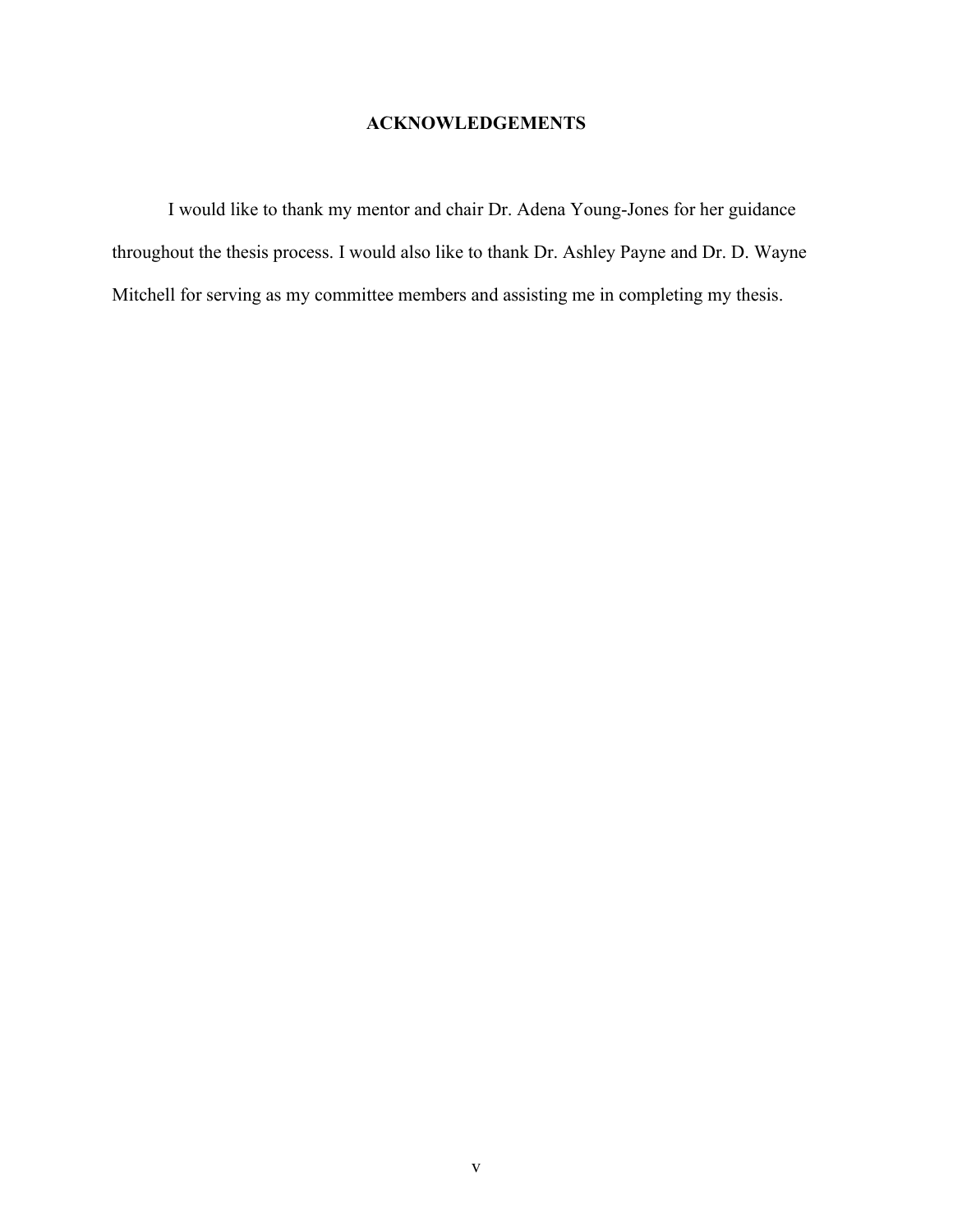| Introduction                                                                                                                                                                                                                   | Page 1                                                                    |
|--------------------------------------------------------------------------------------------------------------------------------------------------------------------------------------------------------------------------------|---------------------------------------------------------------------------|
| <b>Literature Review</b><br>Professor-Student Rapport<br>The Effects of Technology on Professor-Student Rapport<br>Academic Self-Efficacy, Motivation, and Resilience<br>Spirituality's Effect on Self-Efficacy and Well-Being | Page 2<br>Page 2<br>Page 6<br>Page 10<br>Page 12                          |
| Purpose of Study                                                                                                                                                                                                               | Page 16                                                                   |
| Method<br>Participants<br>Measures<br>Procedures<br>Analysis                                                                                                                                                                   | Page 17<br>Page 17<br>Page 19<br>Page 19<br>Page 19                       |
| Results<br>ANOVA: Analyses for Professor-Student Rapport, Spirituality,<br>Resilience, and Academic Self-Efficacy<br>Multiple Regression Analysis: Predicting Changes in Self-                                                 | Page 21<br>Page 21<br>Page 22                                             |
| Efficacy<br>Discussion<br>Differences Between Each Grouping Variable<br>Multiple Regression Analysis<br>Implications<br>Limitations<br><b>Future Research</b><br>Conclusion                                                    | Page 25<br>Page 25<br>Page 28<br>Page 29<br>Page 30<br>Page 31<br>Page 31 |
| References                                                                                                                                                                                                                     | Page 33                                                                   |
| Appendices<br>Appendix A. Human Subjects IRB Approval/Exemption<br>Appendix B. Emails Used for Experimental and Control<br>Groups                                                                                              | Page 42<br>Page 42<br>Page 45                                             |

# **TABLE OF CONTENTS**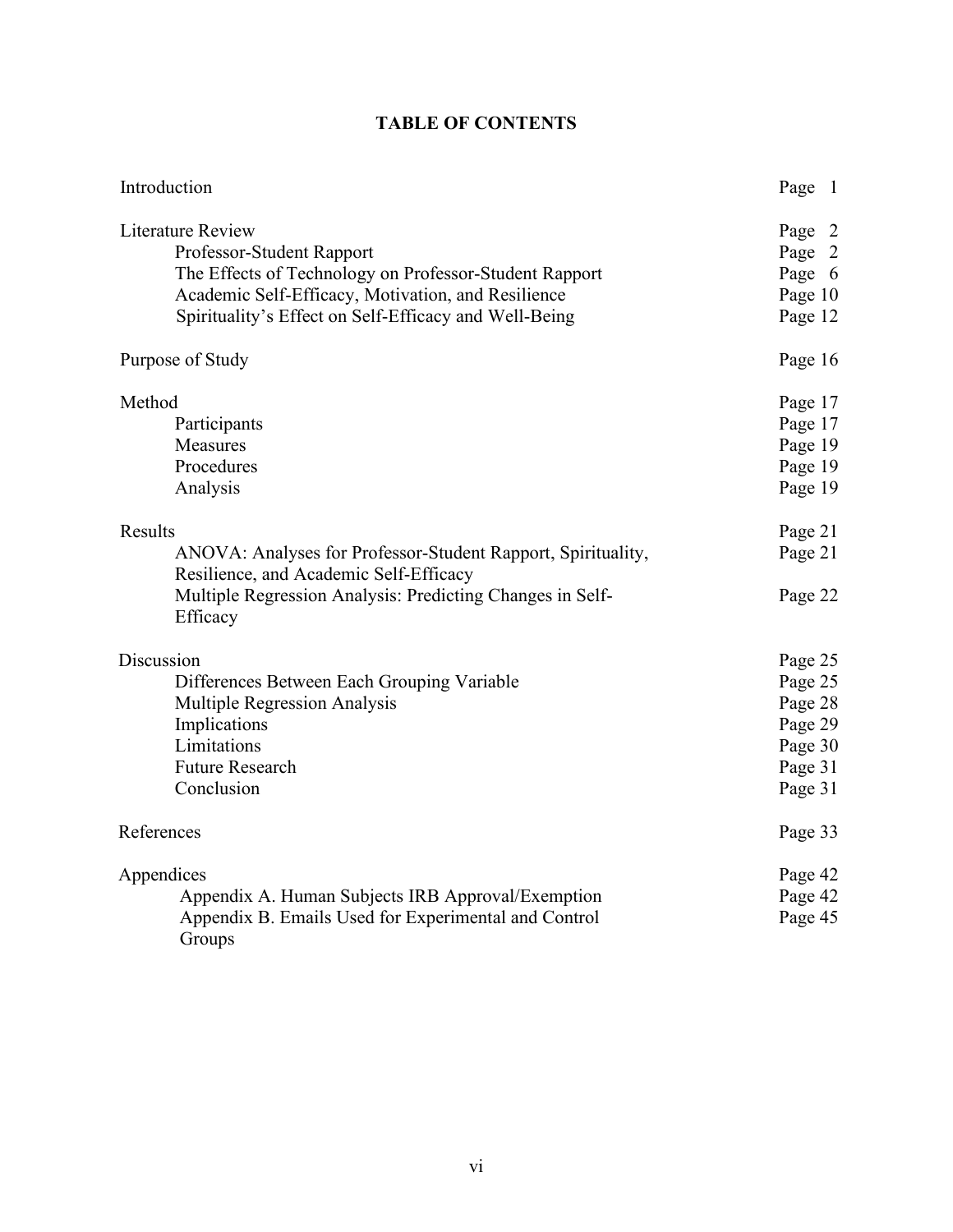# **LIST OF TABLES**

| Table 1. Summary Statistics – Variables by Group by Pre vs Post-test     | Page 38 |
|--------------------------------------------------------------------------|---------|
| Table 2. Model Coefficients – Self-Efficacy Change Total Sample          | Page 38 |
| Table 3. Pearson $r$ Correlation Matrix – Total Sample                   | Page 39 |
| Table 4. Control Group Model Coefficients – Self-Efficacy Change         | Page 39 |
| Table 5. Pearson $r$ Correlation Matrix – Control Group                  | Page 40 |
| Table 6. Experimental Group Model Coefficients – Self-Efficacy<br>Change | Page 40 |
| Table 7. Pearson $r$ Correlation Matrix – Experimental Group             | Page 41 |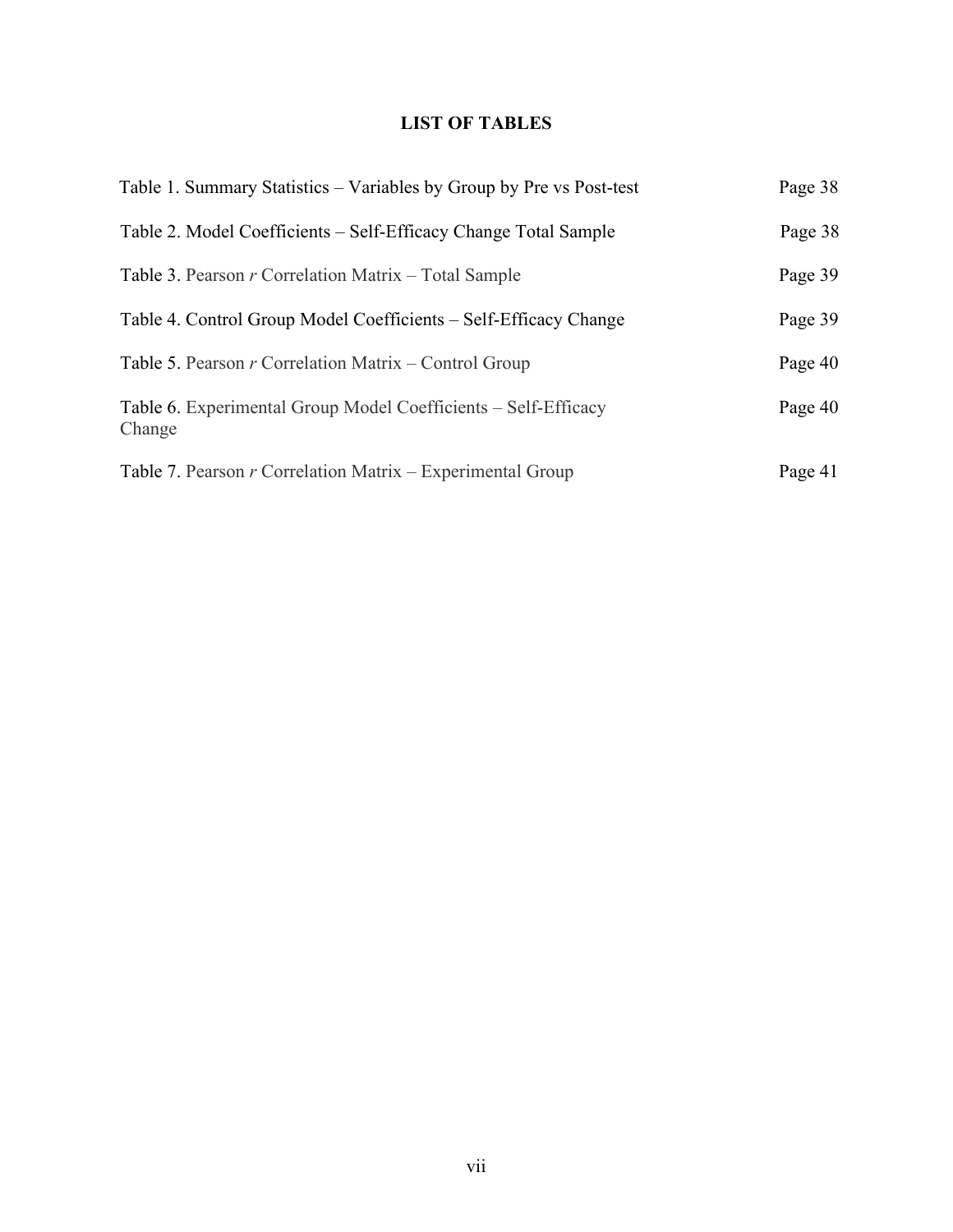#### **INTRODUCTION**

Building and encouraging strong relationships between educators and students is a critical priority of student affairs and university faculty (Olson and Carter, 2014). According to the National Center for Education Statistics (2020), approximately 62% of students who began courses toward a bachelor's degree at a four-year educational institution completed that degree within six years. University administrators, professors, and advisors must discover positive behaviors that may strengthen their students resolve to graduate. Establishing strong rapport encourages academic aspirations, respect, and confidence; all of these qualities are important when pursuing higher education. Research has linked faculty-student rapport with student retention and academic success (Olson and Carter, 2014) as it builds positive academic attitudes and behaviors such as self-efficacy (Waples, 2016), resilience, and motivation (Estepp and Roberts, 2013). Rapport is considered "a close or sympathetic relationship; agreement; harmony" (Guralnik, 1982). Advances in technology increase opportunities for building faculty-student rapport. Email communications provide effective, efficient, and engaging learning, which can boost levels of academic self-efficacy, resilience, and motivation (Kim, 2008). The purpose of this study was to evaluate the impact of professor student email communications in strengthening rapport, academic self-efficacy, resilience, and motivation in upper-level psychology courses.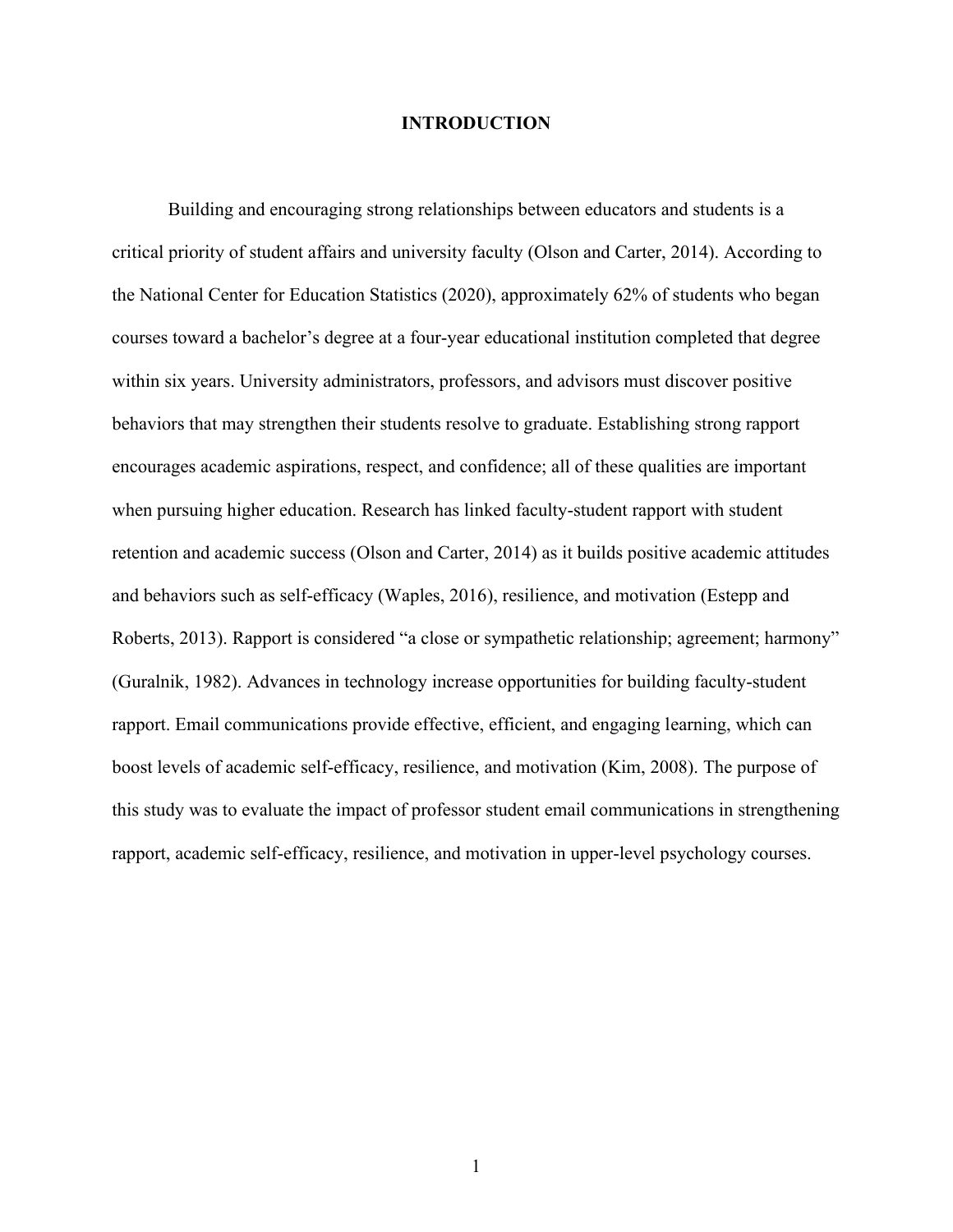#### **LITERATURE REVIEW**

#### **Professor-Student Rapport**

Professor-student rapport has a positive influence on student outcomes (Wilson et al., 2010). The key to establishing professor-student rapport is open communication, which leads to the development of mutual trust and respect. Advancements in technology, such as email, offer college instructors and students an additional platform to collaborate outside of the classroom. Research has demonstrated that email communications positively effect student rapport, motivation, attitudes, and promote collegiate success (Dobransky and Frymier, 2004; Legg and Wilson, 2009; Sheer and Fung, 2007). In the current study, the impact of email communications on professor-student rapport, academic self-efficacy, resilience, and spirituality were explored.

**Rapport in Building Retention and Persistence.** Public universities are often scrutinized by states demanding evidence of greater accountability, effective use of resources, and graduating additional students in a shorter time period while still offering a quality education (Olson and Carter, 2014). Since retention and persistence toward a degree are crucial to student success, university administrators must acknowledge that considerate and committed full-time professors aid in student retention and persistence. Olson and Carter (2014) examined caring behaviors portrayed by college educators, which positively enhanced student retention, graduation rates, and academic success rates. Results of this investigative study found that when students feel welcome and valued, lines of communication are fostered, which assists in promoting feelings of appreciation and trust. To instill confidence, professors were encouraged to make a significant effort to provide positive feedback, encourage creative thinking, and dispense productive criticism. When faculty members responded to phone calls and emails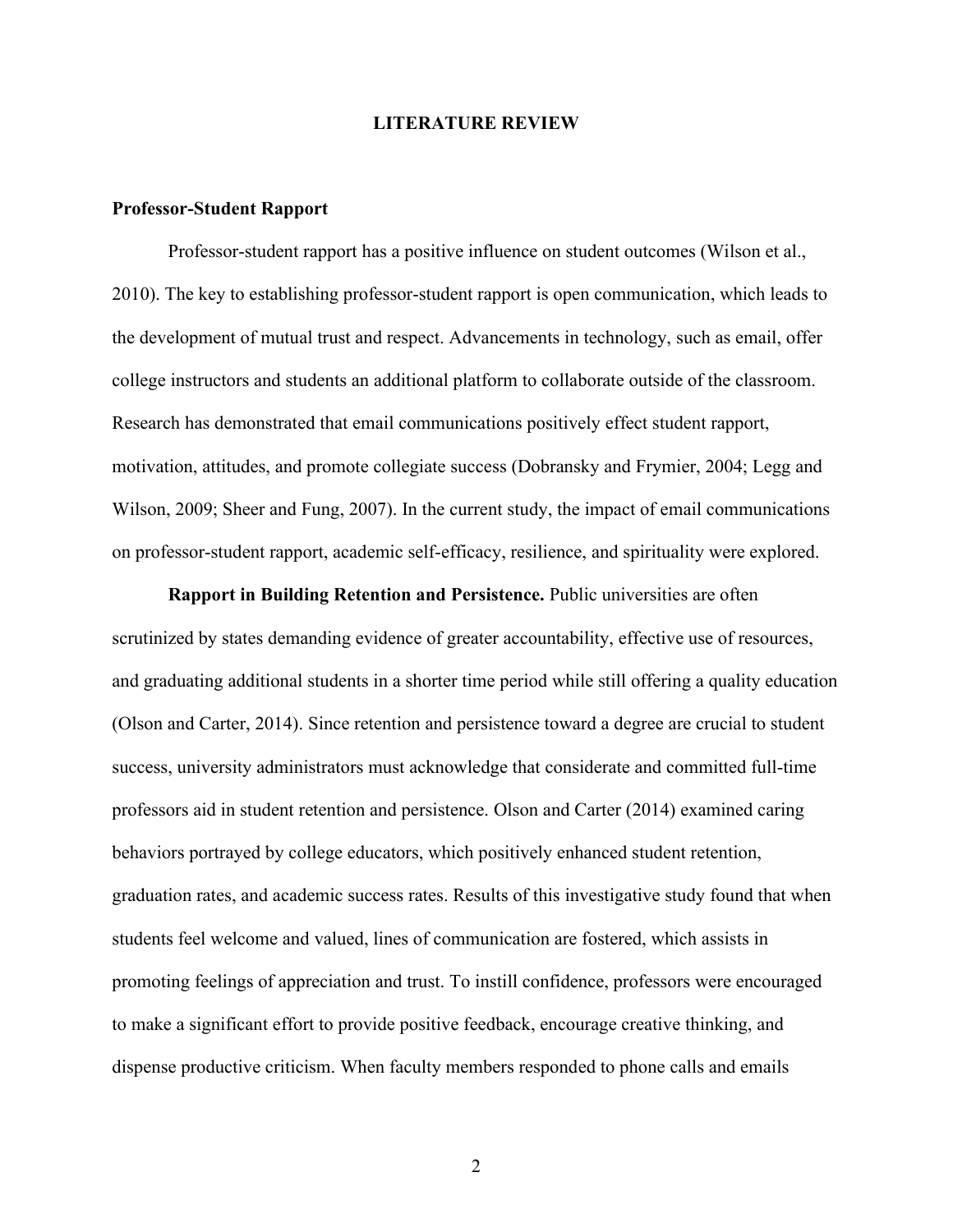quickly and effectively, students appreciated the fast response time and linked that to attentive and concerned professors (Groth, 2007; Olson and Carter, 2014). Olson and Carter (2014) further emphasized that students need professors to provide unconditional positive regard and have a "caring" attitude toward students to promote retention and success, both inside and outside of the classroom. College educators who display caring attitudes and behaviors tend to develop stronger and more positive professor-student rapport.

Professor-student rapport is a professional and personal connection that is built on mutual trust and respect. When rapport is established, students feel like their professors are compassionate and value their future academic and professional endeavors. Students may also foster a sense of "partnership" with professors when rapport is emotionally secure. This type of mentoring relationship may increase students' academic self-efficacy, resilience, motivation, and retention/success. Therefore, students are more likely to persist and graduate when professorstudent rapport flourishes on college campuses.

**Rapport in Fostering a Positive Learning Environment.** Establishing and building rapport between professors and students promotes positive relationships, which fosters a constructive classroom environment that stimulates learning and participation (Ellis, 2004; Frisby and Martin, 2010; Worley et al., 2007). Frisby and Martin (2010) examined the connection between professors and their students using the Modified Rapport Measure and Cognitive Learning Measure. This instrument assessed students' perceptions about how social relationships in the classroom influence participation and student learning outcomes. Frisby and Martin found that perceived rapport with instructors and students was associated to classroom connectedness. Professor-student rapport and classroom connectedness encouraged and increased student participation. In conclusion, the findings suggested perceived instructor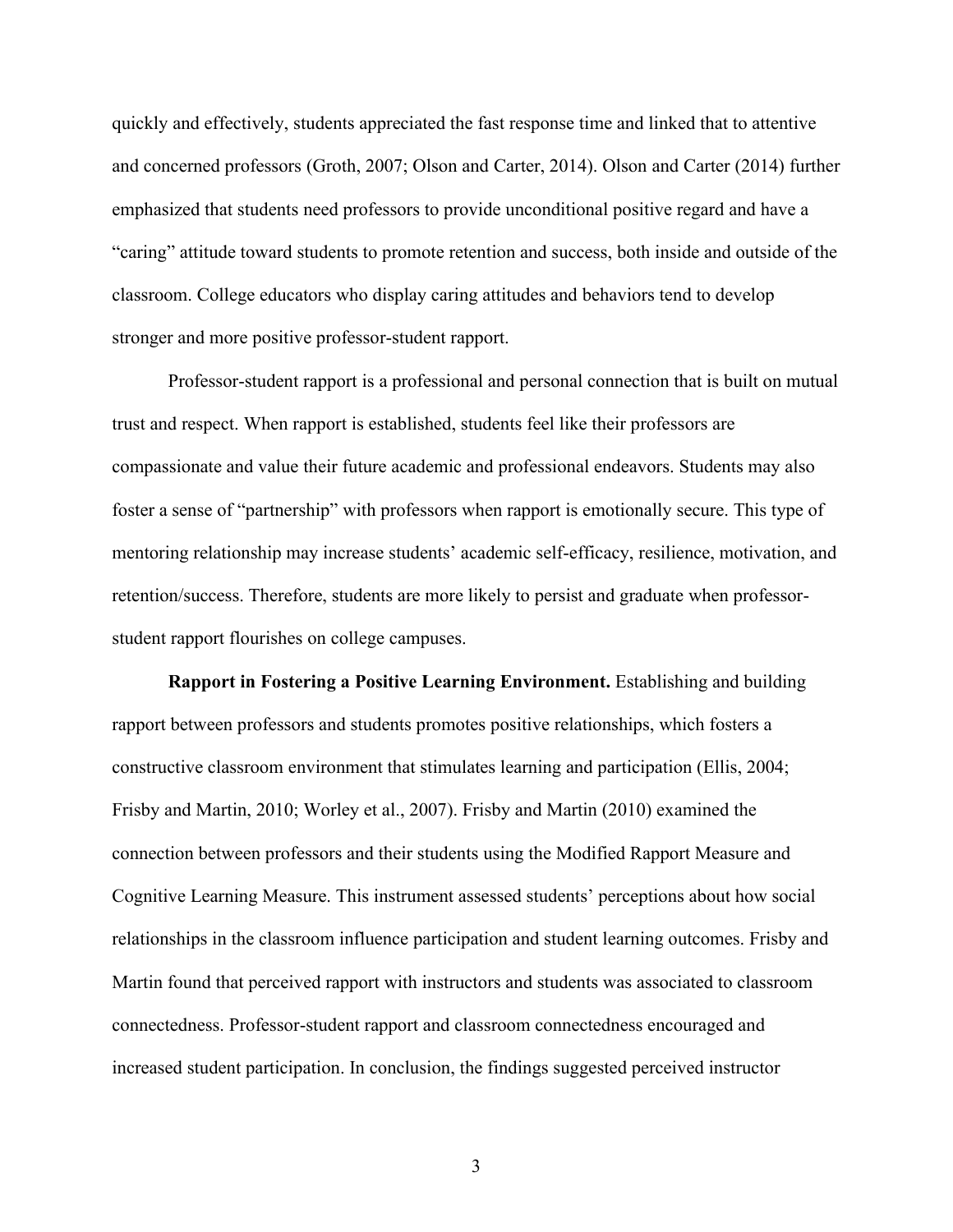rapport was the primary and crucial variable as it persistently predicted affective and cognitive learning along with participation.

Identifying the types of positive professional conduct that enhance scholastic motivation and rapport should be a priority for college educators. To determine the classification of faculty etiquette that encourage student success, Granitz et al. (2009) investigated behaviors that professors classified as meaningful and significant in building rapport. Faculty participants identified approachability and accessibility as two fundamental components that are pivotal in creating rapport with students. Approachability referred to a student's level of comfort when asking questions and seeking guidance from their professor (Benson et al., 2005; Faranda and Clarke, 2004). Accessibility signified a professor's willingness to provide students with their personal phone number and email (Benson et al., 2005; Faranda and Clarke, 2004). The outcomes of professor-student rapport emphasized were higher motivation, improved evaluations, better relationships, and enhanced communication. Therefore, rapport between professors and students improved learning and provided additional positive benefits to the classroom environment.

**The Role of Rapport in Building Academic Beliefs**. Numerous benefits exist of building emotional bonds between instructors and students. Reciprocal sharing of experiences established respect and trust within the instructor-student relationship, which are essential for student academic success (Goodman, 2009; Waples, 2016). Therefore, professor-student collaboration should be a priority to create and cultivate rapport. Waples' (2016) investigation also suggested the significance of building emotional rapport to enhance student self-efficacy and academic performance. Additionally, providing emotionally secure learning environments created opportunities for students to nurture their self-efficacy. According to Jungert and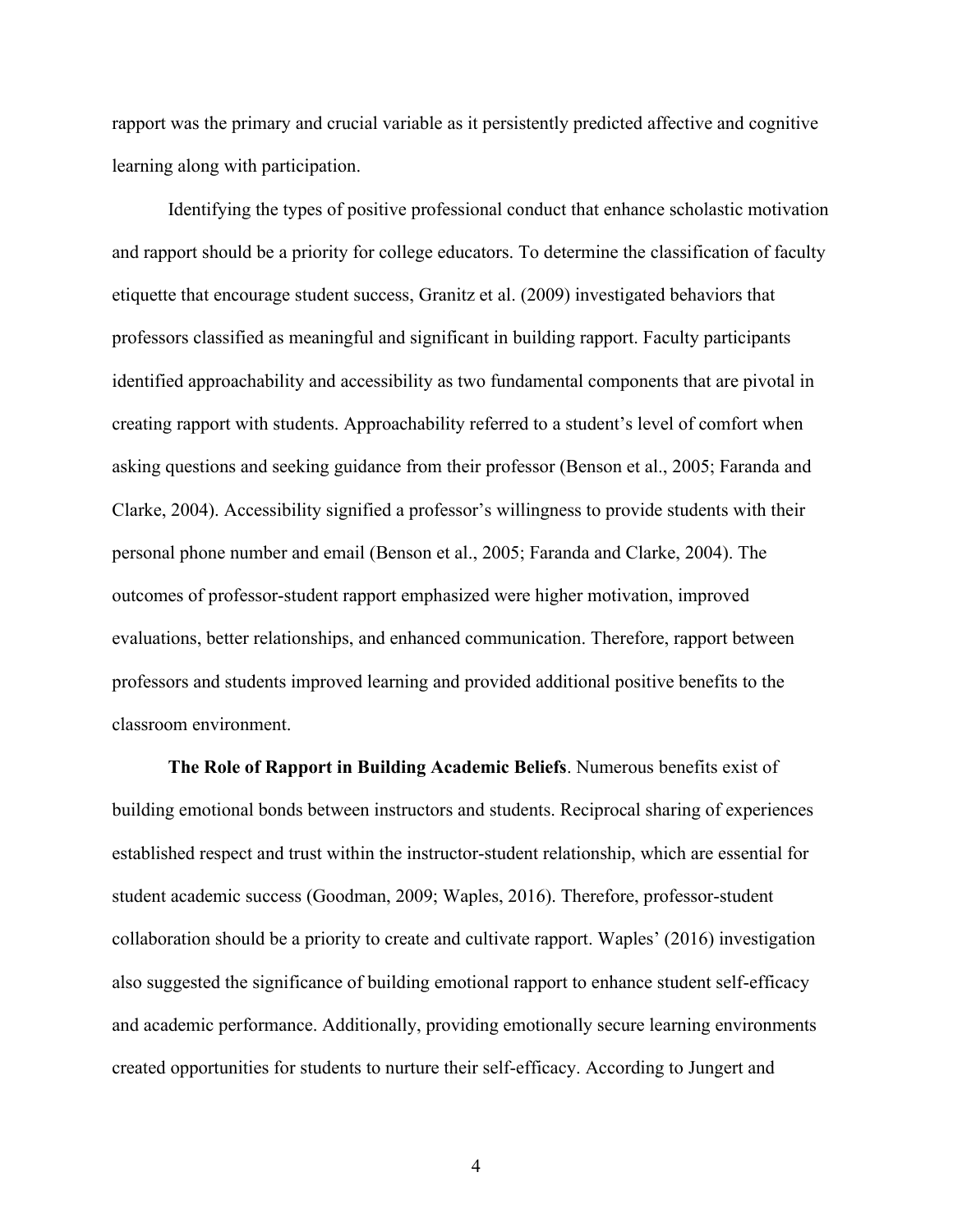Rosander (2010), self-efficacy increased upon the belief that they were a contributor in their learning and could improve course curriculum or composition through teacher-student collaboration. Subsequently, professor-student alliances lead to the development of mentoring relationships that guide positively student's scholastic success.

Mentoring relationships (rapport) established between undergraduates and professors can be a strong indicator of an exceptional college experience for students. Professors are in a unique and opportunistic position to use verbal and non-verbal communication resulting in the cultivation of rapport within the classroom. In order to predict student outcomes, Wilson et al. (2010) developed a Professor-Student Rapport Scale to evaluate student's perspectives of the instructor and the course. Wilson et al. (2010) noted that perceived relationships with educators is indeed linked to perceptions of classroom connectedness, which enhanced student participation. Instructor-student rapport continually predicted levels of student participation and learning. College instructors can inspire educational and professional accomplishments by understanding and recognizing each student's values and goals. When professors put forth the effort to build these connections, students feel inspired to fulfill their scholastic objectives. Consequently, educators should inspect ways that they can improve interpersonal relationships with each student to motivate individual achievements, academically and professionally.

Student motivation and goal setting are essential attributes for collegiate academic achievement. In particular, interpersonal relationships are vital to teaching and learning in the college classroom (Meyers, 2009). Estepp and Roberts (2013) investigated the association between professor and student, student motivation, expectancy for success, and individual values/goals. The majority of participants reported the establishment of rapport with their instructors. Estepp and Roberts (2013) results found that educators were successful in building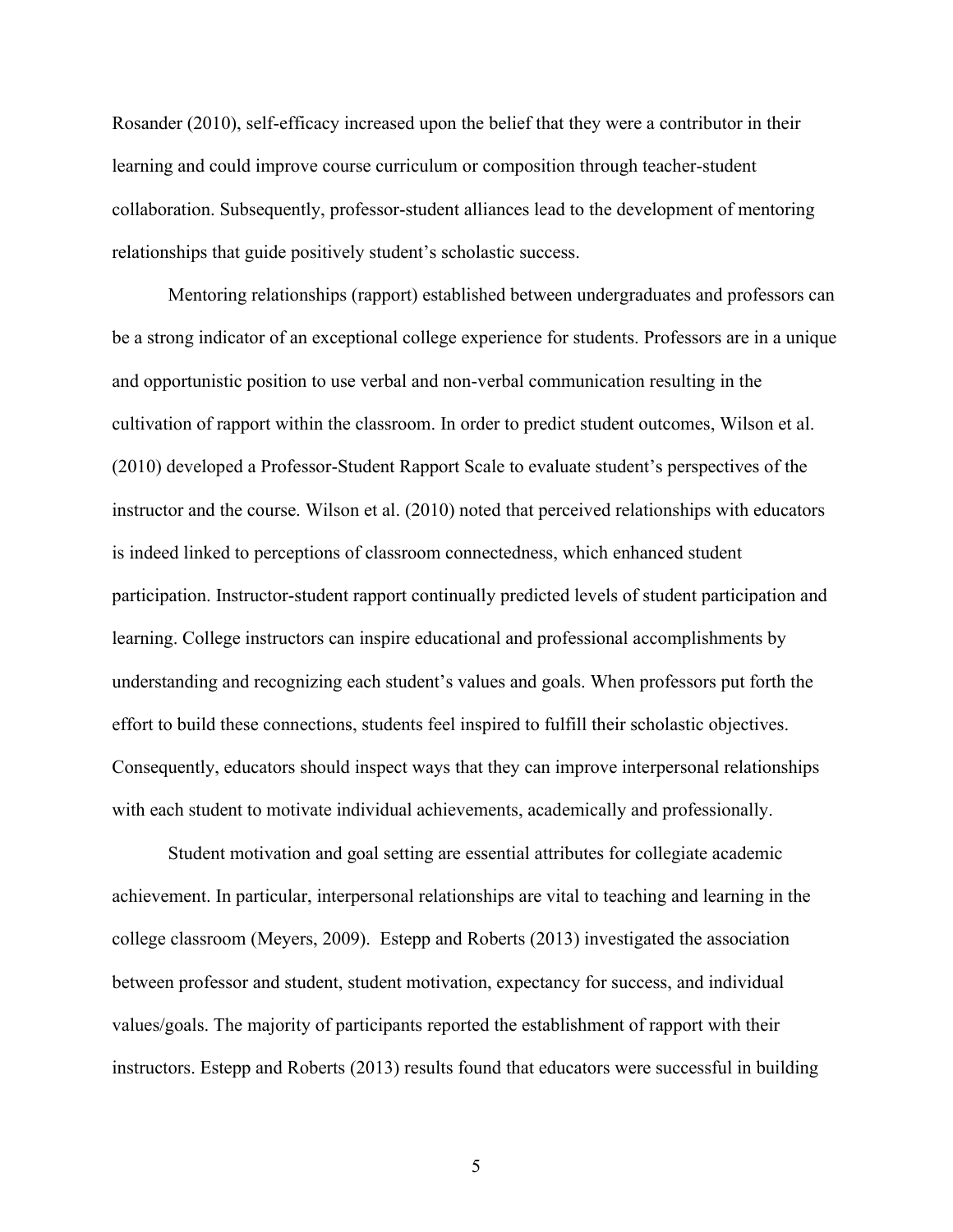rapport through positive classroom reciprocity. Participants identified specific characteristics such as respecting students, being approachable, communicating effectively, and being fair, which supported Wilson et al. (2010) research.

Particular professional conduct toward students enhances interpersonal and educational relationships. Rokach (2016) investigated the impression college professors specifically have on their students, which behaviors were crucial in creating an impact, and the behaviors that instructors may want to embrace to enhance their academic effectiveness. Rokach's (2016) research emphasized the development of rapport between faculty and students through verbal and nonverbal communication. Some of the behaviors mentioned were providing positive feedback to students, making a special effort to encourage creativity and freethinking, being open to new ideas, and providing constructive criticism. Rokach's (2016) results revealed that respectful professors encouraged openness and accessibility, acted as an appropriate adult role model, responded to student's needs, and returned calls and emails in a timely manner. Additionally, caring educators embraced email as an effective tool to communicate with students.

#### **The Effects of Technology on Professor-Student Rapport**

The development of technology has provided professors with a unique tool to enhance teaching and learning. Legg and Wilson (2009) acknowledged that technological advances provide multiple methods for educators and students to interact outside of the classroom. Blackboard, chatrooms, Facebook groups, and email dispense additional opportunities for interchanges between faculty and students. Specifically, electronic mail (email) can be a useful educational instrument that strengthens learning and scholastic opportunities (Hassett et al.,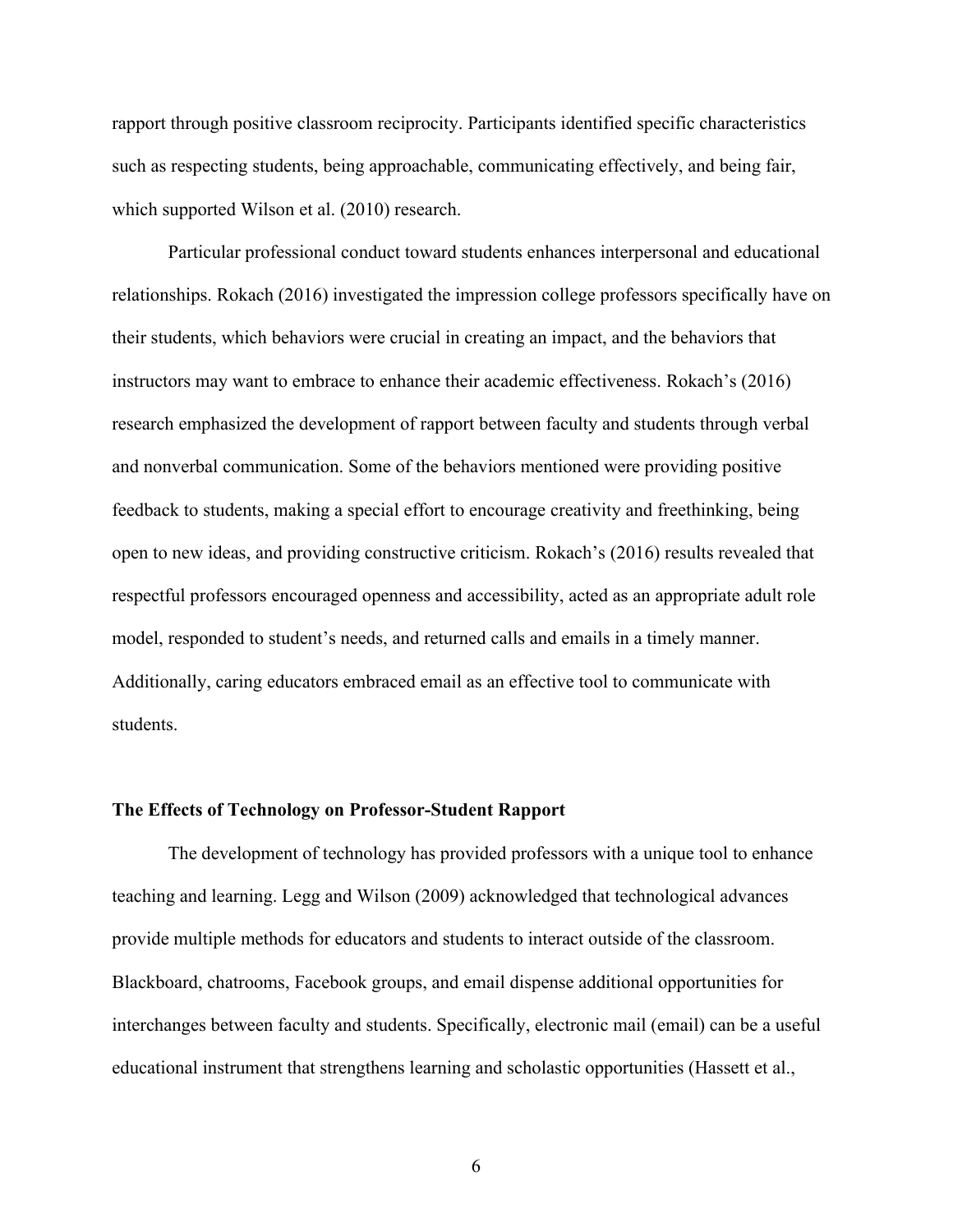1995; Legg and Wilson; Sheer and Fung, 2007; Weiss and Hanson-Baldauf, 2008). Hassett et al. (1995) researched conceptual examples of how instructors can incorporate email communications into the classroom and supplement unconventional teaching/learning situations. Email communications positively benefited both professors and students. Students believed faculty were reachable for more than only syllabus office hours and extended contact hours to practically any time and place with internet accessibility. Hassett et al. (1995) accentuated that email assisted professors and students with course management and support, grade reporting, teaching/learning, course evaluation, and student feedback. In conclusion, email is a productive implement which engaged professors use to encourage rapport and promote student success.

**Welcome Emails to Encourage Rapport.** Conventionally, professors have used the first day of class to begin developing rapport with students (Legg and Wilson, 2009). However, waiting for the first day of class to begin establishing rapport is no longer necessary for educators. Legg and Wilson (2009) investigated the effects of an introductory welcome email prior to the first class in increasing motivation and attitudes toward the instructor and the course. In fact, the email communication significantly impacted course retention. Only two students who received a welcome email dropped the course compared to 29% of the students who did not receive an email from the instructor (Legg and Wilson, 2009). Thus, research has concluded that an email from an instructor can enhance student motivation and attitudes.

Email communications often impact student educational attitudes, retention, and success. A variety of research has assessed the influence that emails have on undergraduates' scholastic outcomes. Weiss and Hanson-Baldauf (2008) specifically investigated email practices in academia between instructors and undergraduates in association to their expectations and the impact on learning outcomes and student success. Several appropriate uses for email were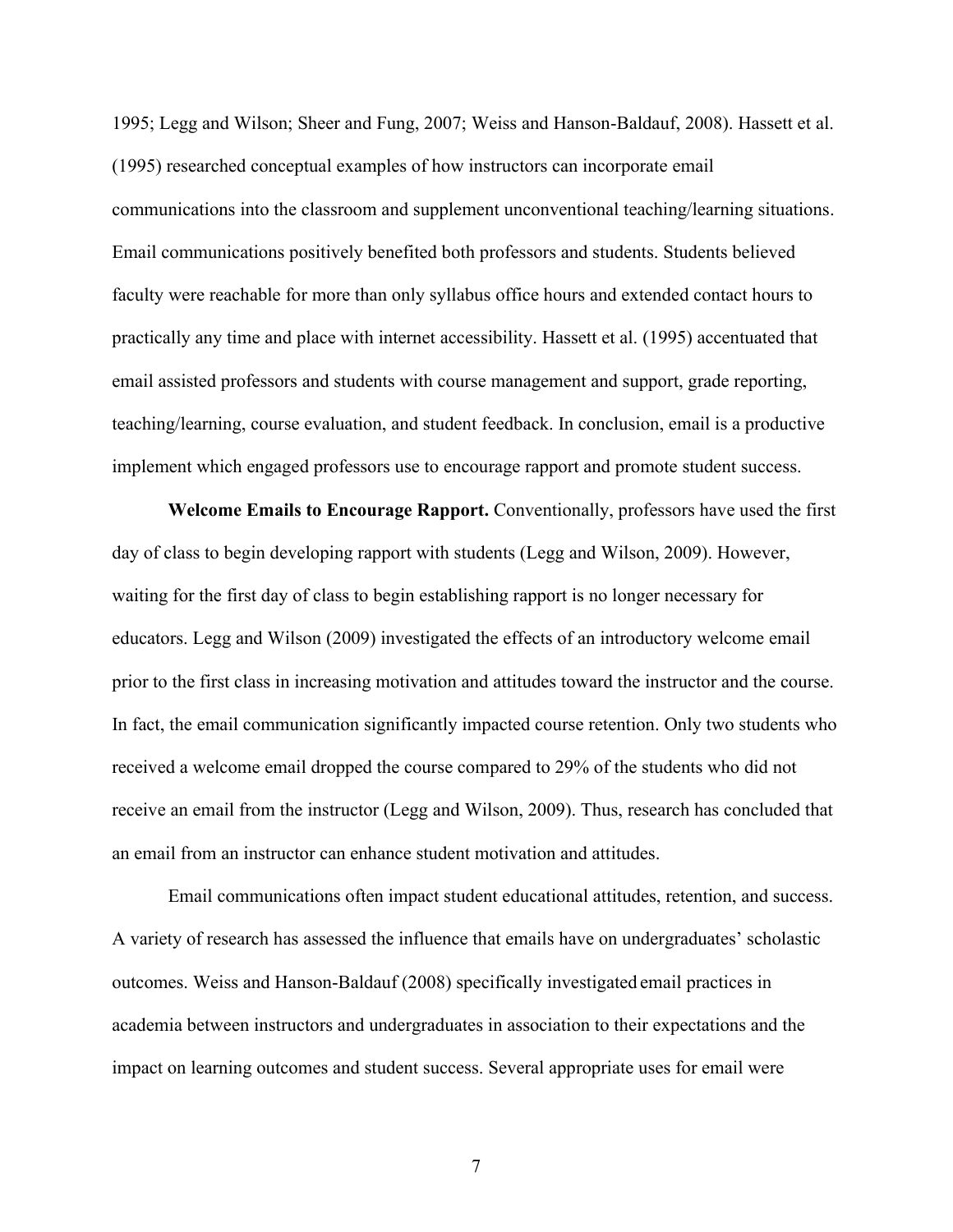examined including assignment clarification, question asking/answering, lecture clarification, and relationship building (rapport). Professors and students concurred that increased email communication contributed positively to learning, higher grades, and establishing connections; these findings were supported by Legg and Wilson (2009). Since email communications prove to be influential on educational outcomes, it should be used as a supplement to instruction. Further exploration is necessary to recognize the beneficial contributions of email on student motivation, retention, and achievement.

**Email Use to Provide Feedback and Promote Success.** To assess how email communication impacted the professor-student relationship, Sheer and Fung (2007) investigated five key relationship components/variables comprised of familiarity, relational quality, trust, relationship closeness, and satisfaction. The majority of email communications were found to be positively linked to these five variables. Specifically, professor email frequency, helpfulness, and replying punctually contributed positively to the professor-student relationship (Dobransky and Frymier, 2004; Sheer and Fung, 2007). Professors who use email as a supplement to teaching provided students a valuable communication instrument when they had questions or concerns between class periods (Hassini, 2006). Consequently, as Dobransky and Frymier (2004) revealed, open lines of communication demonstrated a professor's caring attitude toward their students, which promotes success and retention.

Email transmissions allow instructors to respond promptly to students' inquiries and concerns; in turn, this demonstrates attentiveness and concern, which facilitates academic achievement. Carrell et al. (2016) investigated the effects of professor feedback on student success in collegiate classrooms. A "light-touch" intervention, consisting of two precisely timed emails to students, was implemented. The emails from professors included knowledge of the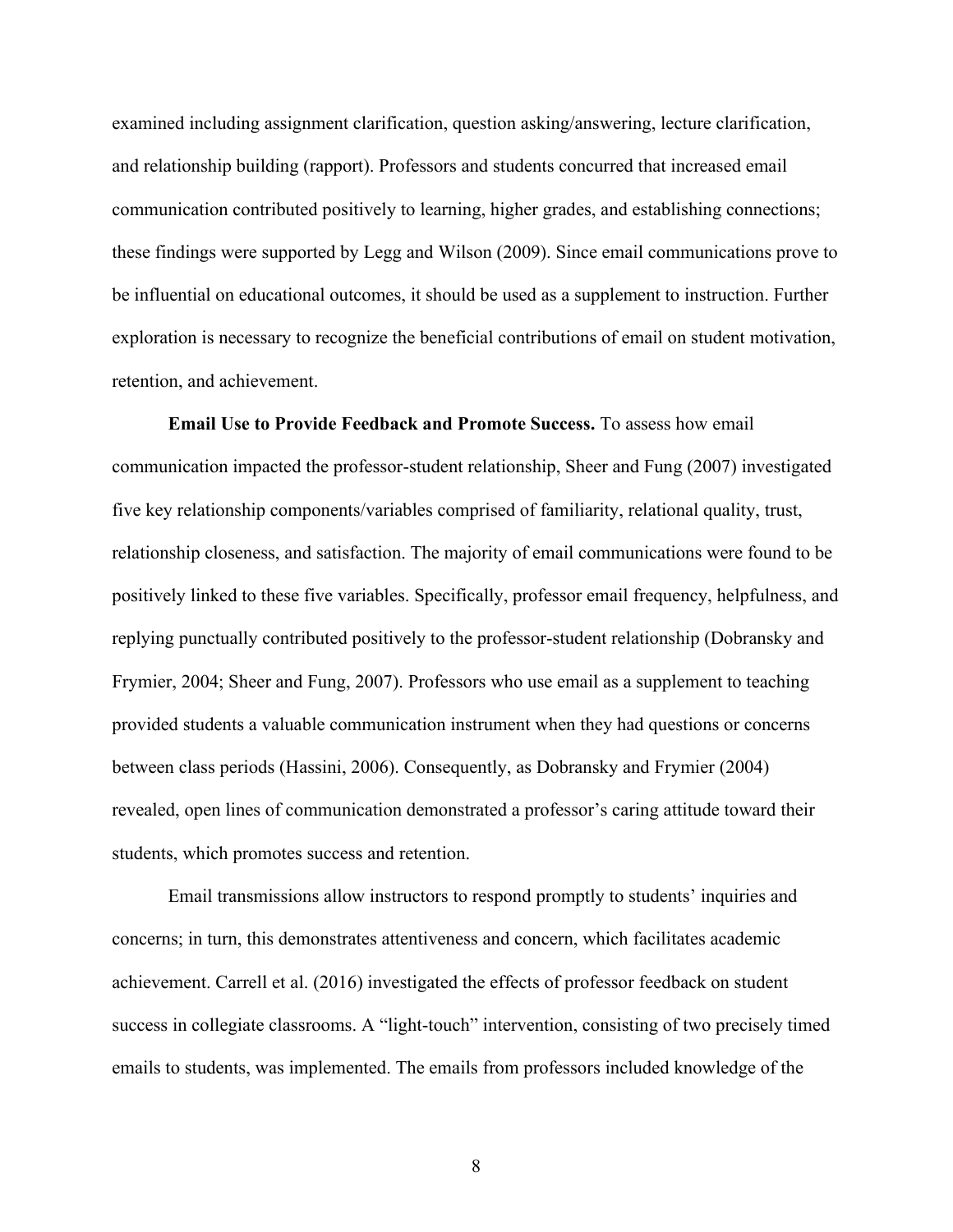student's present standing in class, keys to success in the course, and a reminder of the professor's availability. Carrell et al. (2016) conveyed those students in the treatment group scored higher on exams, homework assignments, and final grades were higher in contrast to the students in the control group. Essentially, professors who communicated effectively through email reflected positive support and promoted student success.

**Effects of Email Use for Online Courses.** Self-efficacy is a crucial component for academic performance in traditional educational settings. Hodges (2008) explored self-efficacy and its relationship to academic success in an online learning environment. Email messages were designed to strengthen students' self-efficacy to learn mathematics asynchronously and were developed along with neutral email messages intended not to effect self-efficacy. Hodges suggested that an increase in self-efficacy was observed immediately following the email treatment measure, which demonstrated that simply receiving an email message was efficacy boosting. Therefore, the use of email to increase academic self-efficacy should be examined further in online learning environments to enhance successful distance learning.

A multitude of universities are offering classes online. Consequently, Kim's (2008) research emphasized that email can make online courses exponentially effective, efficient, and engaging, also known as e3 learning. To increase the use of email for the support of e3 learning, researchers proposed a guide to design and develop a process including identifying a learner's needs, constructing appropriate email, and renewing email. Kim asserted that more obstacles exist to e3 learning in many undergraduate courses than graduate courses where fewer students are enrolled. Emails provided more effective, efficient, and engaging learning resulting in possibly increased student academic self-efficacy. Lessons learned concerned using email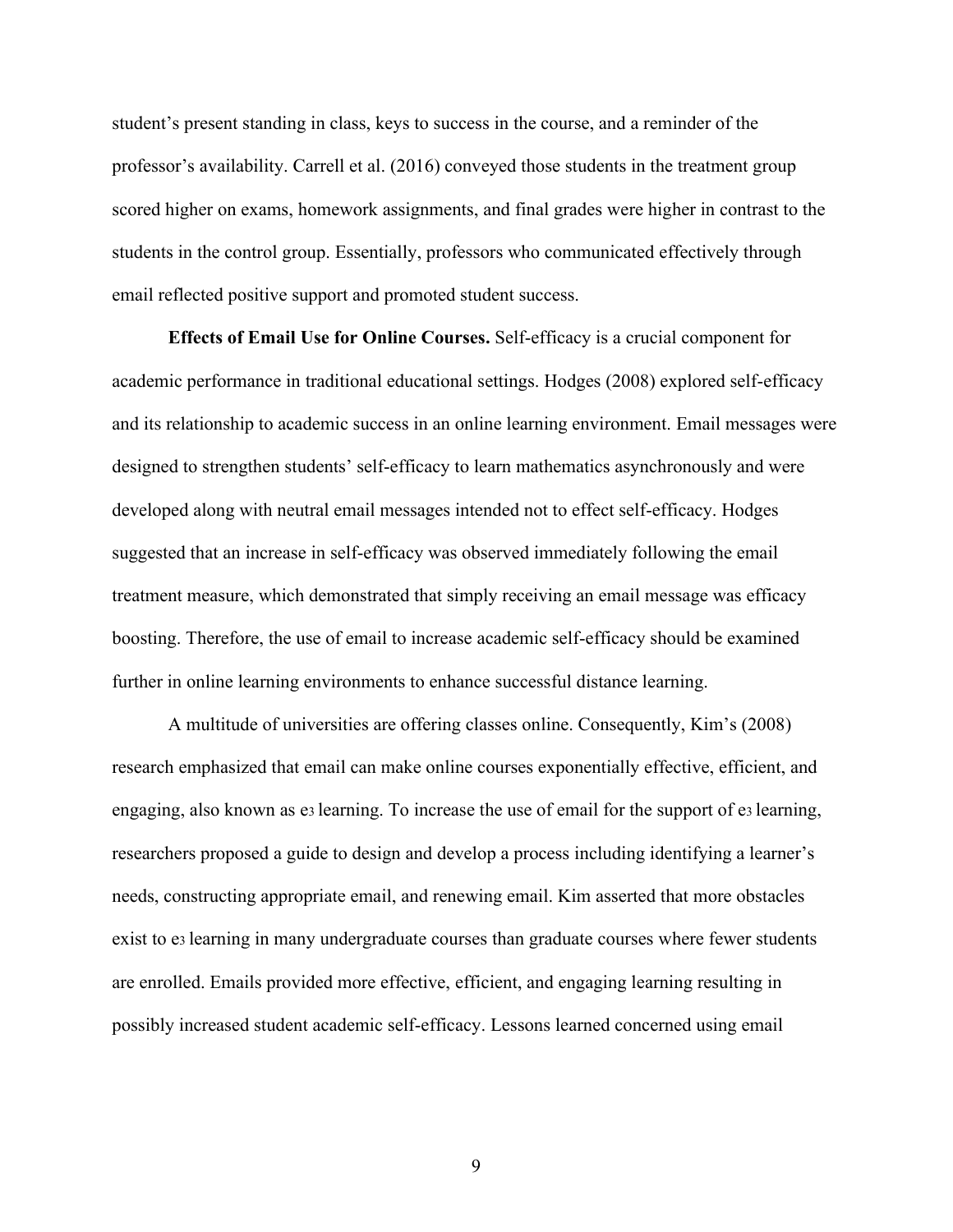effectively to engage and communicate with students in a traditional classroom setting may transfer to non-traditional (distance) educational settings.

#### **Academic Self-Efficacy, Motivation, and Resilience**

The concept of self-efficacy concerns an individual's belief in one's ability to produce or obtain specific goals or accomplishments (Bandura, 1977, 1986, and 1997). Independent confidence in personal capabilities dictated the type of goals set, the amount of effort disbursed, and persistence exhibited when obstacles arose (Bandura, 1997). Self-efficacy produced the basis for individual motivation, well-being, and personal achievement (Sachitra and Bandara, 2017). It also predicted outcomes connected to career choice and academic accomplishments (Bandura, 1986). Furthermore, self-efficacy among college students depicted a predominant role in propelling them to learn (Pajares and Schunk, 2001).

In order to evaluate an individual's belief concerning his or her capability to self-regulate learning (SRL), Zimmerman and Kitsantas (2007) established the Self-Efficacy for Learning Form (SELF). This assessment measures student's confidence in their abilities to set goals, selfmonitor, strategy use, self-evaluation, and self-reaction. Additionally, the SELF was designed to explore perceived self-efficacy focused on reading, note taking, test-taking, writing, and studying. The college participants' scores on the SELF were significant in predicting the quality and quantity of their homework, acceptance of responsibility for adverse academic outcomes, and course grades. Students with high SELF scores tended to have higher quality and quantity of homework, have greater acceptance for adverse academic outcomes, and higher course grades.

Academic self-efficacy is defined as a student's confidence in their abilities to successfully accomplish academic pursuits at a desired level (Schunk, 1991). Bandura (1997)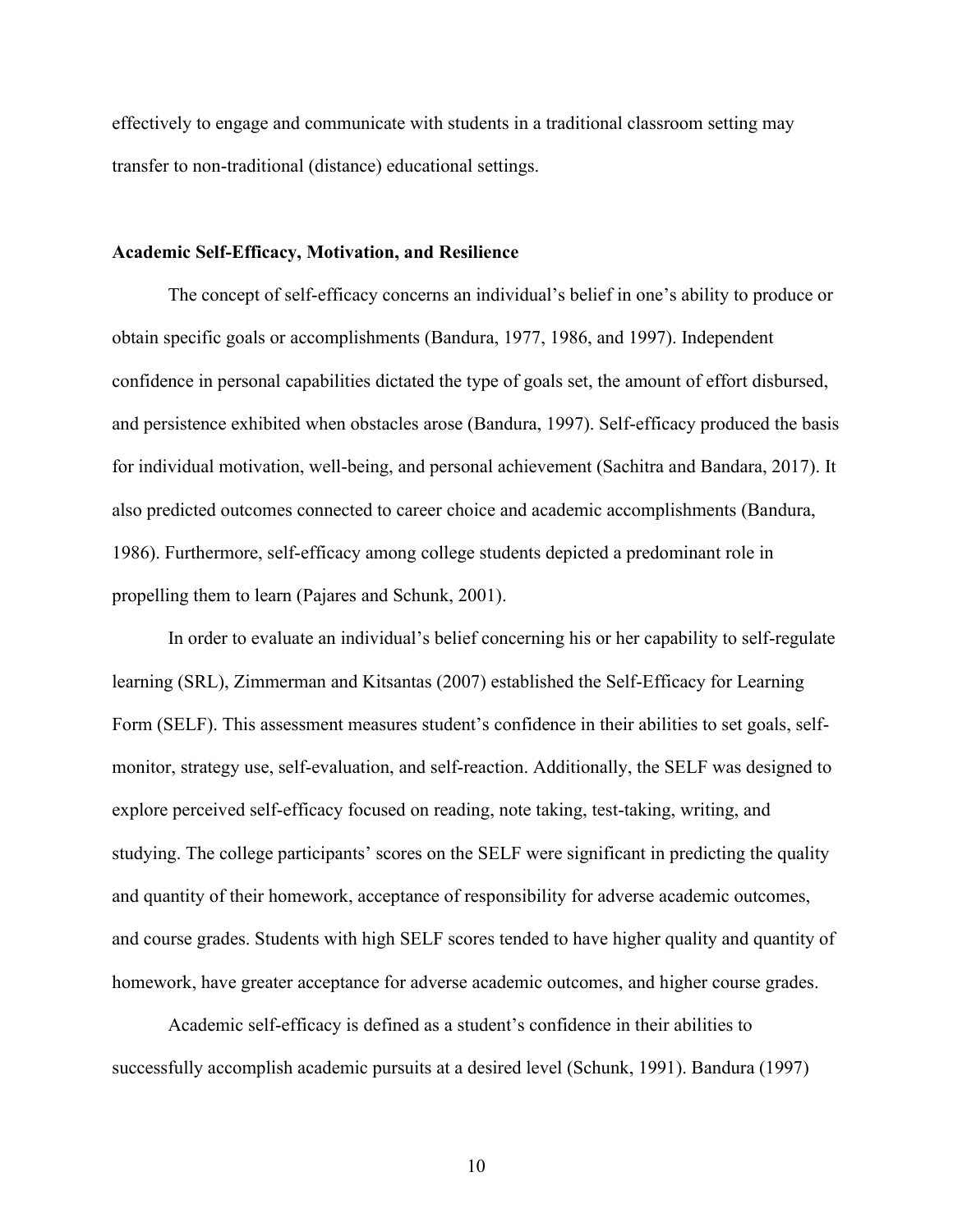exerted that academic self-efficacy is affected by four sources: mastery experience, vicarious experience, verbal persuasions, and psychological and affective states. Bandura believed that mastery experiences are the most influential for individuals. Likewise, Schunk (1991) argued that motivation is increased when students believe they are making advancements in their educational learning. As such, when students work on tasks and become increasingly accomplished, they cultivate a sense of self-efficacy for achievement. Researchers concluded that students with a higher sense of self-efficacy will participate in activities that they deem will result in learning (Bandura, 1993, 1997; Pajares and Schunk, 2001; Schunk, 1991). Consequently, academic self-efficacy and motivation increased when students believe that they are comprehending and mastering educational materials.

When students have confidence in their scholarly abilities, they remain optimistic and committed to completing their educational goals. Self-assured undergraduates possess distinct characteristics that compel them toward achievement when they encounter life impediments. Chemers et al. (2001) investigated the effects of academic self-efficacy and optimism on first year college student's academic performance, stress, health, and commitment to remain in school (retention). Researchers emphasized an individual's confidence in their abilities played a significant role in their ability to successfully navigate challenges during transitional periods in life. Results also revealed that students with higher levels of self-efficacy experienced less stress, fewer health problems, and adjusted better to the collegiate environment. Additionally, students entering college with confidence in their ability to achieve scholastic goals performed better than less confident peers. In particular, Chemers et al. (2001) encouraged university faculty to identify attributes that motivate student confidence to promote retention and academic success.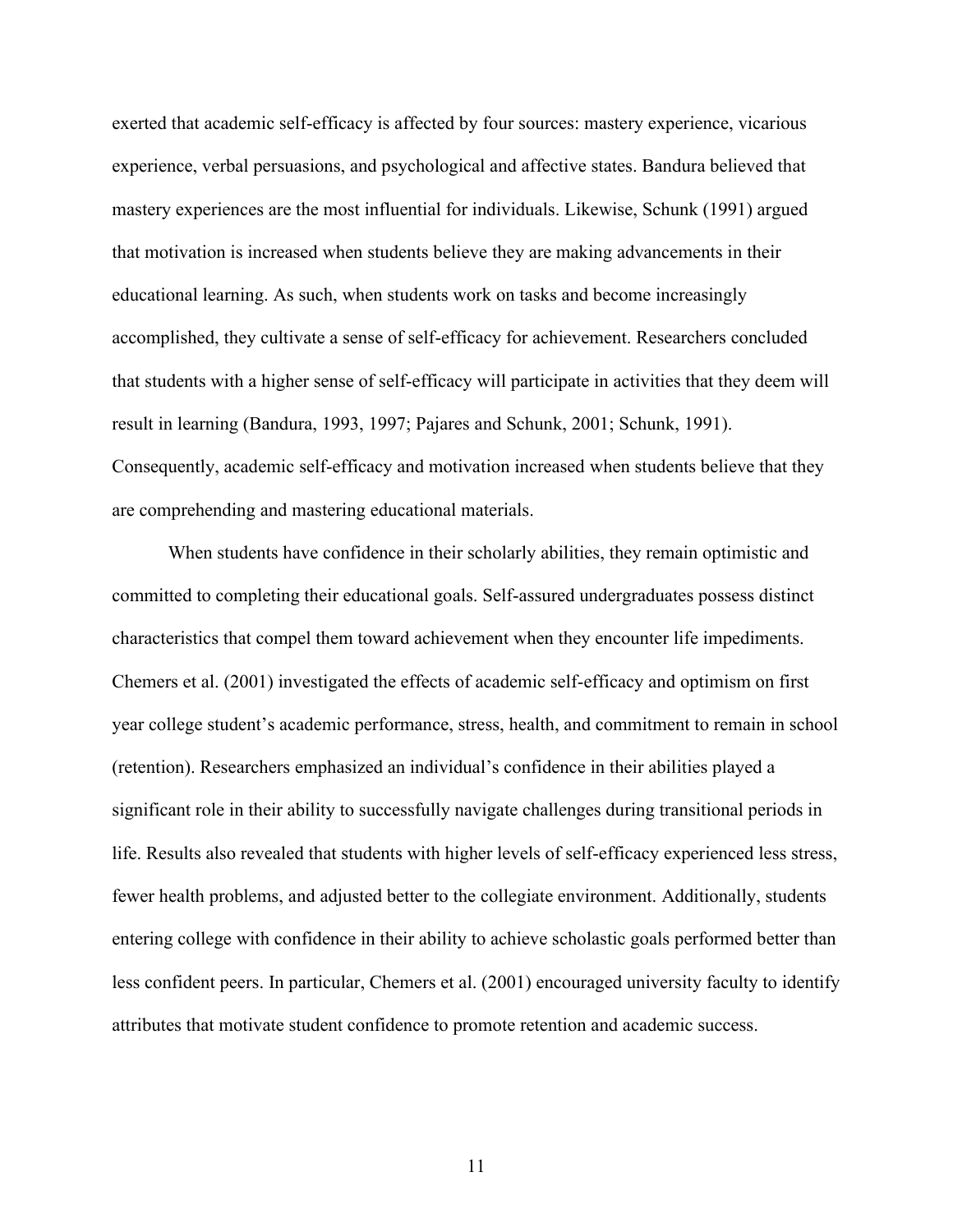One powerful predictor of student scholastic success is resilience. An individual's ability to bounce back under challenging circumstances determines their level of resilience. Jowkar et al. (2014) explored the relationship between achievement goal orientations and academic resilience. Despite the existence of stressful events, resilient students maintained higher levels of achievement, motivation, and performance (Alva, 1991; Jowkar et al.; Martin and Marsh, 2009; McLafferty et al., 2012; Waxman et al., 2003). Since it is a priority for university faculty to promote scholarly success and retention, recognizing characteristics of resilient students could be helpful in providing assistance to undergraduates who are struggling scholastically.

To further investigate and understand the value of resilience in college student achievement, Cassidy (2016) developed a self-reporting assessment. Cassidy's Academic Resilience Scale (ARS-30) measures aspects of resilience and behavioral responses to scholastic difficulties. Findings from Cassidy's investigation of the ARS-30 demonstrated that this scale provides good internal and construct validity. Therefore, it was an appropriate tool to be used in the current research study.

#### **Spirituality's Effects on Self-Efficacy and Well-Being**

Many healthcare professionals recognize the positive impact religion and/or spirituality provides in their clients' lives. Oxhandler and Parrish (2017) examined the experiences of social workers, psychologists, counselors, marriage and family therapists, and nurses in integrating their clients' religiosity/spirituality into their clinical practice. A total of 550 participants responded to the online survey, which included the Religious/Spirituality Integration Practice Assessment Scale. Oxhandler and Parrish (2017) results suggested that attitudes concerning the integration of clients' religious/spirituality were mainly positive, which conveyed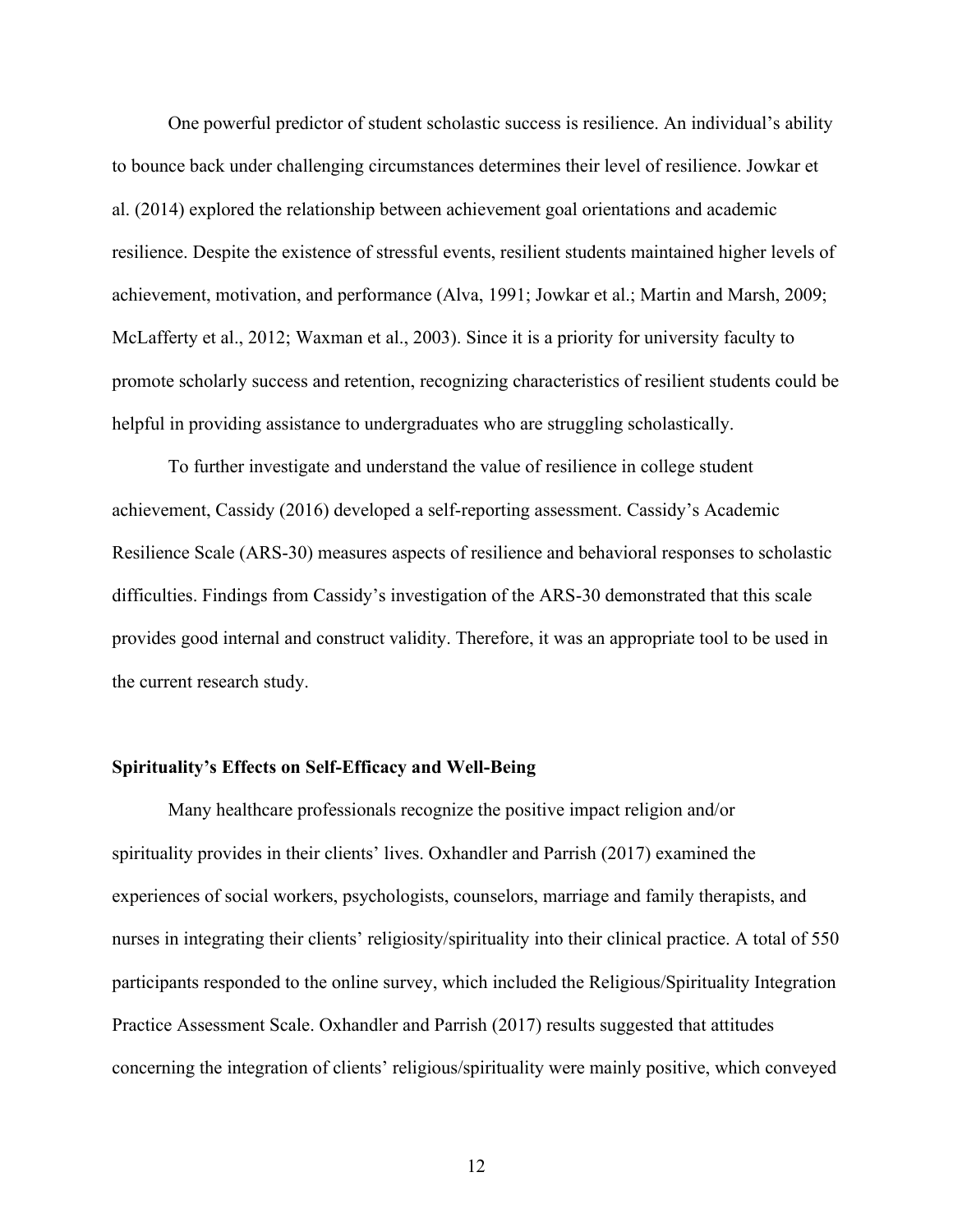that religious/spirituality can have a positive influence in many people's mental health and wellbeing.

Religious beliefs play an influential role throughout people's lives. Bigdeloo and Bozorgi (2016) investigated the relationship between religious attitudes, self-efficacy, and life satisfaction in high school teachers. Participants completed a religious attitude questionnaire, a general selfefficacy survey, and a life satisfaction survey. Bigdeloo and Bozorgi's (2016) results demonstrated a productive and significant positive correlation between religious attitudes and life satisfaction. Self-efficacy and religious attitudes also predicted life satisfaction. Consequently, religious beliefs have been beneficially linked to be a prognosticator of mental health, life satisfaction, and overall well-being.

Psychological well-being (PWB) and self-efficacy are considered to be decisive elements for the classroom settings. Ganaprakasam and Hutagalung (2018) explored the relationship religion had on the psychological well-being and self-efficacy of participants. In order to assess this relationship, Ganaprakasam and Hutagalung (2018) determined the correlation between the following scales: Strength of Religious Faith Questionnaire (SCSRFQ), the Psychological Well-Being Inventory (The Ryff Scale), and the Self-Efficacy for Learning Scale (SELF). The results from this investigation indicated that praying eliminated feelings of failure and positive declarations were found to boost student confidence. Furthermore, Ganaprakasam and Hutagalung (2018) suggested that religiosity can positively impact self-efficacy. Researchers concluded that psychological well-being was directly connected to a person's religious beliefs and leads them to develop positive attitudes in recognizing their individual capabilities.

Psychological well-being correlates with feelings of happiness, joy, hope, optimism, selfefficacy, and adaptability (Archana et al., 2014). Specifically, resilience is one of the most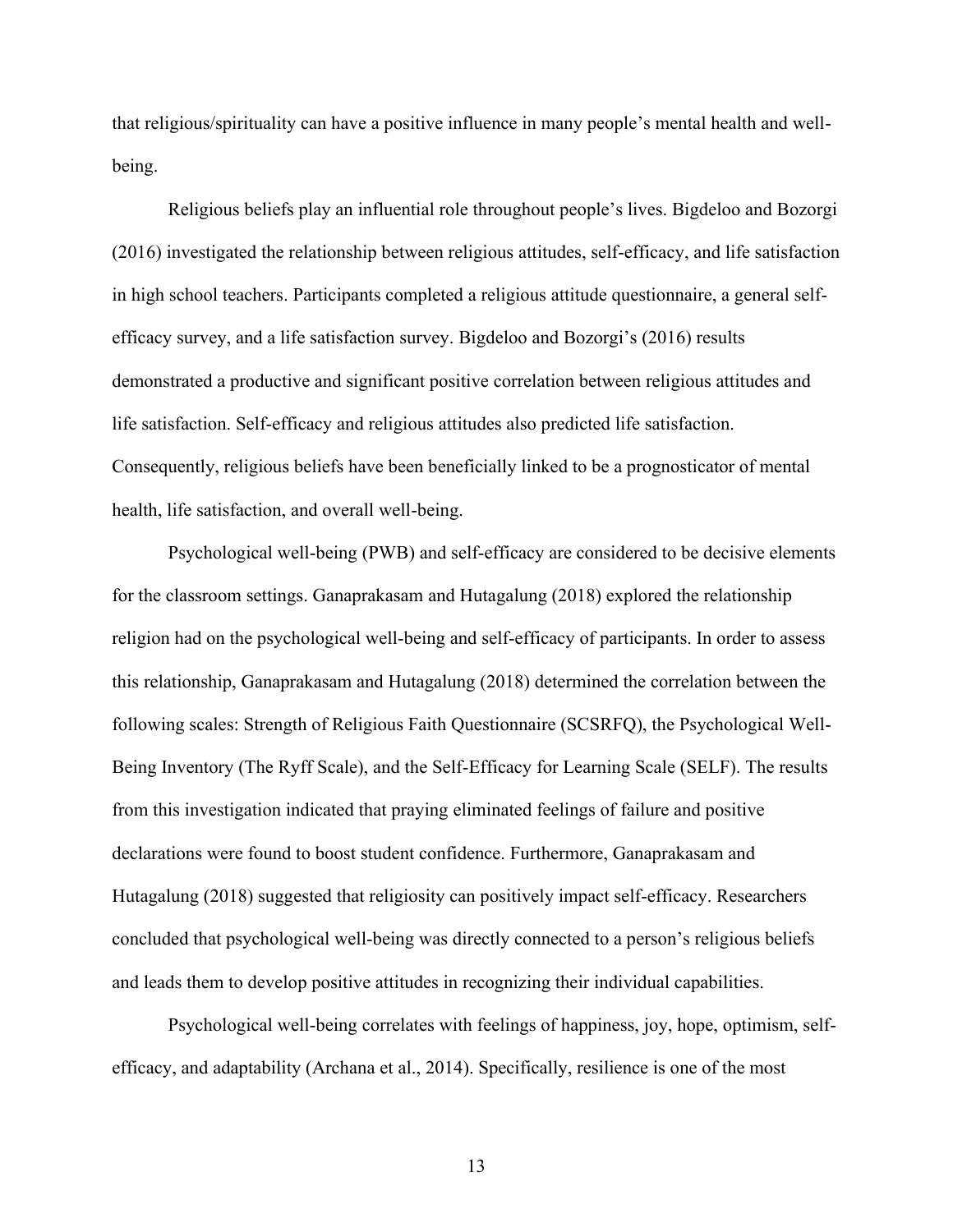crucial factors that contribute to the well-being of college students. Resilient people are most likely to achieve good mental health and have the ability to recover more swiftly from traumatic and stressful circumstances (Singh and Pareek, 2007). Spirituality also enhances psychological well-being and assists people in developing a better understanding of life (Ellens, 2008; Foskett et al., 2004). According to Archana et al. (2014), psychological well-being was predicted by both resilience and spirituality among the college participants in this research study (Archana et al., 2014). Since college is typically a transitional period for students, professors should understand the types of activities that provide psychological well-being to promote higher levels of selfefficacy and resilience.

When students first arrive on campus, they are in a transitional period and are developing a new sense of independence away from their guardians (Dev et al., 2018). The new social, financial, and environment factors can place students at risk for negative health behaviors, which could possibly proceed into their adult years. Dev et al. (2018) investigated the relationship between emotional intelligence, spiritual intelligence, and self-efficacy on collegiate students' health behaviors. Spiritual intelligence enhanced positive healthy behaviors and was also connected to higher levels of emotional intelligence and self-efficacy (Dev et al., 2018; Rahimabadi and Iranyar, 2015).

Religiosity is considered a crucial component in emerging adults' lives (Fatima et al., 2018). The roles of self-efficacy and perceived social support, which is believed to be directly linked to the relationship of religiosity with psychological well-being (PWB), were explored. Young adults in the collegiate age group (19-24) experience many life changes and challenges; therefore, they need positive sources such as religiosity to deal with these transitional life challenges. Fatima et al. results found that religious coping and practices were compelling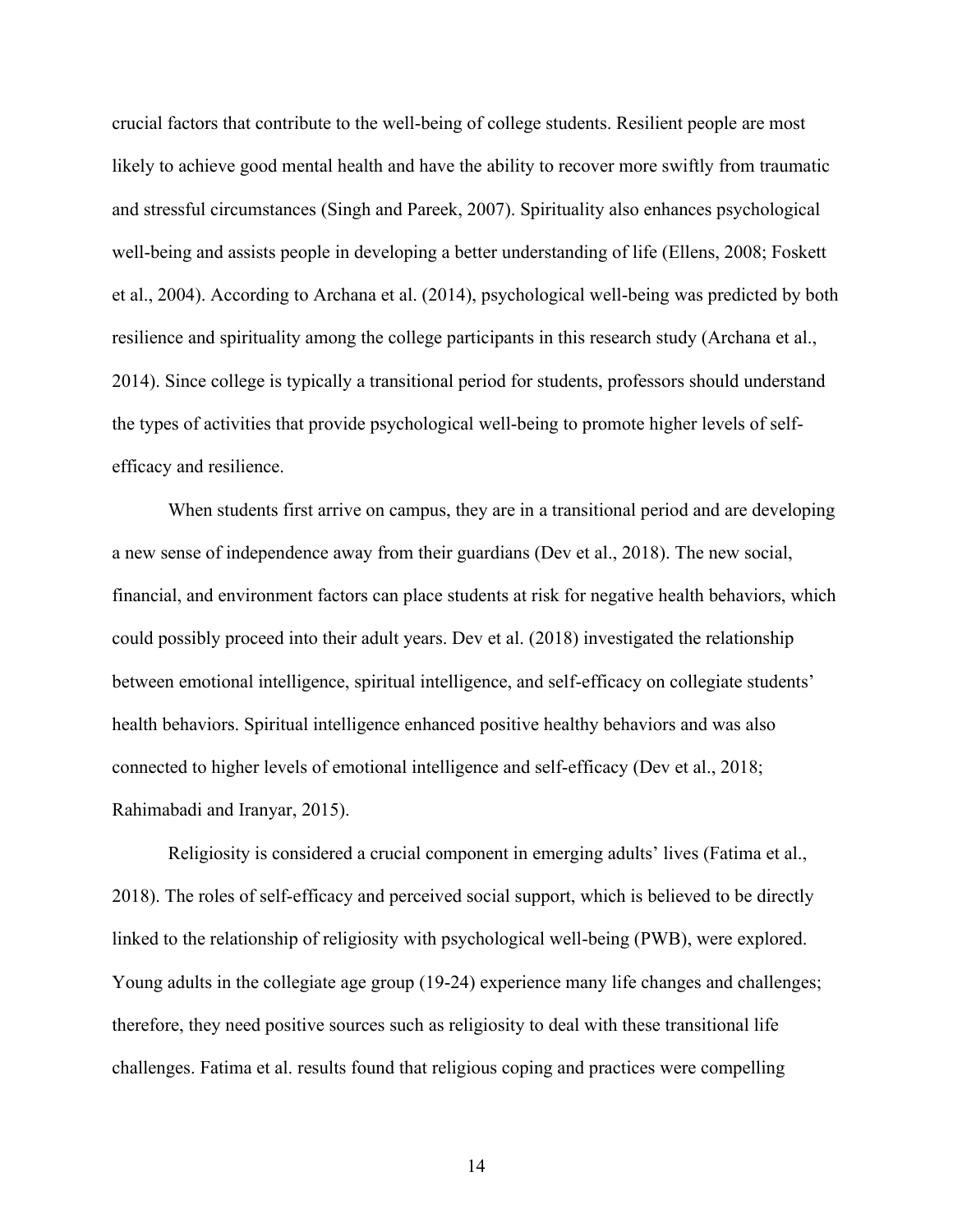predictors of all psychological well-being outcomes including relationships between religiosity, self-efficacy, and perceived social support. Essentially, religiosity factors were found to be connected to self-efficacy, perceived social support, and PWB outcomes. Overall, spirituality seems to have a positive influence on college students' self-efficacy and psychological wellbeing during a transitional period in life.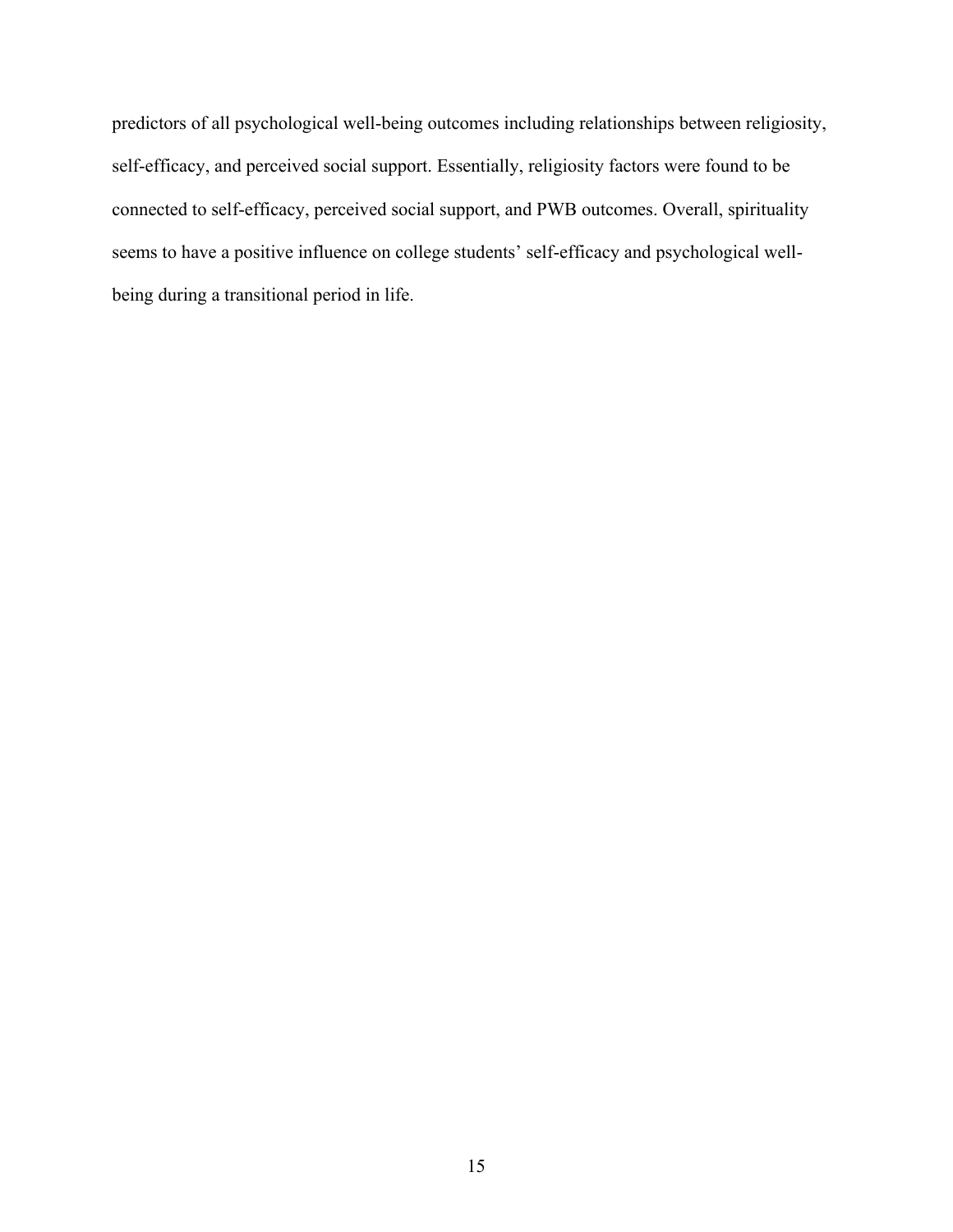#### **PURPOSE OF STUDY**

The purpose of the current study was to examine the effects of an encouraging and welcoming email from a psychology professor in an upper-level course on building rapport, increasing student academic self-efficacy, motivation, resilience, and success. A lack of research exists concerning spirituality's influencing factors toward academic self-efficacy, motivation, resilience, and student success. It is essential for educators to recognize and understand characteristics that encourage student success to promote persistence and retention. To further explore motivating attributes to student success and positive outcomes, researchers investigated professor-student rapport, academic self-efficacy, and resilience. In previous studies, these factors have indicated to be significant individually to student motivation and success (Cassidy, 2016; Midgley et al., 2000; Sachitra and Bandara, 2017; Wilson et al., 2010). Consequently, researchers investigated how these factors influenced student success when integrated into one study (See Appendix A). Researchers sought to answer the following research questions: 1) Were there significant differences within each grouping variable (Academic Self-Efficacy, Professor-Student Rapport, Spirituality, and Resiliency)? 2) Was there a significant prediction within the Experimental and Control conditions? Did the manipulation have an overall impact? Researchers hypothesized that the student participants who receive the encouraging email communications from their professor would demonstrate higher levels of professor-student rapport, higher levels of academic self-efficacy, resiliency, and success compared to the students who receive standard email communications from their professor (See Appendix B).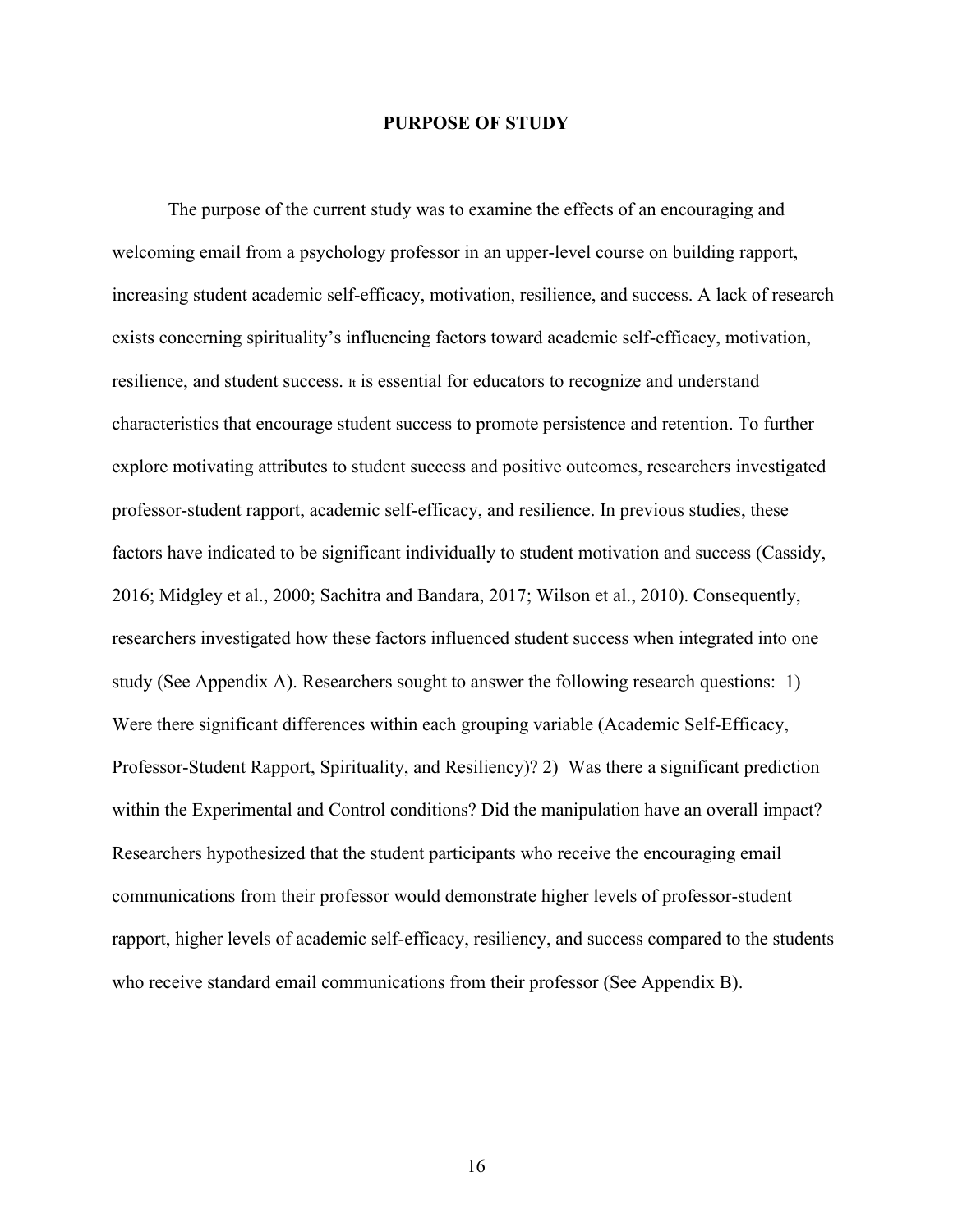#### **METHOD**

#### **Participants**

Participants included sophomore, junior, and senior Psychology students  $(N = 66)$ enrolled in Educational Psychology, Psychology of Childhood, Psychology of Diverse Populations, or additional upper-level Psychology classes at a Midwestern university, all taught by the same professor. The participants included 51 women, 8 men, 2 transgender, 4 who did not identify their gender, and 1 who identified as other. The participants were at a variety of phases in their academic career including 3 others (non-traditional), 8 sophomores, 25 juniors, and 30 seniors. Of all the participants, 61 were White, 1 Black, 1 Hispanic, 1 Biracial, 1 Native American, and 1 other.

#### **Measures**

**Professor-Student Rapport Scale**. This scale was constructed using 44 items (see Appendix for item names and descriptors) that question student beliefs concerning teacher's respect, rapport, value, characteristics, and classroom environment success (Wilson, Ryan, and Pugh, 2010). Item responses were on a Likert-type scale ranging from 1 ("strongly disagree") to 5 ("strongly agree"). Sample items from the scale include: "I email my professor often/ My professor is understanding" and "I feel uncomfortable letting my professor know I need help." This scale proved to have high internal consistency ( $\alpha$  = .96).

**Academic Self-Efficacy Scale**. Academic self-efficacy was assessed using 20 items that question students' beliefs about their levels of perceived academic self-efficacy (Sachitra and Bandara, 2017). Item responses were on a Likert-type scale ranging from 1 ("strongly agree") to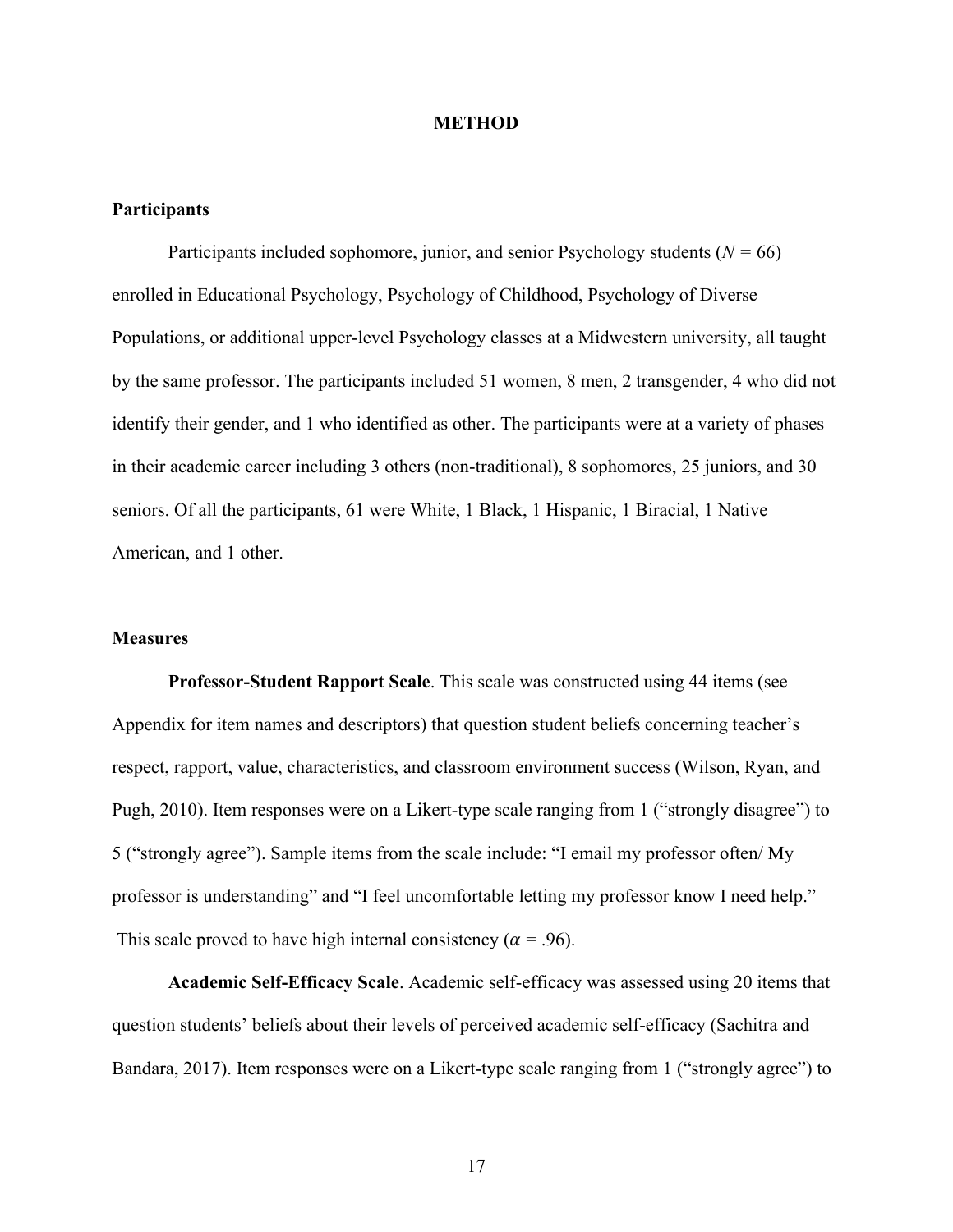5 ("strongly disagree"). Sample items from the scale include: "I produce my best work on examinations" and "I express my opinion when I do not understand the lecture." The Academic Self-Efficacy assessment had an adequate internal consistency ( $\alpha = .79$ )

**Academic Resilience Scale (ARS-30)**. Academic resilience was measured using 30 items that explored students' beliefs concerning their individual perseverance, reflecting and adaptive help seeking, negative effects, and emotional responses (Cassidy, 2016). Item responses were on a Likert-type scale ranging from 1 ("Likely") to 5 ("Unlikely"). Sample items from the scale include: "I would use the situation to motivate myself" and "I would try to think of new solutions." This scale demonstrated high internal consistency ( $\alpha$  = .90).

**Daily Spiritual Experience Scale (DSES)**. Daily spirituality experiences were evaluated using 16 items that examined students' beliefs concerning their level of daily spirituality through self-reporting items concerning their thoughts, feelings, and engagement in specific spiritual activities (Underwood and Teresi, 2002). Item responses were on a Likert-type scale ranging from 1 ("daily") to 5 ("never or almost never"). Sample items from the scale include: "I find comfort in my religion or spirituality" and "I feel God's love for me, directly." The measurement had a high internal consistency ( $\alpha$  = .95).

Patterns of Adaptive Learning Scale. This scale was constructed using 14 items from a subscale that measured students' levels of achievement goals and/or motivation (Midgley et al., 2000). Item responses were on a Likert-type scale ranging from 1 ("strongly disagree") to 5 ("strongly agree"). Sample items from the scale include: "One of my goals in class is to learn as much as I can" and "It's important to me that I don't look stupid in class." This evaluation resulted in a high internal consistency ( $\alpha$  = .85).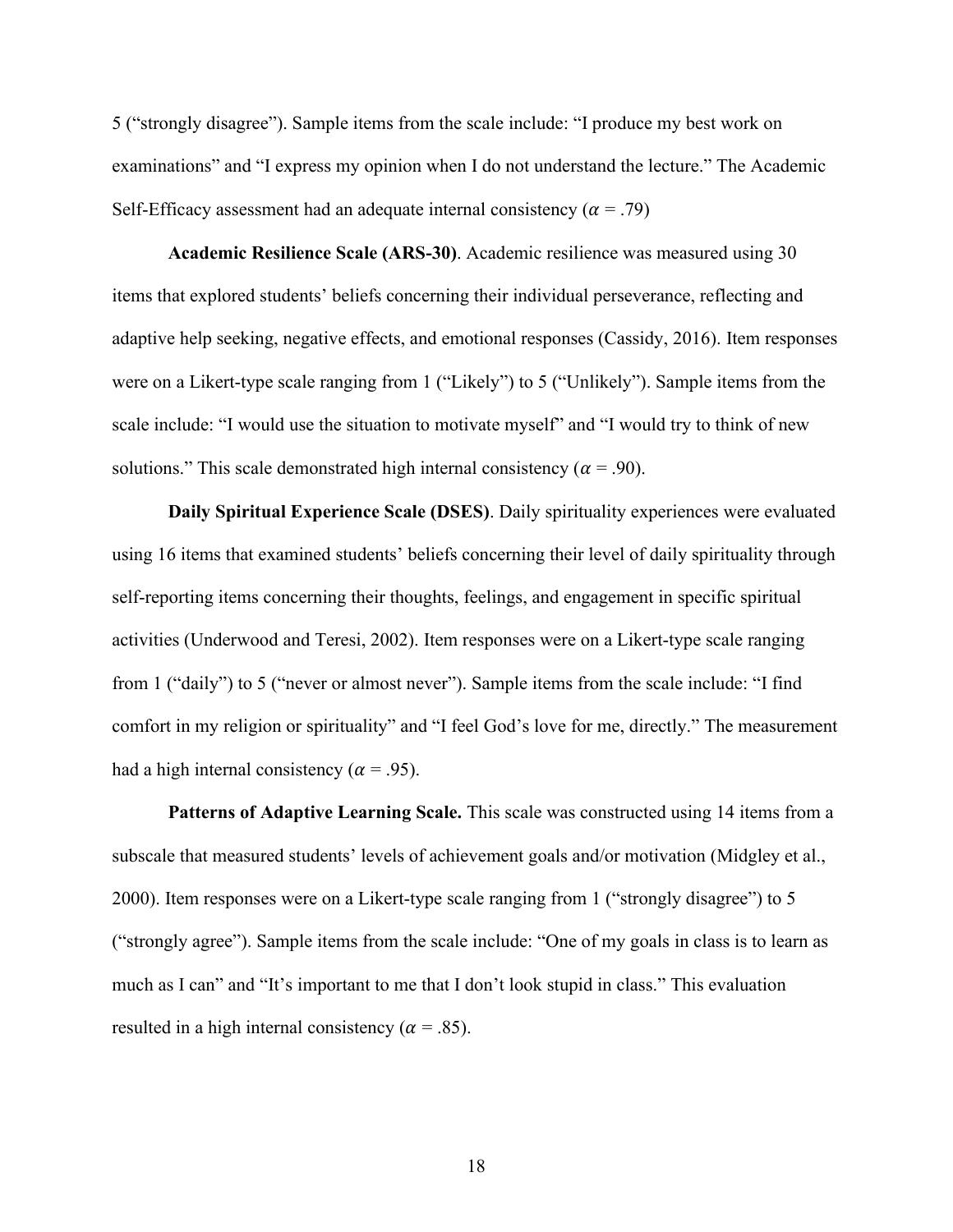**Demographic Information Form**. This informational form was constructed in order to collect objective and descriptive information about the students who participated in the study (i.e., classification, gender ethnicity, generation of college student, grade point average, etc.).

#### **Procedures**

Institutional Review Board (IRB) exemption was obtained (IRB-FY-2020-49; 8/19/2019) Additionally, IRB approval was obtained for a Modification submission (11/24/2019), see Appendix A. A quasi-experimental design was utilized as students were assigned to their group through the course that they were enrolled in for the semester. During the first week of class, the professor sent an email to both groups of students: the control group and the experimental group. One set of students received a standard email and were classified as the control group. The other set of students, in the professors two other classes received, an encouraging email and were classified as the experimental group (See Appendix B). Shortly after the emails were sent, the students responded to a survey that included the measures and scales listed above. The professor then sent the same groups a similar email to the standard (control) and encouraging (experimental) groups during the week of finals. After the final emails were sent to the control and experimental groups, the participants again responded to the same survey that included the measures and scales listed above and provided through the Qualtrics computerized data collection system.

#### **Analysis**

Researchers compared the pre and post results means and differences of the control and experimental groups using an analysis of variance (ANOVA). Researchers hypothesized that the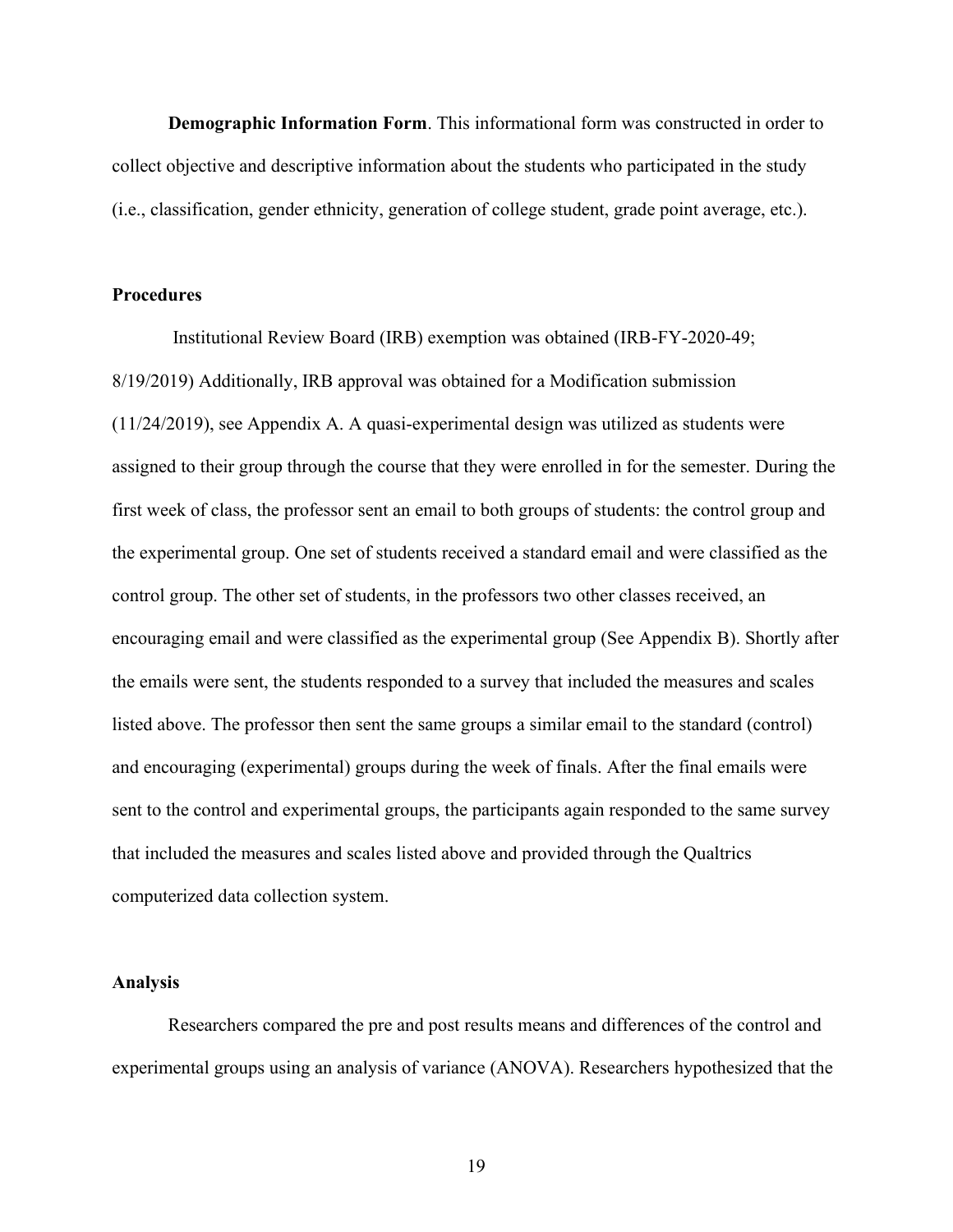student participants who receive the encouraging email communications from their professor will demonstrate a significant difference of professor-student rapport, academic self-efficacy, resiliency, and success compared to the students who receive standard email communications.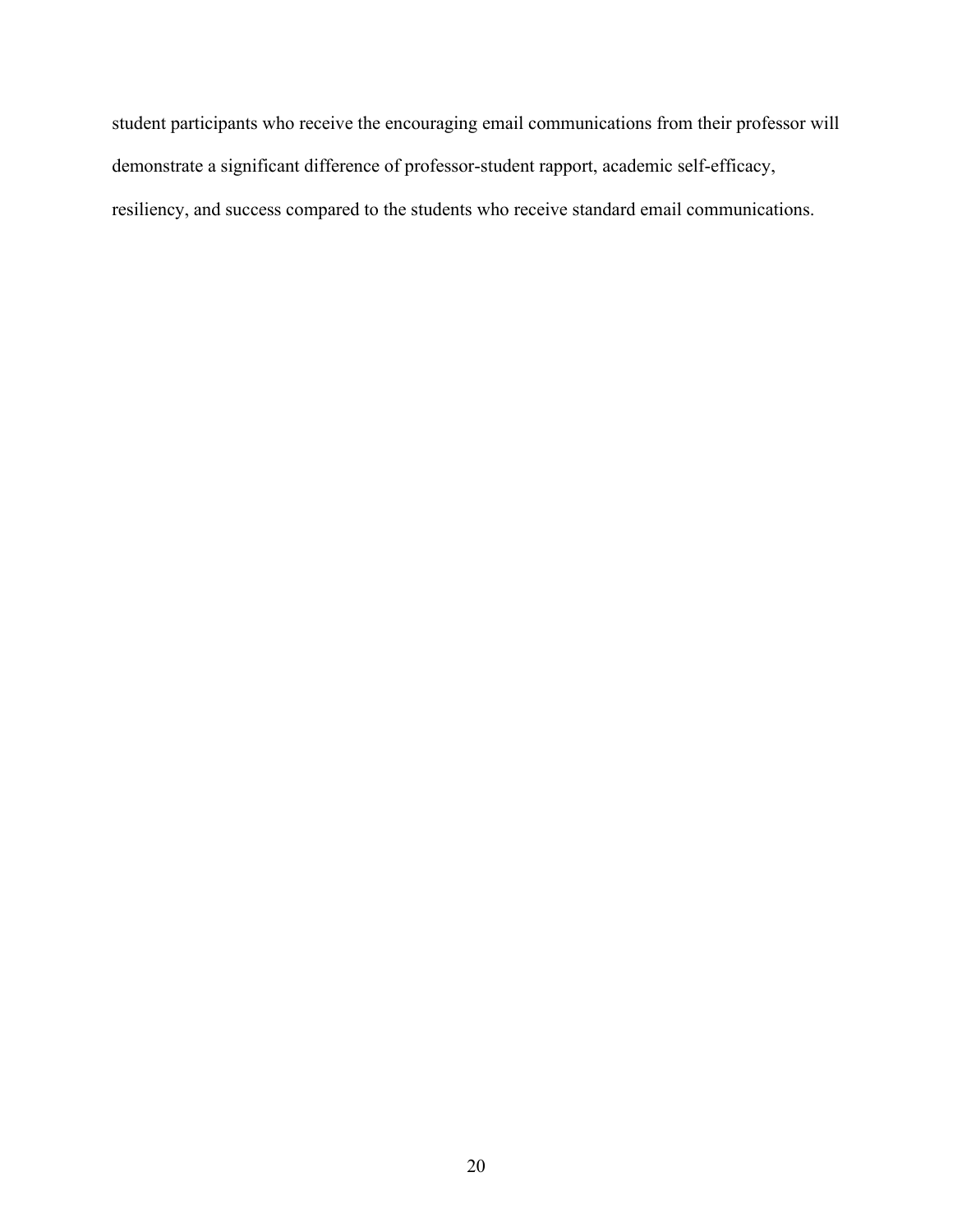#### **RESULTS**

Two primary levels of analyses (1) A series of 2 (Group; Control vs Experimental) X 2 (Pre-test vs Post-test) ANOVAs one for each of the dependent variables (Academic Self-Efficacy, Professor-Student Rapport, Spirituality, and Resiliency); and (2) A Multiple Regression analyses assessing the contribution of Professor-Student Rapport, Spirituality, and Resiliency regarding individual changes in Academic Self-Efficacy.

# **ANOVA: Analyses for Professor-Student Rapport, Spirituality, Resilience, and Academic Self-Efficacy**

**Academic Self-Efficacy**. Based upon the 2 (Group) X 2 (Pre vs Post) test ANOVA, there were significant Pre vs Post-test differences  $(F(1,64) = 302.47, p < .001, \eta_p^2 = .825)$ . The Posttest Self-Efficacy scores were found to decrease significantly from the Pre-test to the Post-test assessment. While this was an unexpected outcome, there are factors that could have contributed to this result. Possible factors could include course difficulty or the stress of student progression throughout the semester, No significant Group differences were observed  $(F(1,64) = 1.03, p =$ .313,  $\eta_p^2$  = .016) nor was a significant Group by Test interaction was observed ( $F(1,64)$  = 0.42, *p*  $= .518, \eta_p^2 = .007$ .

**Professor-Student Rapport.** Like Self Efficacy, no significant Group differences were observed ( $F(1,64) = 0.03$ ,  $p = .875$ ,  $\eta_p^2 = .000$ ), and there was no Group by Test interaction  $(F(1,64) = 0.230, p = .633, \eta_p^2 = .004)$ . However, a significant Pre vs Post-test difference was evident ( $F(1,64) = 21.90$ ,  $p < .001$ ,  $\eta_p^2 = .255$ ). Overall, Professor-Student Rapport increased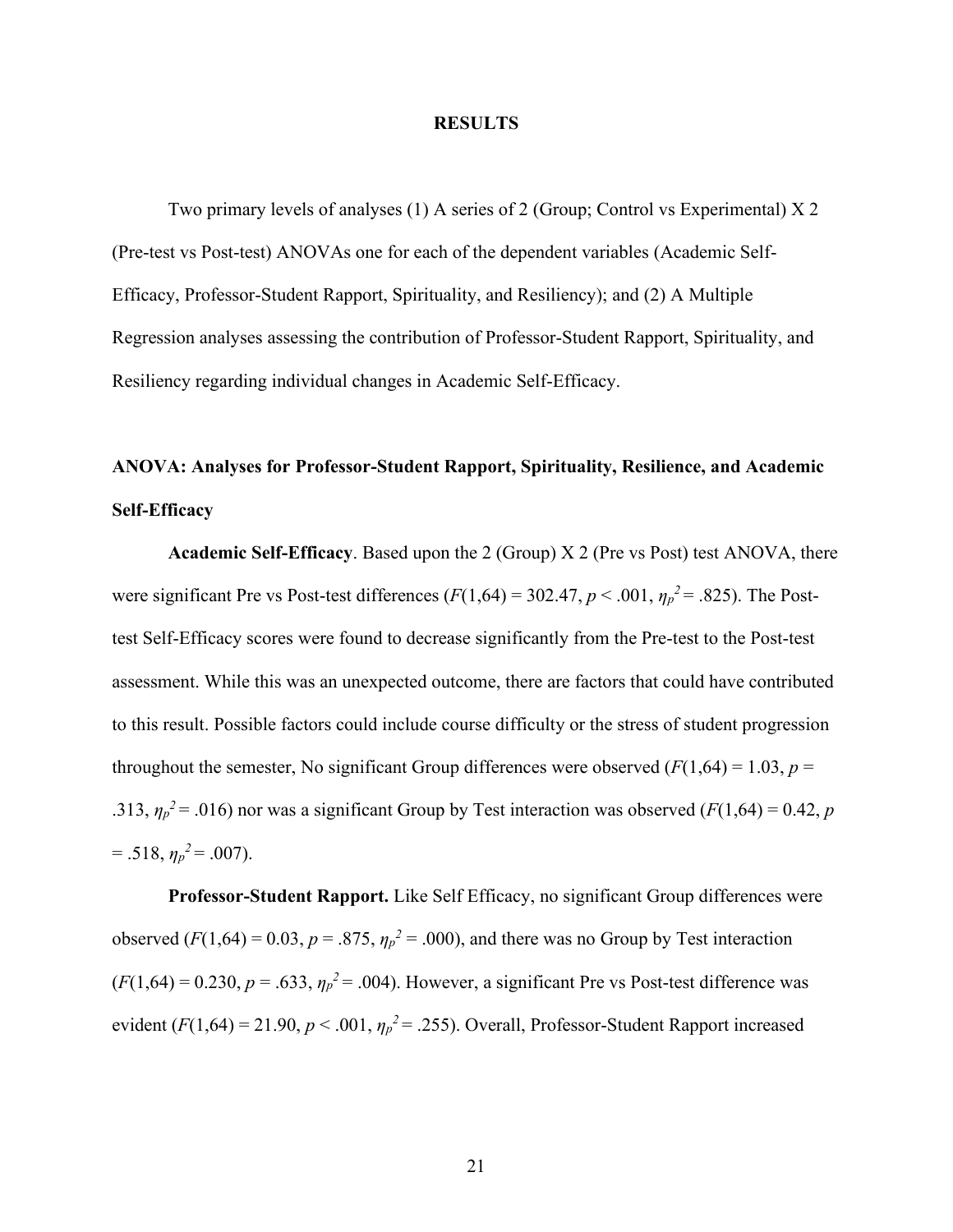significantly from the Pre to Post-test suggesting that the email interventions did have a positive effect on Professor-Student Rapport.

**Spirituality.** For Spirituality no significant Group differences were found  $(F(1,64) =$ 0.22,  $p = .638$ ,  $\eta_p^2 = .003$ ). And moreover, no significant Group by Test interaction was found  $(F(1,64) = 0.179, p = 0.67, \eta_p^2 = .003)$  and no significant Pre-test and Post-test differences were observed  $(F(1,64) = 0.25, p = .700, \eta_p^2 = .002)$ 

**Resiliency.** Significant differences between the Pre-test and Post-test was found for  $(F(1,64) = 9.63, p = .003, \eta_p^2 = .131)$ . As can be seen in Table 1, the Resiliency scores decreased significantly from the Pre-test to the Post-test. Like Self-Efficacy, this was not in the hypothesize direction. The differences between Groups approached statistical significance (*F*(1,64) = 3.02, *p*  $= .087, \eta_p^2 = .045$ ). Overall, the Experimental Group rating higher on Resiliency on both the Pretest and Post-test. The Experimental Group responding at a higher rate than the Control Group could be due to a multitude of factors. Researchers believe email structure might have played a role in this. No Group by Test interaction resulted from this analysis  $(F(1,64) = 0.943, p = .335,$  $\eta_p^2 = .015$ .

#### **Multiple Regression Analysis: Predicting Changes in Self-Efficacy**

A multiple linear regression was performed to assess changes in Self-Efficacy as a function of Professor-Student Rapport, Spirituality, and Resiliency. Prior to conducting the multiple regression, difference scores between Self-Efficacy Pre-test and Post-test were created to represent individual differences in the magnitude of change from Pre-test to Post-test. Given that the no significant group differences were evident expect for Resiliency, the multiple regression included all participants. The multiple linear regression model was statistically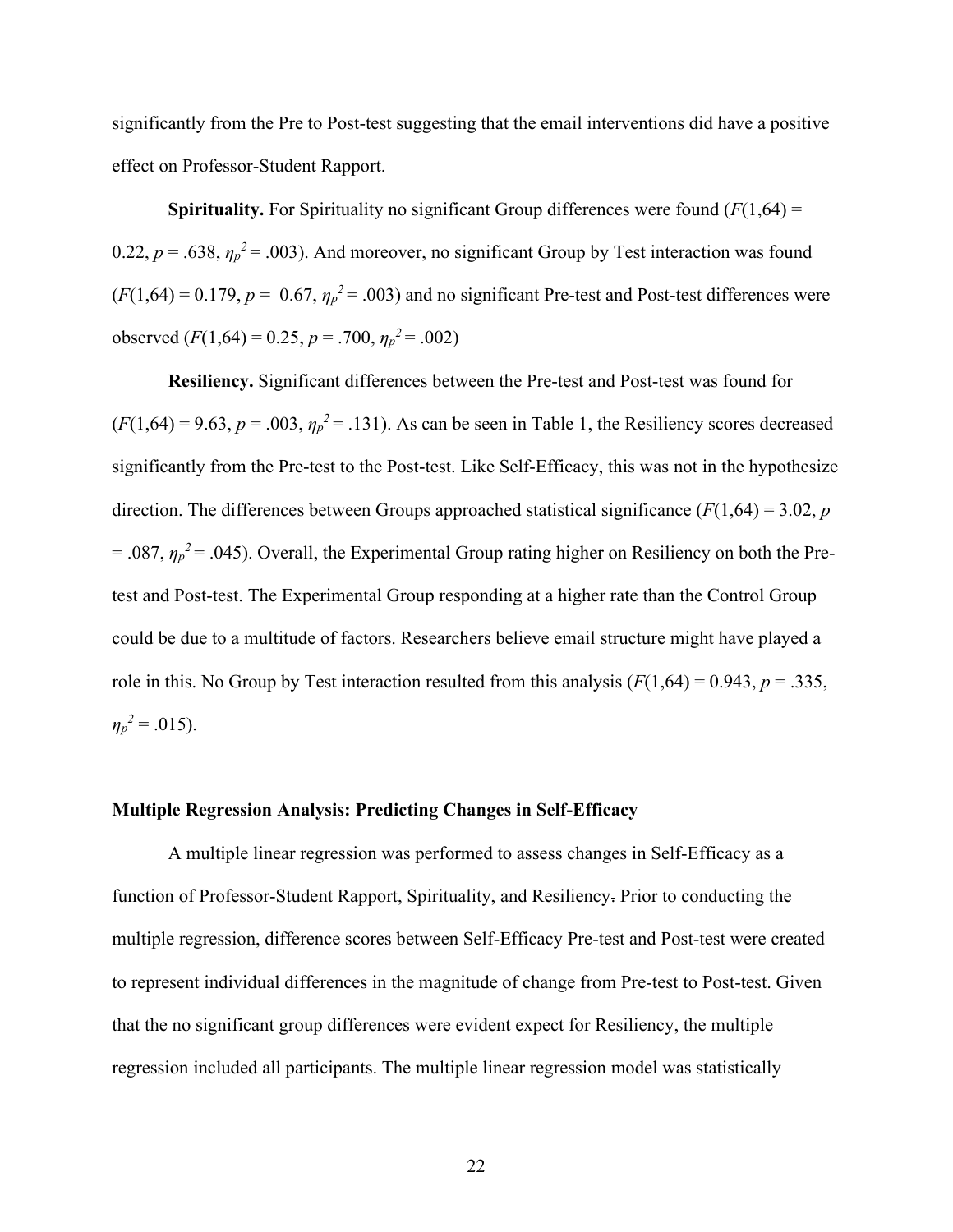significant  $(F(3,62) = 3.78, p = .015, R = .39, R^2 = .16)$ . The regression coefficients are displayed in Table 2 and Pearson *r* Correlations are displayed in Table 3. As can be seen in Table 2, Professor-Student Rapport was the only variable contributing significantly to the magnitude of change in Self-Efficacy ( $\beta$  = -.55,  $t$  = -2.95,  $p$  = 0.04. The fact that the relationship was negative seems counterintuitive. One would not expect students Self-Efficacy to decrease if the strength of the Professor-Student Relationship was increasing from the beginning to the end of the semester. Part of goal theory is that making goals public should increase one's motivation to obtain said goal. It is possible that as the semester wears on, students become more stressed and feel less competent, and then having made goals public, via Professor-Student conferences, then self-efficacy could be predicted to decrease. Although there were no significant differences between the email groups it is possible that individual differences within the email could be a factor effecting the predicted outcome. To explore the relationship between Professor-Student Rapport and Self-Efficacy more so, two separate Multiple Regressions were computed, one for the control group and one for the experimental group.

**Control Group.** For the control group, the multiple regression model was not statistically significant  $(F(3,21) = 2.24, p = .114 R = .49, R<sup>2</sup> = .24)$ . Although the model was not statistically significant, as can be seen in the regression coefficients (See Table 4) the direction of the relationships remained the same as the model with all participants, and Professor-Student Rapport as the variable contributing significantly to the prediction changes in Self-Efficacy *β* = - .75,  $t = -2.32$ ,  $p = .031$ ). Based upon this analysis it can be concluded that individual differences Spirituality and Resiliency are unrelated to changes in the control groups Self-Efficacy. The Pearson *r* correlations (See Table 5) bare this interpretation given in that only Professor-Student Rapport was correlated or approached statistical significance with Self-Efficacy.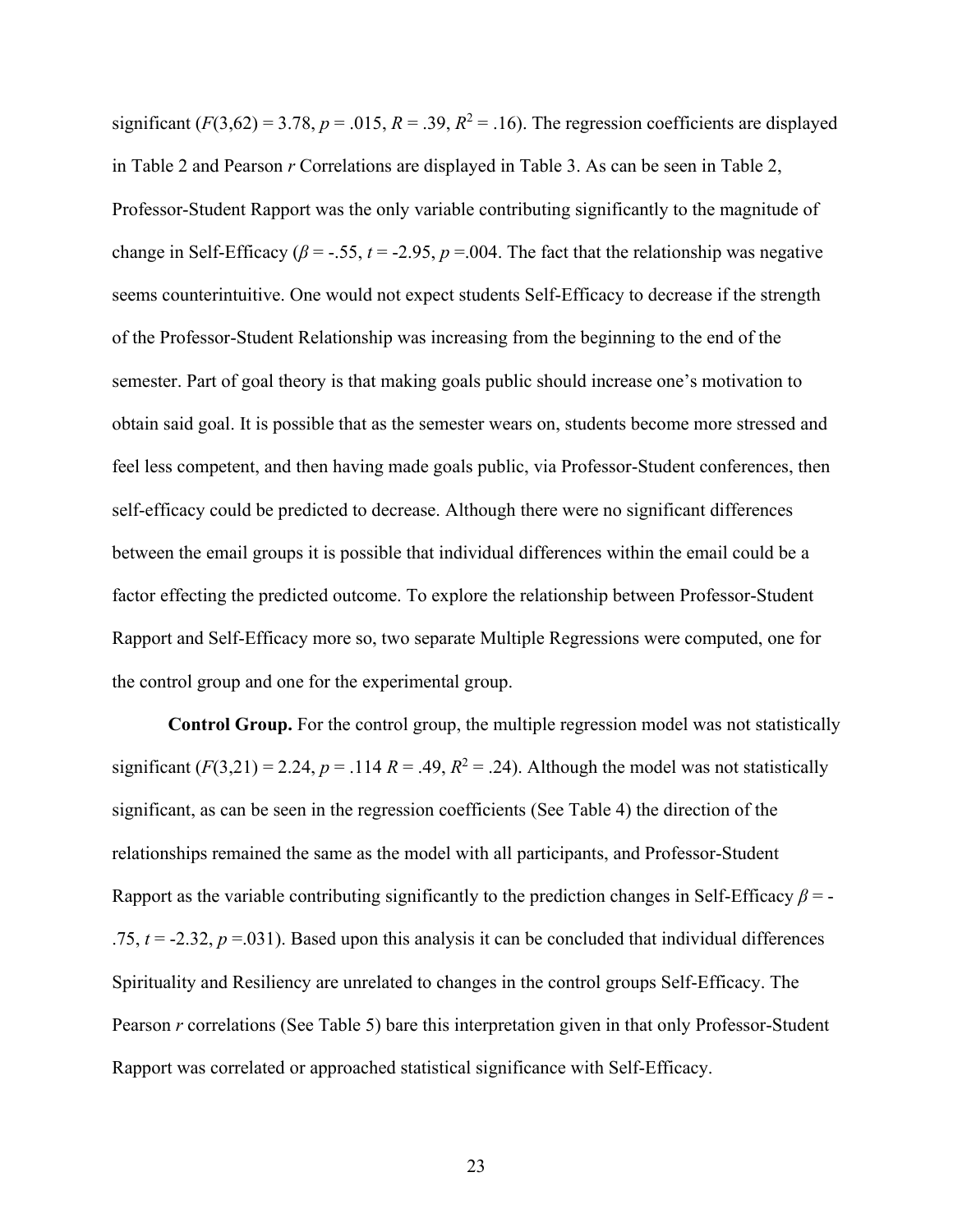**Experimental Group.** For the experimental group, the regression model was not statistically significant  $(F(3,37) = 1.49, p = .233, R = .33, R^2 = .11)$ . The regression coefficients are displayed in Table 6 and the Pearson *r* correlations are presented in Table 7. As can be seen Professor-Student Rapport did approach significant contribution the regression model equations  $(\beta = -.42, t = -1.78, p = .083)$ , but was not significant overall. No other independent variable contributed to the model predicting individual differences in Self-Efficacy. Of note, a spurious correlation between Spirituality and Resiliency appeared to occur.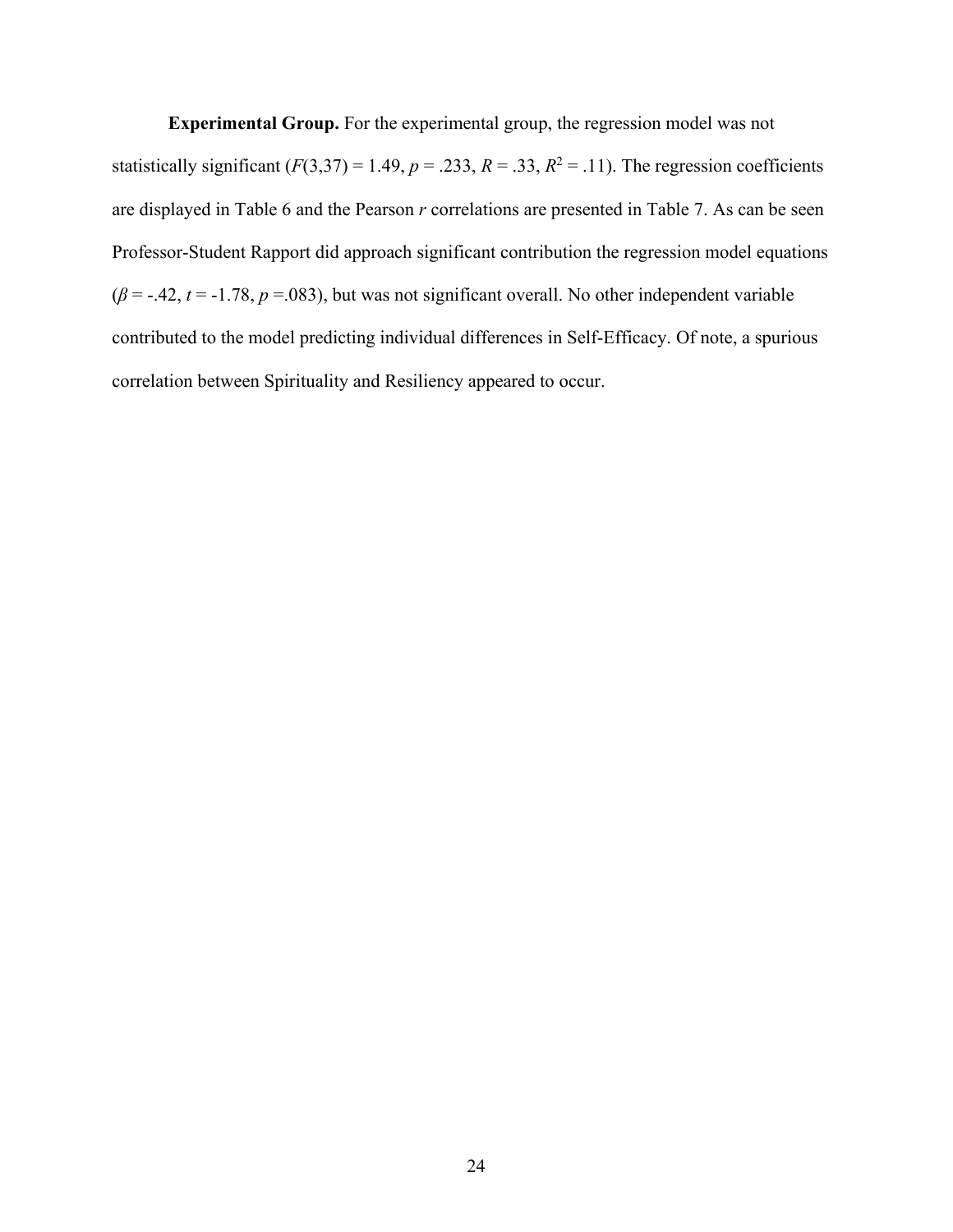#### **DISCUSSION**

College students are influenced in multiple ways by establishing rapport with their professors (Olson and Carter, 2014; Wilson et al., 2010). Open lines of communication between instructors and students have been encouraged to develop respect, trust, and intimacy, which establishes rapport (Dobransky and Frymier, 2004). It is critical to consider the impact that email communications can have on strengthening professor-student rapport and enhancing student motivation and attitudes (Legg and Wilson, 2009; Sheer and Fung, 2007). Researchers in the present study explored the effects that different types of email communications (standard/encouraging) had on professor-student rapport, academic self-efficacy, spirituality, resilience, and success. Significance was found within academic self-efficacy, professor-student rapport, and resiliency when the factors were compared individually from the beginning to the end of the semester (Pre-Post ANOVA). However, when the group conditions (Control/Experimental) were compared (Pre), none of the factors indicated significance. Overall, when all of the components (Academic Self-Efficacy, Professor-Student Rapport, Spirituality, and Resiliency) were placed into a linear regression and analyzed, the results suggested significant differences.

#### **Differences Between Each Grouping Variable**

**Academic Self-Efficacy.** Self-efficacy beliefs have shown to be a critical contributor to scholastic achievement, human motivation, and personal success. (Pajares and Schunk, 2001; Sachitra and Bandara, 2017)). Therefore, the current investigation sought to measure academic self-efficacy between groups to evaluate the impact specific emails (Control vs Experimental)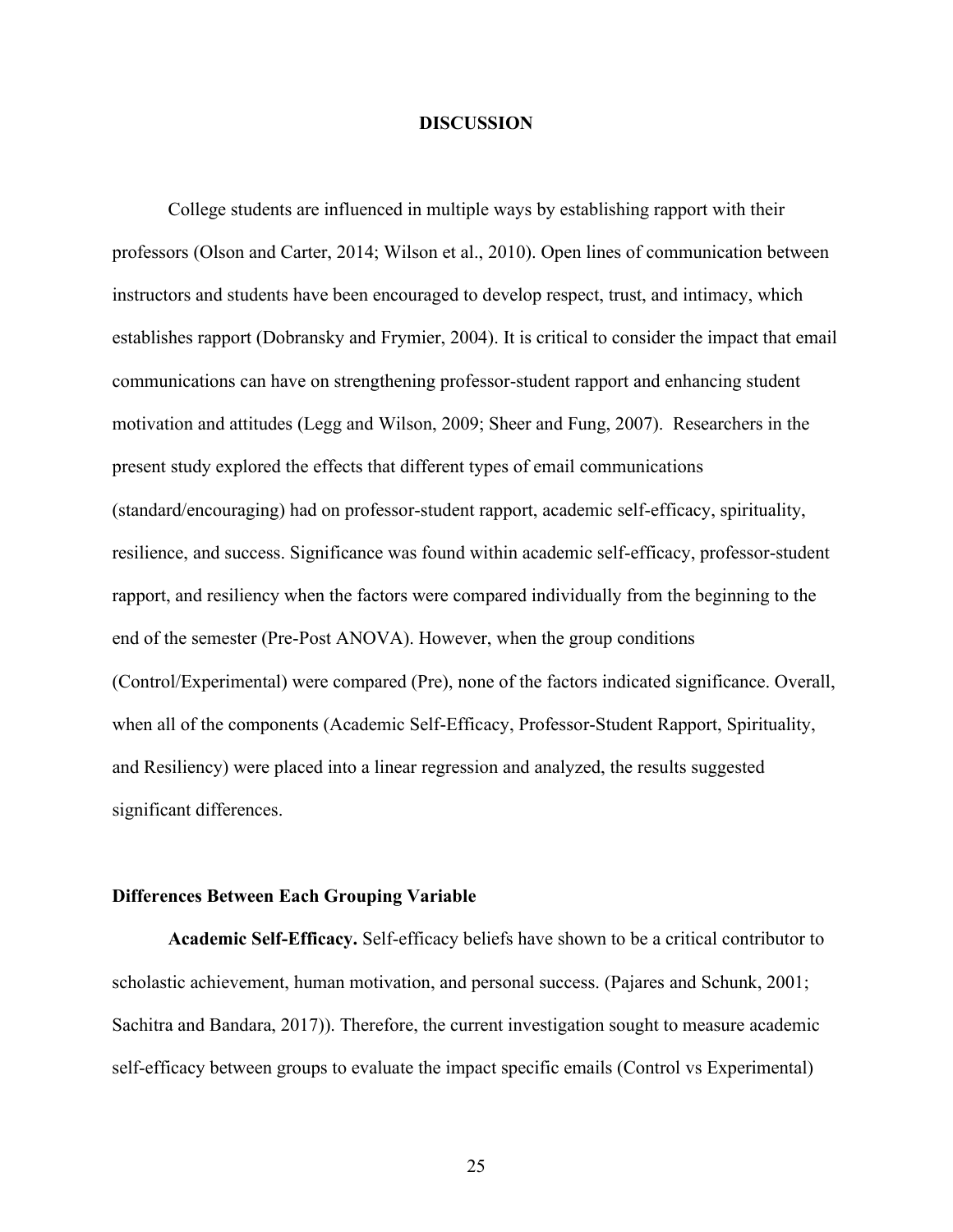would have on a participant's self-efficacy. The present results did not reveal a significant group effect with regard to academic self-efficacy. However, the Test effect (Pre vs. Post-test) indicated statistical significance in a decreasing manner. This does support Hodges (2008) findings due to statistical significance suggested within the Test effect. Hodges sent out the same motivational emails to all participants, while our research utilized different emails (standard/encouraging) to determine if the type of email a student received would impact their academic self-efficacy. Perhaps receiving an email could be a factor which kept participants' academic self-efficacy from decreasing further in the present investigation. As noted by Hodges, professors should be encouraged to draft and send emails to students at various points throughout the semester.

**Professor-Student Rapport.** Previous research has demonstrated that emails promote the development of strong bonds between professors and students, student motivation, and educational attitudes (Legg and Wilson, 2009; Sheer and Fung, 2007). Therefore, researchers sought to investigate if the type of email a student receives (standard/encouraging) would have an effect on each group's perspective concerning the professor and course. With regard to the group (Control vs Experimental), the investigation indicated that there was not an influential group effect, which does not support Legg and Wilson's (2009) research. The participants in Legg and Wilson's (2009) study received the same welcoming email before the beginning of the semester to increase motivation. Two emails were sent to the participants (Control vs Experimental) in the current exploration to determine the impact on professor-student rapport, one before the semester began and another prior to finals. Consequently, researchers sought to expand Legg and Wilson's (2009) assessment by altering the types of emails (standard/encouraging) participants received and sending out an additional email during the end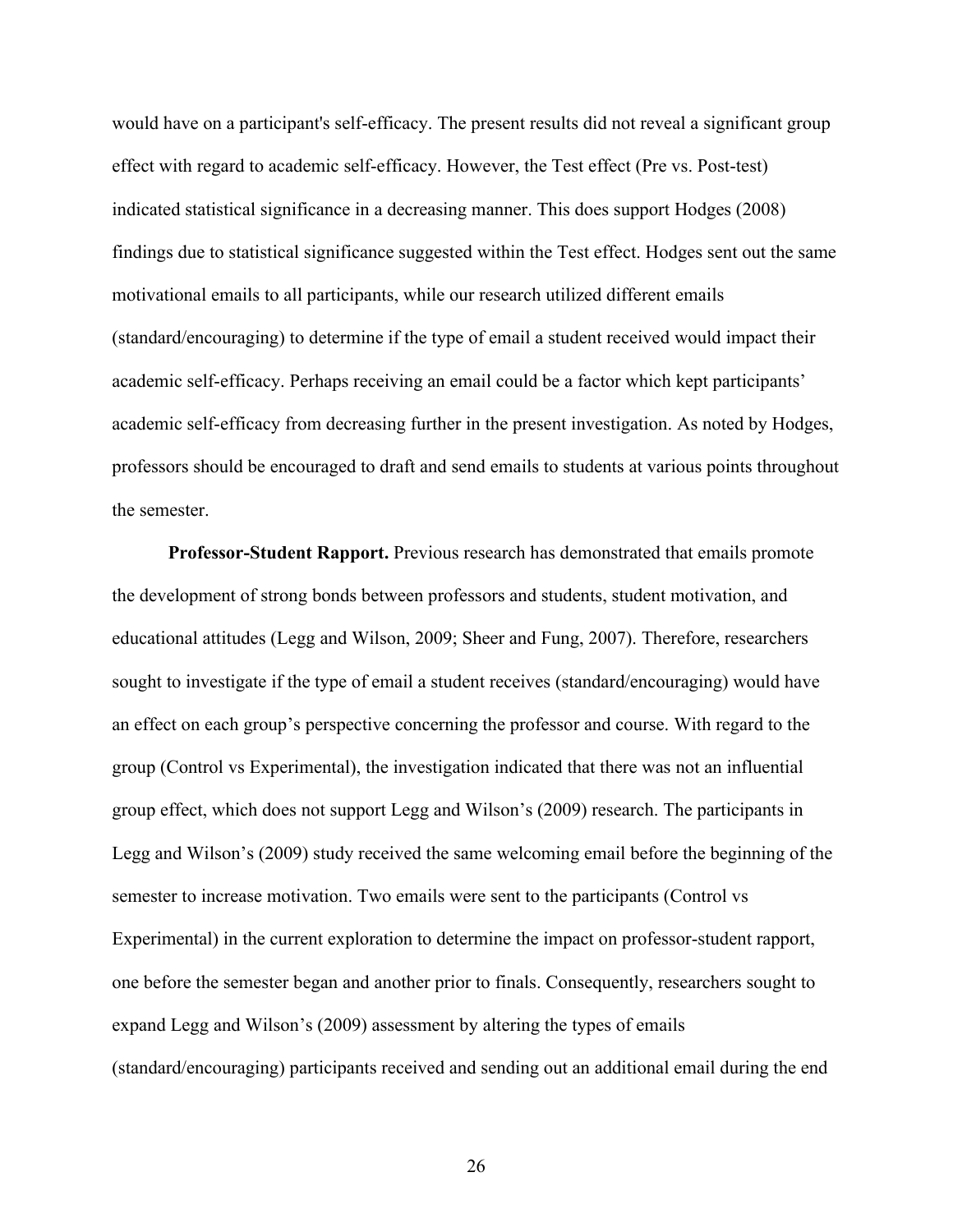of the semester. However, based on the present findings, which support Legg and Wilson's (2009) results, receiving any email from an educator provides an efficient outcome of professorstudent rapport rather than not receiving an email at all. Specifically, contacting students via email is more influential than focusing on the tone and content of the message. Since professorstudent rapport has been found to positively influence scholastic outcomes such as retention and academic achievement (Olson and Carter, 2014), further research should be pursued to examine the effect of email communications on mentoring relationships. Researchers acknowledge that this is the only component that represented statistical significance in a positive direction, which aligned with the hypothesis.

**Spirituality.** Spiritualty enhances healthy behaviors and has been linked to higher levels of self-efficacy (Dev et al., 2018; Rahimabadi and Iranyar, 2015). Therefore, the present investigation inspected college student's thoughts and feelings concerning spirituality. Spirituality did not have significant outcomes in this study. Considering that the research conducted by Dev et al. (2018) took place at a Malaysian University, cultural differences could explain the reason that study found significance concerning spiritual intelligence within the participants. American undergraduates are potentially less likely to retain their religious customs because they are more accepting of new ideas and/or concepts that the university environment offers. Although spirituality was not found to be related to changes in test performance in the subsequent research, this does not imply that spirituality does not have an influence on an individual's life.

**Academic Resilience.** In the current study, researchers assessed the impact of emails (Control vs Experimental) from professors on participants' academic resilience. The results demonstrated no significant group effect. However, the outcomes approached significance.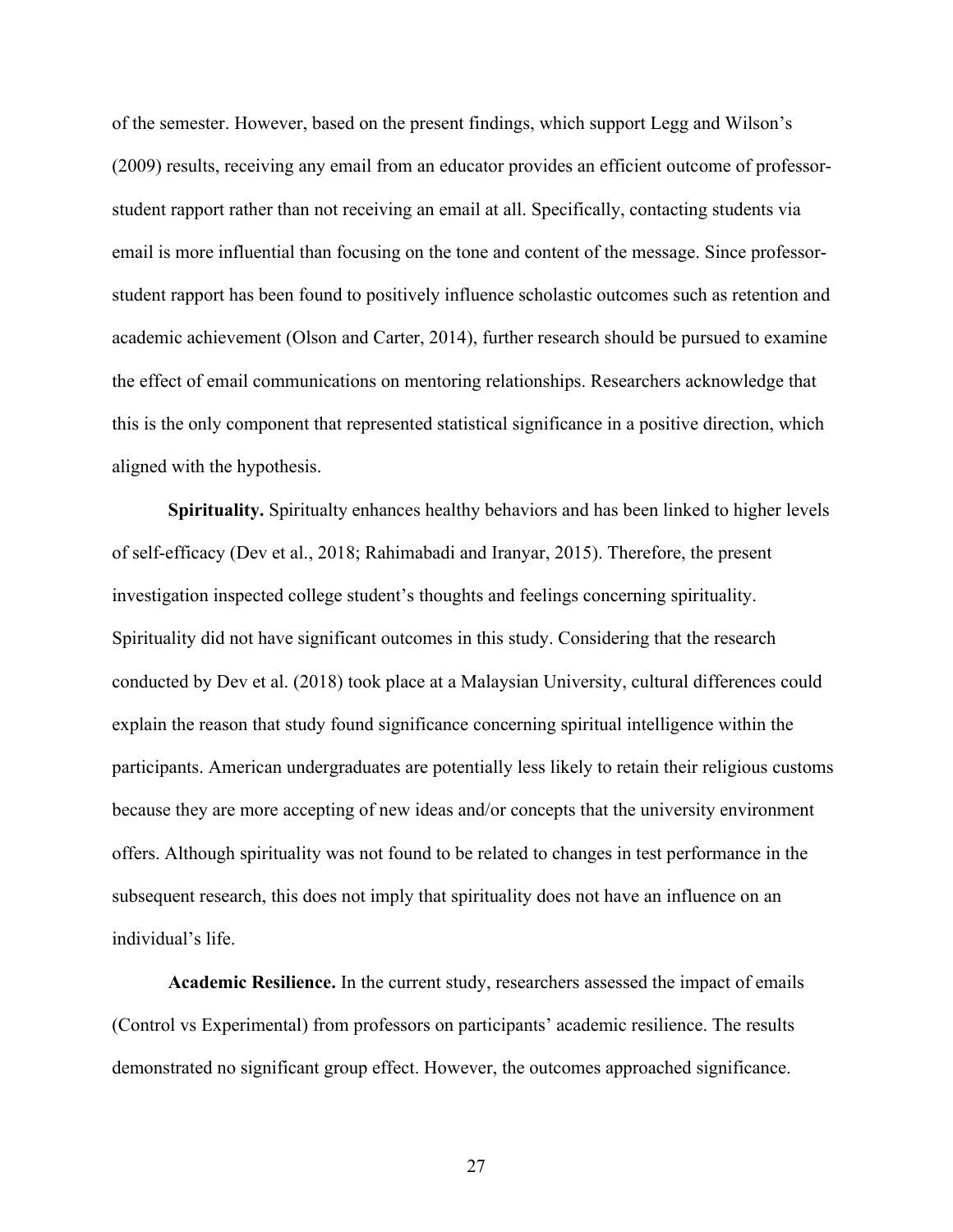Additionally, the group by Test was not influential. Although this finding does not fully support Cassidy's (2016) research, the ARS-30 should still be considered a valid construct to utilize on university campuses to further research among undergraduates because it is tailored to collect adaptive responses of participants to assess their thoughts and feelings about personal academic success despite adversity. The present research suggested statistical significance in a negative direction in the Pre-test and Post-test condition for academic resilience. These findings indicate factors not connected to the course or professor could potentially influence the results. Specifically, class difficulty and/or overwhelming collegiate apprehension may have played a role from the beginning of the semester to the conclusion. Since academic resilience has been linked to scholastic achievement and retention, university researchers should continue to evaluate student populations in determining specific attributes that promote academic ascertainment.

#### **Multiple Regression Analysis**

Upon analyzing all of the participant responses from the beginning of the semester (without conditions) in a linear regression, researchers found significant differences; albeit in a negative direction. This did not meet the researcher's prediction as the findings were in an opposing relationship. Although the outcomes of the study do not fully support Legg and Wilson's (2009) research, it does strongly suggest subsequent investigations should pursue the connections between these variables, specifically academic self-efficacy and professor-student rapport. However, over the semester as professor-student rapport increased within the experimental group, the student academic self-efficacy decreased, stated by the Pearson correlation. Therefore, the encouraging emails did not have the expected effect on participants' confidence and attitudes concerning academic self-efficacy.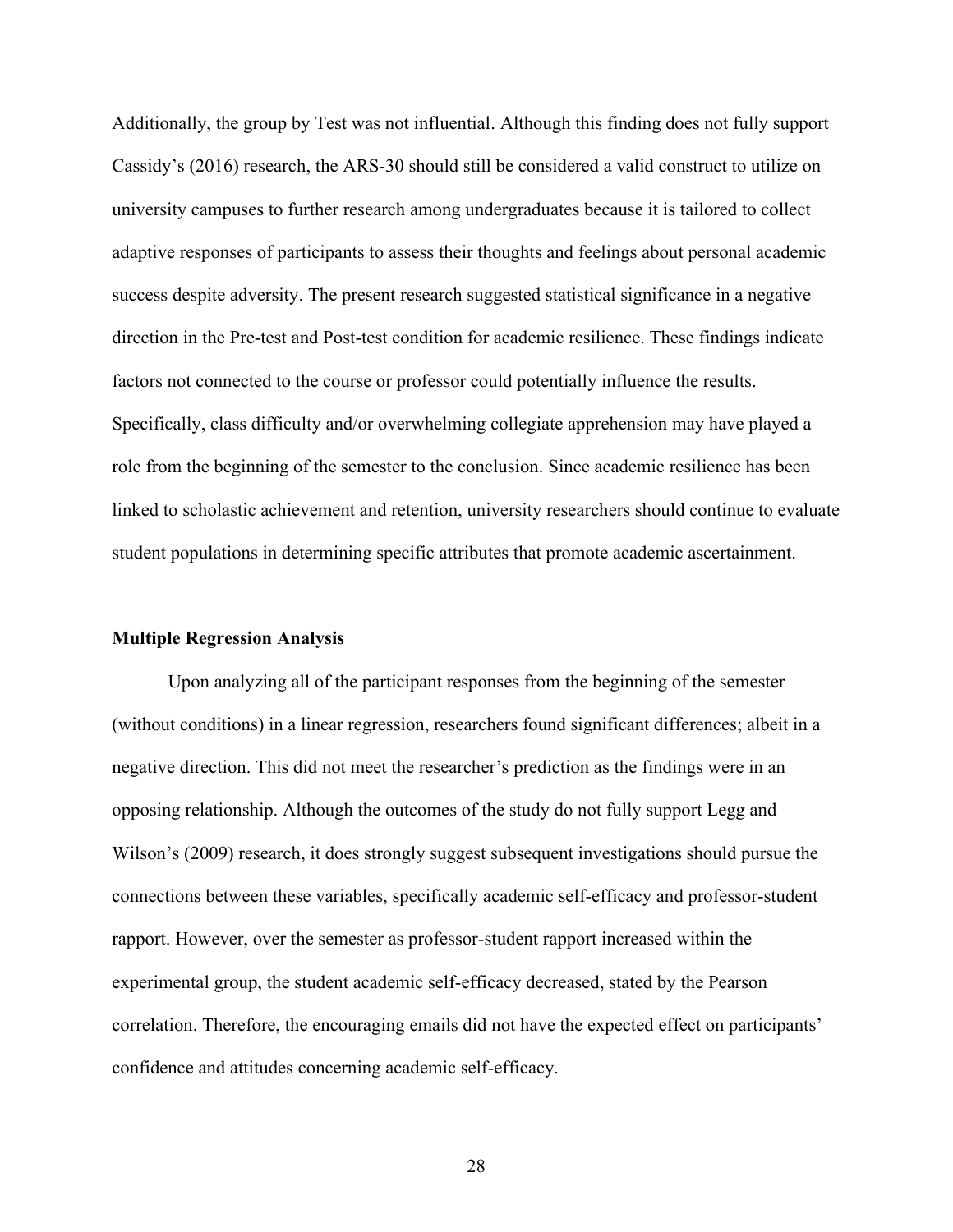In addition to the linear regression without conditions, researchers analyzed the control group responses at the beginning of the semester (Pre) in a multiple linear regression. Based on the regression, no significant differences were evident. This was a discouraging outcome as it did not support the hypothesis. Conversely, participant responses (Pre) were examined in a multiple linear regression for the experimental group. These results indicated no significant findings overall, thus not meeting the researcher's prediction. While the multiple regression for the control and experimental groups were not significant, researchers believe potential limitations might have led to this result, which will be discussed later. In conclusion, past research does not fully support the findings in the current study on these concepts when combined.

#### **Implications**

Spirituality and resilience were not found to be significant. Although spirituality showed an insignificant interaction within the study, it might be interesting for future researchers to consider duplicating this at a faith-based university to determine if religiosity impacts a more conservative student population. The transition from spirituality's significance from the beginning to the end on academic efficacy generates further interest. Conversely, spirituality loses some predictability in the model. This implies that spirituality was not an influential factor overall.

Investigating the component of Professor-student rapport, researchers were encouraged by the statistical significance. Professor-student rapport suggested increased predictability for self-efficacy as the semester progresses in the present research. Considering professor-student rapport positively impacted student's self-efficacy, educational psychologists' continual investigation into supplemental techniques to assist educators in building these influential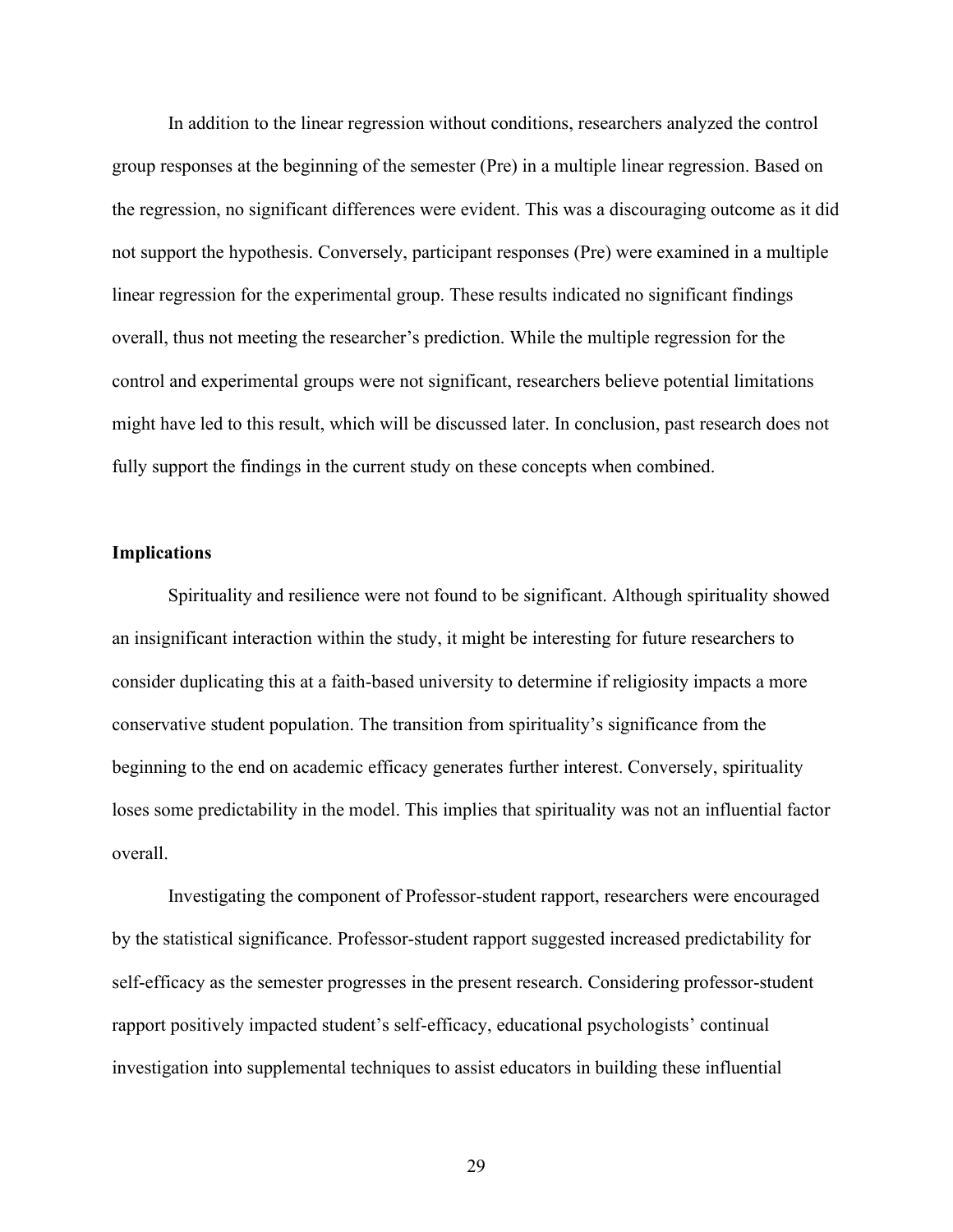relationships is pivotal. Researchers believe that receiving an email from a professor anytime throughout the semester (rather than not) should be examined thoroughly due to the impact that was indicated in the current study.

College educators are in a unique position to potentially inspire students to reach their scholastic aspirations. Increased levels of self-efficacy motivate students to pursue their college instruction to reach academic goals and life-long success. Graduating with a bachelor's degree has been linked to higher socioeconomic opportunities/status and intellectual satisfaction. Therefore, connections between the scholastic concepts (academic self-efficacy, professorstudent rapport, and academic resilience) explored in the subsequent study to evaluate college student outcomes/retention ought to be a priority for future researchers.

#### **Limitations**

One limitation in the present study was a small sample size which resulted in low levels of participation. Considering the number of participants in this study, the impact of the results could have been minimized. Additionally, there were not an equal number of participants in each group (Control vs Experimental), which could have resulted in biased sampling. Another potential limitation was that only two emails were sent throughout the semester contributing to restricted communication measures. One final limitation was that all participants attended one midwestern state university. Subsequent research should seek student participation from a variety of colleges in order to gather results from a more diverse population.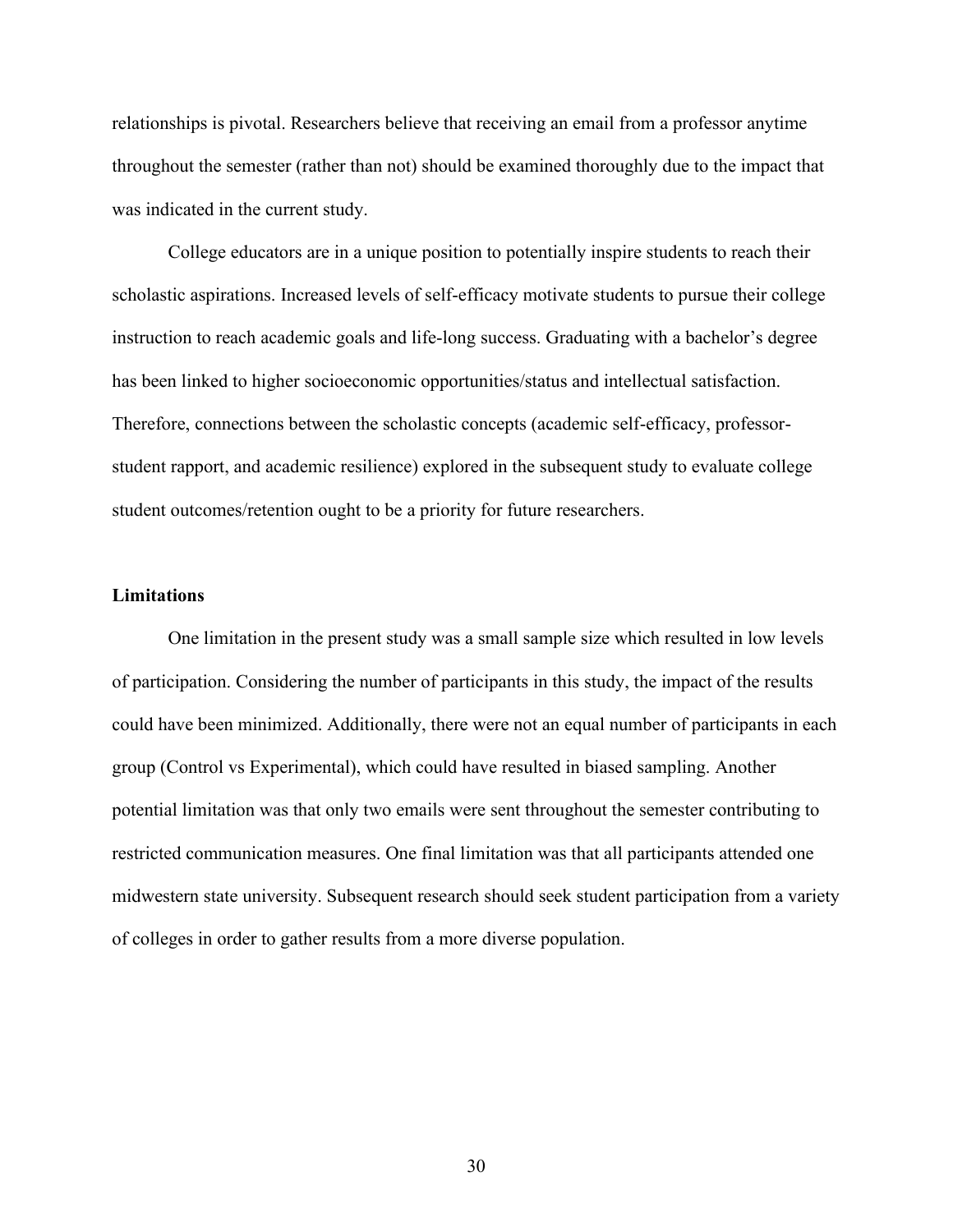#### **Future Research**

The current investigation was conducted utilizing one professor's upper-level seated psychology courses. Therefore, all participants were exposed to one instructor's teaching and communication methods. Future studies should consider expand the number of college instructors that participate in the exploration of using technological communications to enhance professor-student rapport, academic self-efficacy, resilience, motivation, and success. Additionally, future researchers should seek to increase the number of emails sent to the control and experimental groups to gather supplementary accurate results. Also, subsequent studies might consider exploring participation among all four years of college students to strengthen the validity of the results. Other investigations might examine online course delivery to minimize inperson personality characteristics of instructor(s) influencing email communications effects on professor-student rapport, academic self-efficacy, and resilience.

#### **Conclusion**

This investigation provides a foundation for understanding the effectiveness of technological communications (email) in promoting professor-student rapport and increasing student academic self-efficacy. Despite the statistically insignificant results due to a variety of limitations, this study could be a beneficial substructure for future research. Additionally, university administrators should consider this information to enhance student academic resilience, motivation, persistence, and retention. Cultivating strong alliances with students must be a top priority for university administrators, educators, and faculty (Olson and Carter, 2014). The educational and mentoring relationships built between professors and students are pivotal in encouraging respect, confidence, and academic success (Legg and Wilson, 2009; Waples, 2016;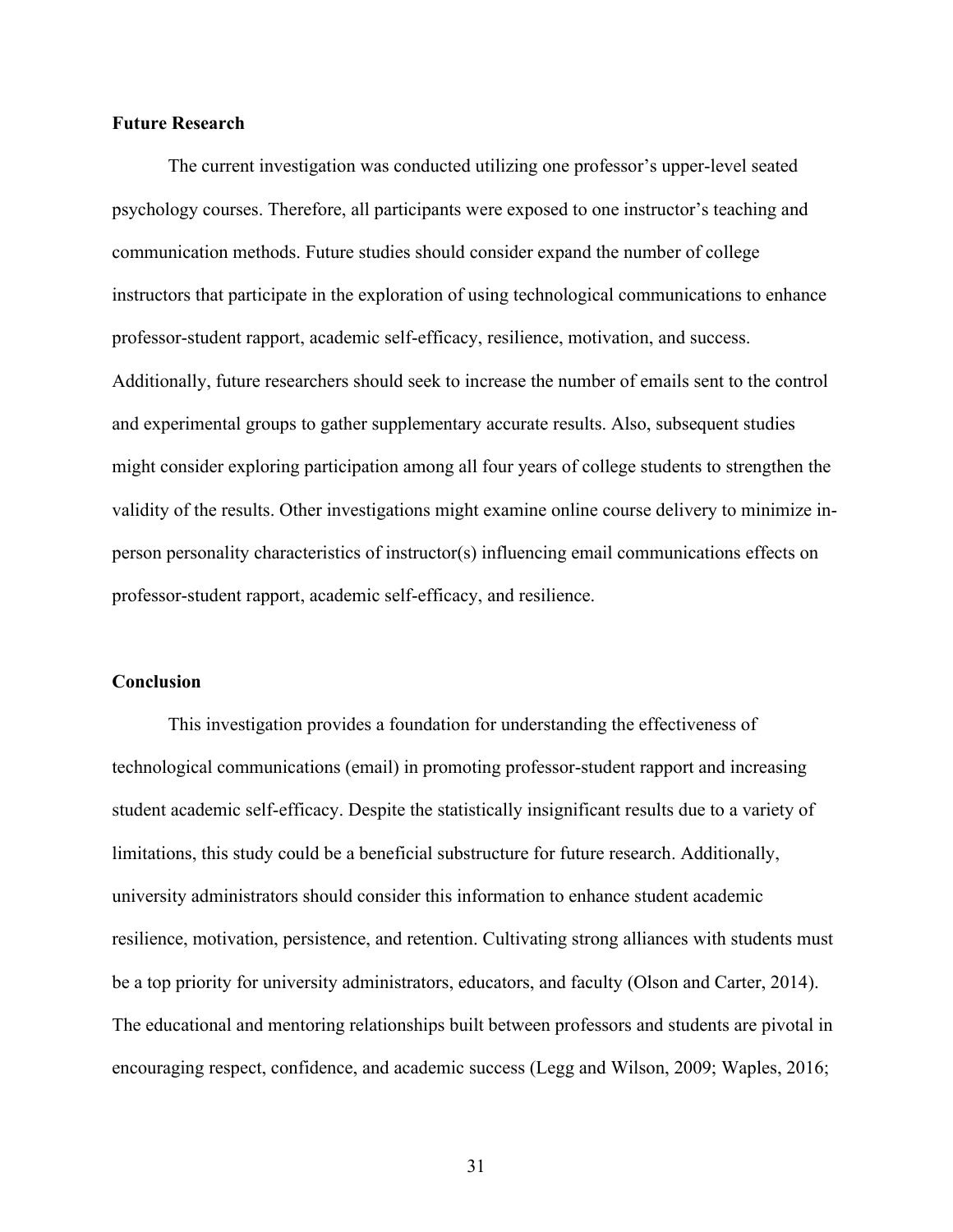Wilson et al., 2010). These types of strong associations encourage students to pursue higher education as many will follow in their mentor's footsteps to pursue master and/or doctoral degrees. Essentially, enhancing academia and possibly promoting life-long educational, research, and publishing partnerships between students and their mentors are the results of rapport. Therefore, building professor-student rapport must be a paramount concern for all universities in order to motivate student academic persistence and retention.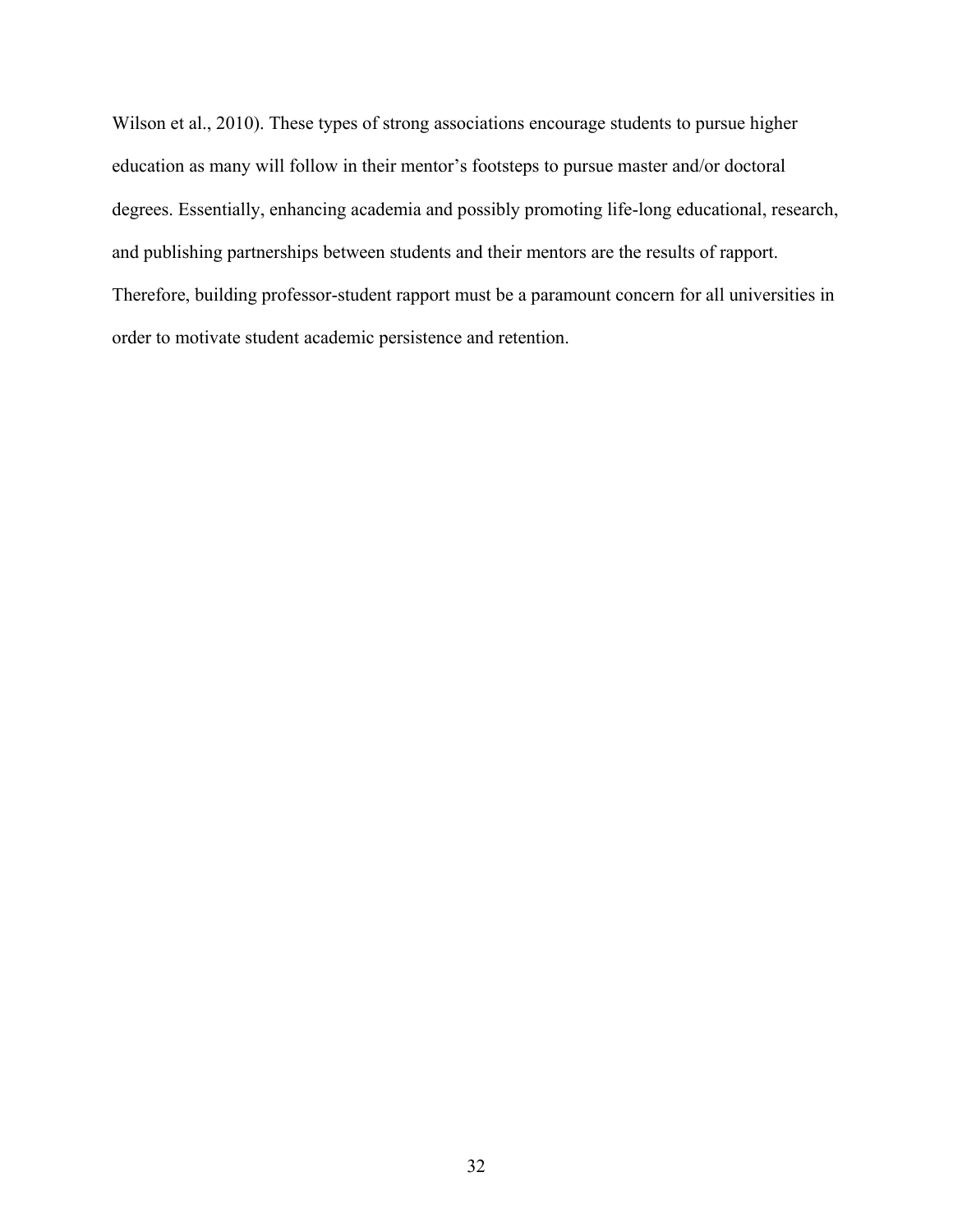#### **REFERENCES**

- Alva, S.A. (1991). Academic invulnerability among Mexican American students: The importance of protective resources and appraisals. *Hispanic Journal of Behavioral Sciences,* 13, 18-34. [doi: 10.1177/07399863910131002](https://doi.org/10.1177%2F07399863910131002)
- Archana, Kumar, U., and Singh, R. (2014). Resilience and spirituality as predictors of psychological well-being among university students. *Journal of Psychosocial Research,*  9, 227-235.
- Bandura, A. (1977). Self-efficacy: Toward a unifying theory of behavioral change. *Psychological Review,* 84, 191-215. doi: [10.1037/0033-295X.84.2.191](https://psycnet.apa.org/doi/10.1037/0033-295X.84.2.191)
- Bandura, A. (1986). *Social foundation of thought and action: A social cognitive theory*, Englewood Cliffs, NJ: Prentice Hall.
- Bandura, A. (1993). Perceived self-efficacy in cognitive development and functioning. *Educational Psychology,* 28, 117-148. [doi: 10.1207/s15326985ep2802\\_3](https://doi.org/10.1207/s15326985ep2802_3)
- Bandura, A. (1997). *Self-efficacy: The exercise of control*. New York, NY: W.H. Freeman.
- Benson, T. A., Cohen, A. L., and Buskist, W. (2005). Rapport: Its relation to student attitudes and behaviors towards teachers and classes. *Teaching of Psychology,* 32, 236-238.
- Bigdeloo, M., and Bozorgi, Z. D. (2016). Relationships between the religious attitude, selfefficacy, and life satisfaction in high school teachers of Mahshahr City. *International Educational Studies,* 9, 58-66. Available at: https://pdfs.semanticscholar.org/2378/2622c5b7f61cf2001faaae9171281ccbdebf.pdf
- Carrell, S. E., Kurlaender, M., and Bhatt, M. P. (2016). Experimental evidence of professor engagement on student outcomes. Available at: faculty.econ.ucdavis.edu/faculty/scarrell/engagement.pdf
- Cassidy, S. (2016). The academic resilience scale (ARS-30): A new multidimensional construct measure. *Frontiers in Psychology,* 7, 1-11. [doi: 10.3389/fpsyg.2016.01787](https://doi.org/10.3389/fpsyg.2016.01787)
- Chemers, M. M., Hu, L., and Garcia, B. F. (2001). Academic self-efficacy and first-year college student performance and adjustment. *Journal of Educational Psychology,* 93, 55-64. [doi: 10.1037/0022-0663.93.1.55](https://psycnet.apa.org/doi/10.1037/0022-0663.93.1.55)
- Dev, R. D. O., Kamalden, T. F. T, Geok, S. K., Abdullah, M. C., Ayub, A. F. M., and Ismail, I. A. (2018). Emotional intelligence, spiritual intelligence, self-efficacy and health behaviors: Implications for quality health. *International Journal of Academic Research in Business and Social Sciences,* 8, 794-809. doi: [10.6007/IJARBSS/V8-I7/4420](https://doi.org/10.6007/IJARBSS%2FV8-I7%2F4420)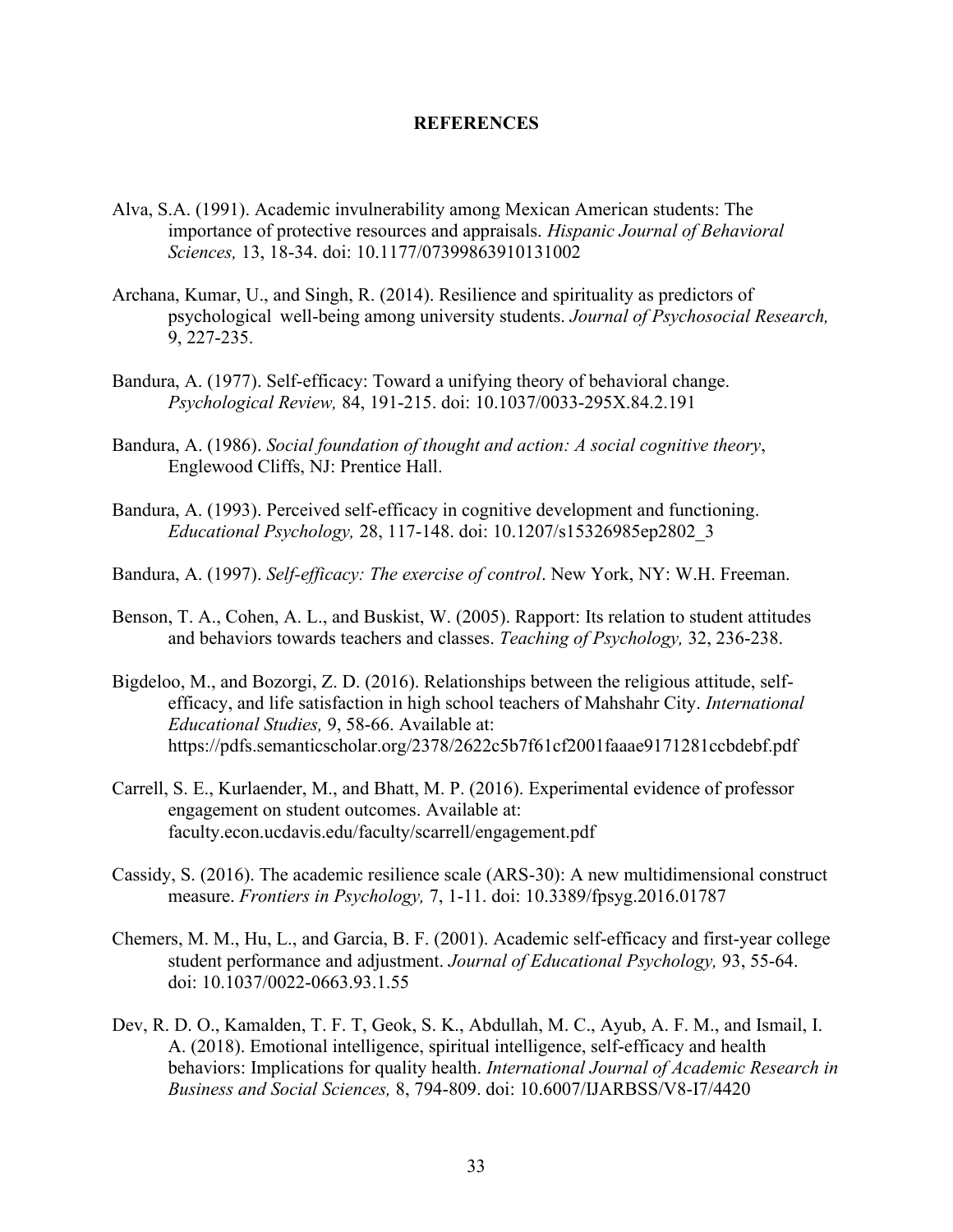- Dobransky, N., and Frymier, A. B. (2004). Developing teacher-student relationship through out of class communication. *Communication Quarterly,* 52, 211-223.
- Ellens, J.H. (2008). *Understanding religious experiences: What the Bible says about spirituality*. West Port, CT: Prager.
- Ellis, K. (2004). The impact of perceived teacher confirmation on receiver apprehension, motivation, and learning. *Communication Education,* 53, 1-20. doi: 10.1080/0363452032 [000135742](https://doi.org/10.1080/0363452032000135742)
- Estepp, C. M., and Roberts, T. G. (2013). Exploring the relationship between professor/student rapport and students' expectancy for success and values/goals in college of agriculture classrooms. *Journal of Agricultural Educations,* 54, 180-194. doi: 10.5032/jae.2013. 04180
- Faranda, W. T., and Clarke, I., III. (2004). Students' observations of outstanding teaching: Implications for marketing educations. *Journal of Marketing Education,* 26, 271-281. [doi: 10.1177/0273475304268782](https://doi.org/10.1177%2F0273475304268782)
- Fatima, S., Sharif, S., and Khalid, I. (2018). How does religiosity enhance psychological wellbeing? Roles of self-efficacy and perceived social support. *Psychology of Religion and Spirituality,* 10, 119-127. [doi: 10.1037/rel0000168](https://psycnet.apa.org/doi/10.1037/rel0000168)
- Foskett, J., Marriott, J., and Wilson, R.F. (2004). Mental health, religion, and spirituality: Attitudes, experience and expertise among mental health professionals and religious leaders in Somerset. *Mental Health, Religion, and Culture,* 7, 5-22. doi: 10.1080/1367467 0310001601490
- Frisby, B. N., and Martin, M. M. (2010). Instructor-student and student-student rapport in the classroom. *Communication Education,* 59, 146-164. doi: 10.1080/03634520903564362
- Ganaprakasam, C., and Hutagalung, F. D. (2018). Religion on psychological well-being and selfefficacy among secondary school students. *International Journal of Scientific and Research Publications,* 8, 38-45. doi: 10.29322/IJSRP.8.5.2018.p7708
- Goodman, J. F. (2009). Respect due and respect earned: Negotiating student-teacher relationships. *Ethics and Education,* 4, 3-17. [doi: 10.1080/17449640902781356](https://psycnet.apa.org/doi/10.1080/17449640902781356)
- Granitz, N. A., Koerning, S. K., and Harich, K. R. (2009). Now it's personal: Antecedents and outcomes of rapport between business faculty and their students. *Journal of Marketing Education,* 31, 52-65. doi: 10.1177/0273475308326408
- Groth, M. (2007). Smart classrooms cannot replace remarkable professors. *Thought & Action,* 23, 39-45.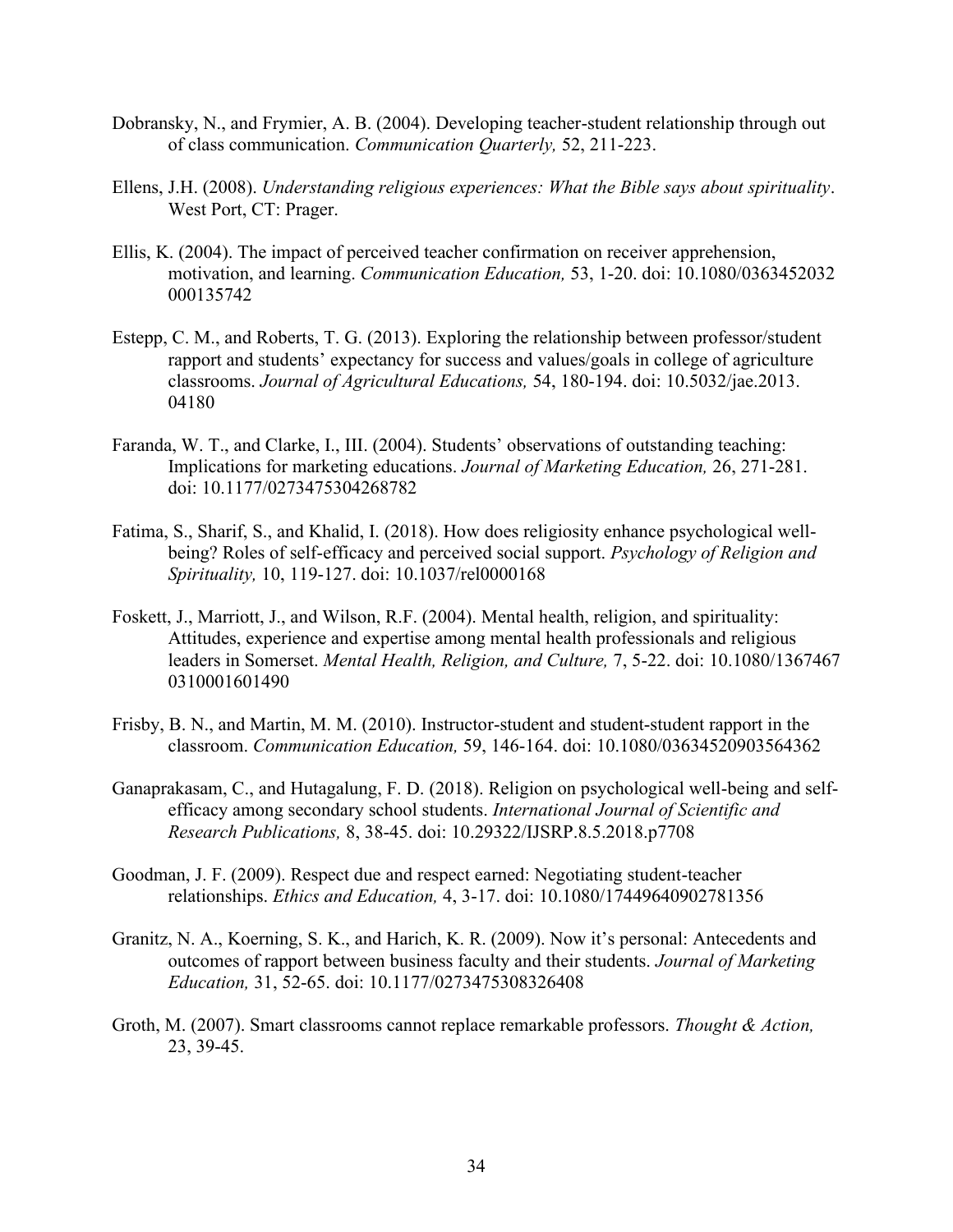- Guralnik, D. B. (Ed.). (1982). Rapport. In *Webster's New World Dictionary* (2nd edition, p. 1177) New York: Simon and Schuster.
- Hassett, J. M., Spuches, C. M., and Webster, S. P. (1995). Using electronic mail for teaching and learning. *To Improve the Academy,* 14*,* 221-237.
- Hassini, E. (2006). Student-instructor communication: The role of email. *Computers & Education,* 47, 29-40. doi: 10.1016/j.compedu.2004.08.014.
- Hodges, C. B. (2008). Self-efficacy, motivational email, and achievement in an asynchronous math course. *Journal of Computers in Mathematics and Science Teaching,* 27, 265- 285.
- Jowkar, B., Kojurf, J., Kohoulat, N., and Hayat, A. A. (2014). Academic resilience in education: The role of achievement goals orientations. *Journal of Advances in Medical Education & Presentations,* 2, 33-38.
- Jungert, T., and Rosander, M. (2010). Self-efficacy and strategies to influence the study Environment. *Teaching in Higher Education,* 15*,* 647-659. doi: 10.1080/13562517.2010. 522080
- Kim, C. (2008). Using email to enable e<sup>3</sup> (effective, efficient, and engaging) learning. *Distance Learning,* 29, 187-198. [doi.org/10.1080/01587910802154988](https://doi.org/10.1080/01587910802154988)
- Legg, A. M., and Wilson, J. H. (2009). Email from professor enhances student motivation and attitudes. *Teaching of Psychology,* 36, 205-211. [doi: 10.1080/00986280902960034](https://psycnet.apa.org/doi/10.1080/00986280902960034)
- Martin, A.J., and Marsh, H.W. (2009). Academic resilience and academic buoyancy: Multidimensional and hierarchal conceptual framing causes, correlates and cognate constructs. *Oxford Review of Education,* 35, 353-370. doi: 10/1080/03054980902934639
- McLafferty, M. Mallet, J., and McCauley, V. (2012). Coping at university: The role of resilience, emotional intelligence, age and gender. *Journal of Quantitative Research,* 1, 1-6.
- Meyers, S. A. (2009). Do your students care whether you care about them? *College Teaching,* 57, 205-210. doi: [10.1080/87567550903218620](https://doi.org/10.1080/87567550903218620)
- Midgley, C., Maehr. M. L., Hruda. L. Z., Anderman E., Anderman, L. Freeman, K. E., Gheen, G., Kaplan A., Kumar, R., Middleton, M. J., Nelson, J., Roeser, R., and Urdan, T. (2000). The Patterns of Adaptive Learning Scales (PALS), Ann Arbor, MI: University of Michigan. Available at: http://www.umich.edu/~pals/PALS%202000\_V13Word97.pdf
- National Center for Education Statistics (2020). *Undergraduate retention and graduation rates.* Available at: [https://nces.ed.gov/programs/coe/indicator\\_ctr.asp](https://nces.ed.gov/programs/coe/indicator_ctr.asp)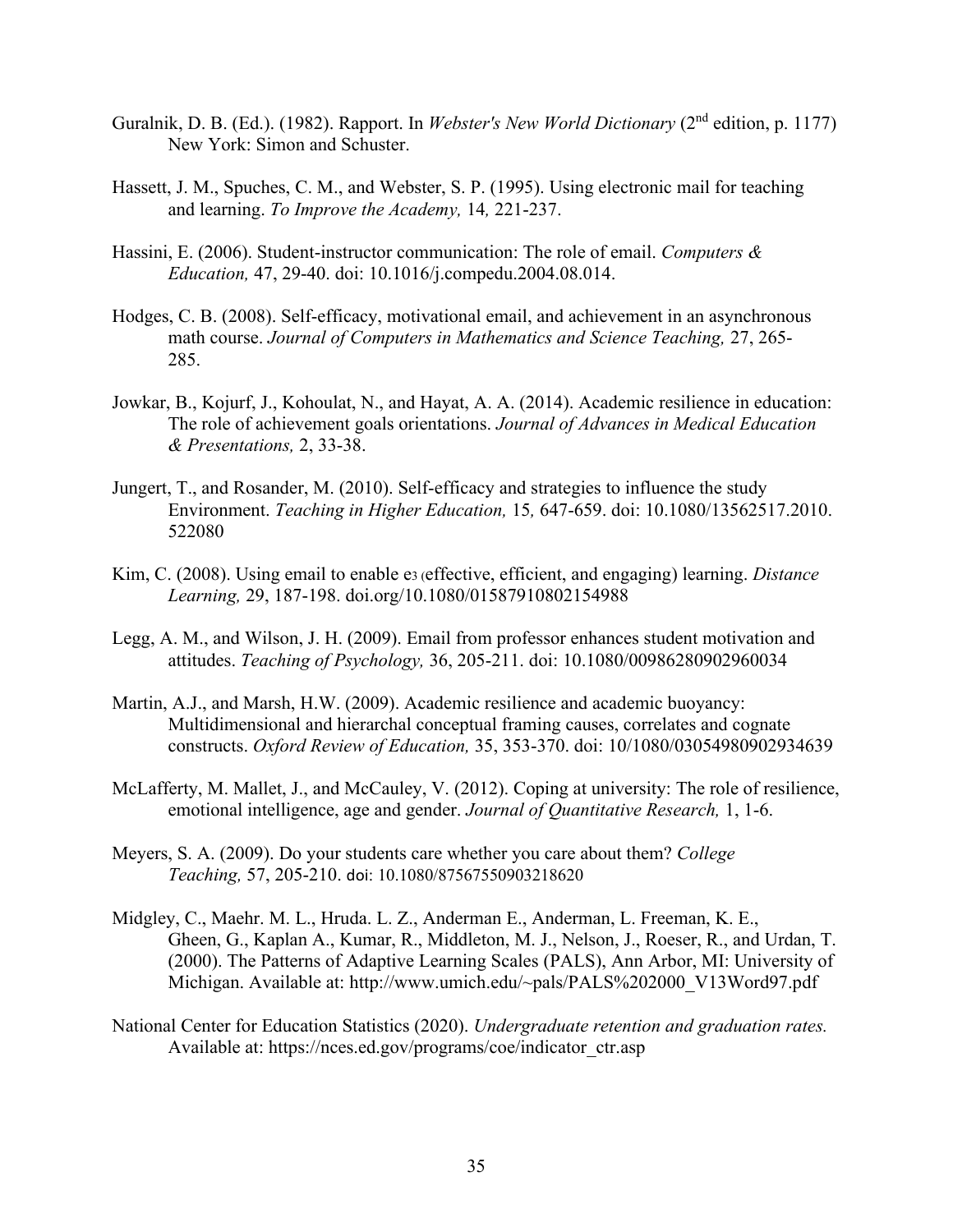- Olson, J. N., and Carter, J. A. (2014). Caring and the college professor. *Focus on Colleges, Universities, and Schools,* 8, 1-9.
- Oxhandler, H. K., and Parrish, D. E. (2017). Integrating clients' religion/spirituality in clinical practice: A comparison among social workers, psychologists, counselors, marriage and family therapists, and nurses. *Journal of Clinical Psychology*, 74, 680-694. doi: 10.1002/ [jclp.22539](https://doi.org/10.1002/jclp.22539)
- Pajares, F., and Schunk, D. H. (2001). *Self-beliefs and school success: Self-efficacy, self-concept, and school achievement.* In R.J. Richmond & S. G. Rayner (Eds.). *Self-Perception* (pp. 239-265). Westport, CT: Ablex Publishing.
- Rahimabadi, R. K., and Iranyar, R. (2015). Survey relation spiritual intelligence and self-efficacy compatibility, *International Academic Journal of Humanities,* 2, 1-4.
- Rokach, A. (2016). The impact professors have on college students. *International Journal of Studies in Nursing,* 1, 9-15. doi: 10.20849/ijsn.v1i1.80
- Sachitra, V., and Bandara, U. (2017). Measuring the academic of undergraduates: The role of gender and academic year experience. *World Academy of Science, Engineering and Technology,* 11, 2320-2325. [doi: 10.5281/zenodo.1132491](https://doi.org/10.5281/zenodo.1132491)
- Schunk, D. (1991). Self-efficacy and academic motivation. *Educational Psychology,* 26, 207- 231. [doi: 10.1080/00461520.1991.9653133](https://doi.org/10.1080/00461520.1991.9653133)
- Sheer, V. C., and Fung, T. K. (2007). Can email communication enhance professor-student relationship and student evaluation of professor?: Some empirical evidence. *Journal of Educational Computing Research,* 37, 289-306. [doi: 10.2190/EC.37.3.d](https://psycnet.apa.org/doi/10.2190/EC.37.3.d)
- Singh, S., and Pareek, R. (2007). Positive predictors of health. *Journal of Indian Health Psychology,* 2, 10-19.
- Underwood, L.G., and Teresi, J.A. (2002). The daily spirituality experience scale: Development, theoretical description, reliability, exploratory factor analysis, and preliminary construct validity using health-related data. *Annals of Behavioral Medicine,* 24, 22-33. doi: [10.1207/S15324796ABM2401\\_04](https://psycnet.apa.org/doi/10.1207/S15324796ABM2401_04)
- Waples, J. A. (2016). Building emotional rapport with students in statistics courses. *Scholarship of Teaching and Learning in Psychology,* 2, 285-293. doi: [10.1037/stl0000071](http://dx.doi.org/10.1037/stl0000071)
- Waxman, H.C., Gray, J.P., and Padron, Y.N. (2003). *Review of Research on Educational Resilience: Research Report.* Washington, D.C.: Institute of Education Sciences.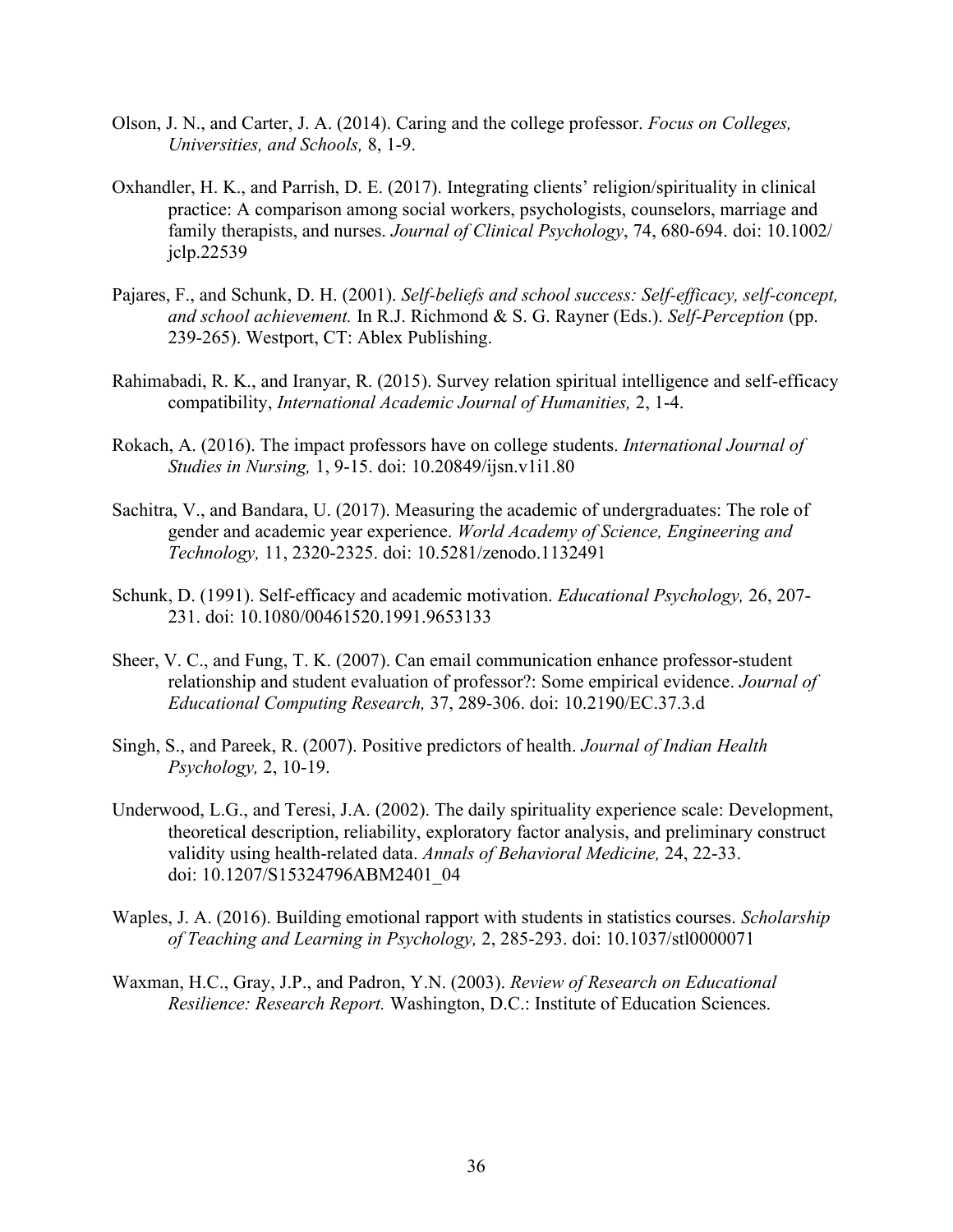- Weiss, M., and Hanson-Baldauf, D. (2008). Email in academia: Expectations, use and instructional impact, *EDUCAUSE Quarterly,* 31*,* 42-50. Available at: [https://er.educause.edu/articles/2008/2/email-in-academia-expectations-use-and](https://er.educause.edu/articles/2008/2/email-in-academia-expectations-use-and-)instructional-impact
- Wilson, J. H., Ryan, R. G., and Pugh, J. L. (2010). Professor-student rapport scale predicts student outcomes. *Teaching of Psychology,* 37*,* 246-251. [doi: 10.1080/00986](https://psycnet.apa.org/doi/10.1080/00986283.2010.510976) [283.2010.510976](https://psycnet.apa.org/doi/10.1080/00986283.2010.510976)
- Worley, D., Titsworth, S., Worley, D., and Cornett-Devito, M. (2007). Instructional communication competence: Lessons learned from award-winning teachers. *Communication Studies,* 58, 207-222. doi: [10.1080/10510970701341170](https://doi.org/10.1080/10510970701341170)
- Zimmerman, B., and Kitsantas, A. (2007). Reliability and validity of self-efficacy for learning form (SELF) scores of college students. *Journal of Psychology,* 215, 157-163. [doi: 10.1027/0044-3409.215.3.157](https://psycnet.apa.org/doi/10.1027/0044-3409.215.3.157)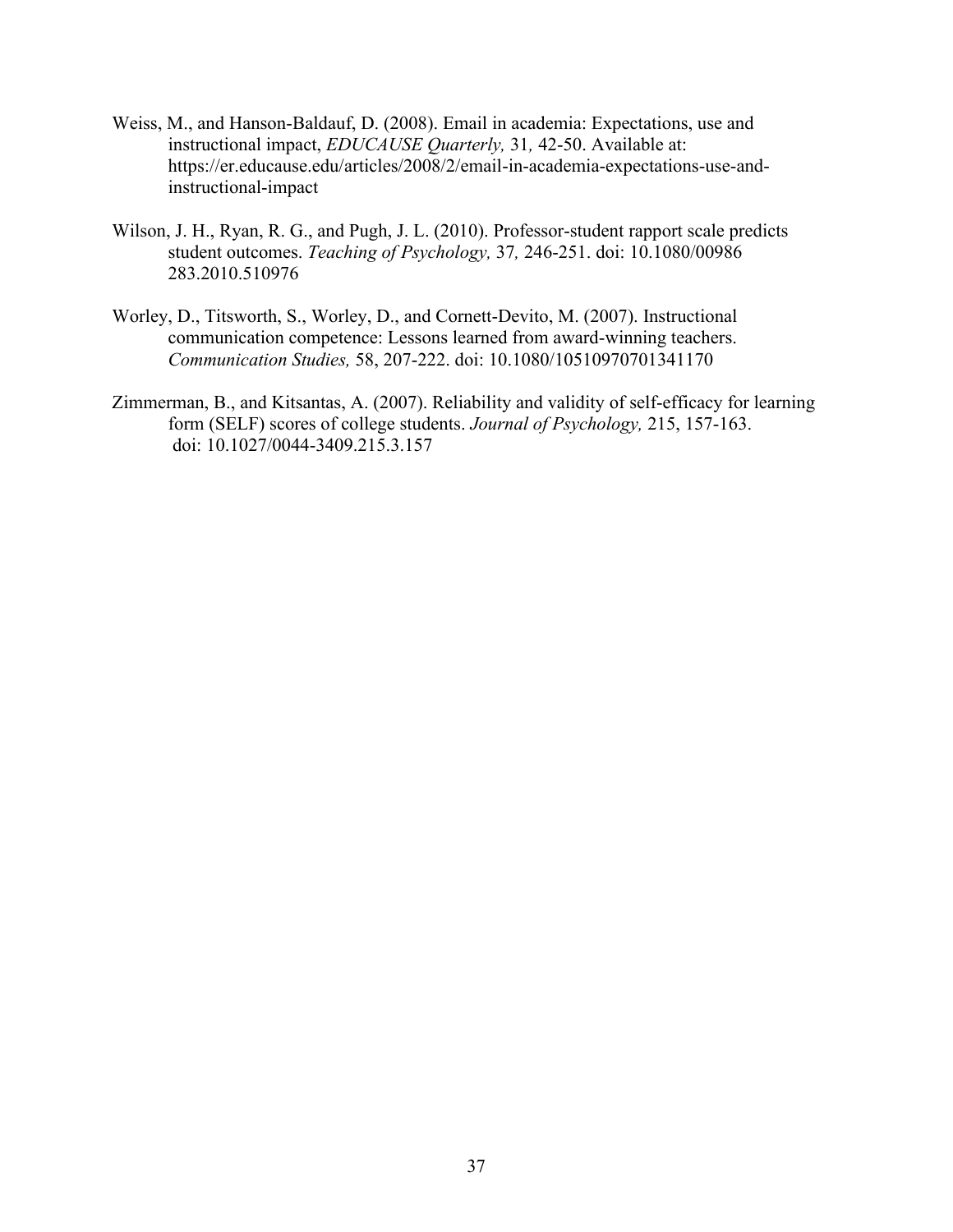|                   | Control $(n = 25)$      |                          |                         | Experimental $(n = 41)$  |
|-------------------|-------------------------|--------------------------|-------------------------|--------------------------|
| Variables         | Pre-test<br>Mean $(SD)$ | Post-test<br>Mean $(SD)$ | Pre-test<br>Mean $(SD)$ | Post-test<br>Mean $(SD)$ |
| Self-Efficacy     | 3.53(0.44)              | 2.19(0.53)               | 3.66(0.34)              | 2.23(0.52)               |
| Professor-Student | 3.68(0.42)              | 4.05(0.42)               | 3.70(0.40)              | 4.00(0.49)               |
| Resiliency        | 2.43(0.24)              | 2.27(0.22)               | 2.49(0.24)              | 2.41(0.31)               |
| Spirituality      | 2.47(1.20)              | 2.33(0.24)               | 2.34(1.11)              | 2.34(0.27)               |

Table 1-Summary Statistics – Variables by Group by Pre vs Post-test

Table 2-Model Coefficients – Self-Efficacy Change Total Sample

| Predictor        |           | SЕ     |           | D     |
|------------------|-----------|--------|-----------|-------|
| PSR-Pre          | $-0.5450$ | 0.1848 | $-2.9493$ | 0.004 |
| Spirituality-Pre | 0.0491    | 0.0652 | 0.7530    | 0.454 |
| Resiliency-Pre   | 0.2404    | 0.3132 | 0.7676    | 0.446 |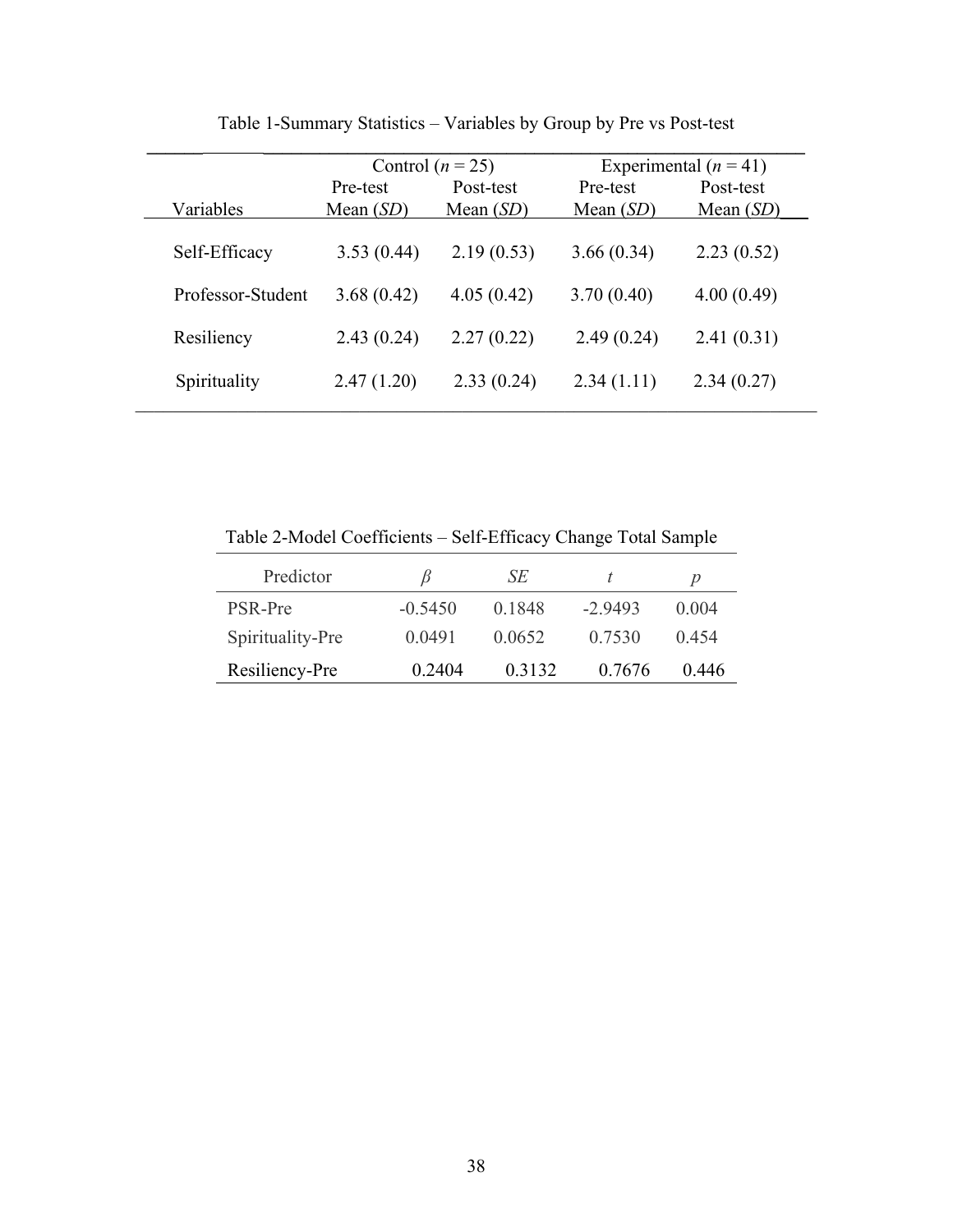|                  |                  | ASEChange   | PSR-Pre  | Spirituality-Pre |
|------------------|------------------|-------------|----------|------------------|
| PSR-Pre          | $\mathcal{V}$    | $-0.376$ ** |          |                  |
|                  | $p$ -value       | 0.002       |          |                  |
|                  | $\boldsymbol{n}$ | 66          |          |                  |
| Spirituality-Pre | $\mathcal{V}$    | 0.102       | $-0.076$ |                  |
|                  | $p$ -value       | 0.413       | 0.543    |                  |
|                  | $\boldsymbol{n}$ | 66          | 66       |                  |
| Resiliency-Pre   | $\mathcal{V}$    | 0.143       | $-0.182$ | $-0.150$         |
|                  | $p$ -value       | 0.252       | 0.144    | 0.228            |
|                  | $\mathbf n$      | 66          | 66       | 66               |

Table 3-Pearson *r* Correlation Matrix – Total Sample

Note. \* *p* < .05, \*\* *p* < .01, \*\*\* *p* < .001

Table 4-Control Group Model Coefficients – Self-Efficacy Change

| Predictor     |            | SЕ    |           | p     |
|---------------|------------|-------|-----------|-------|
| <b>PSRPre</b> | $-0.75104$ | 0.324 | $-2.3199$ | 0.031 |
| SpirPre       | 0.00218    | 0.113 | 0.0193    | 0.985 |
| ResPre        | 0.33995    | 0.551 | 0.6169    | 0.544 |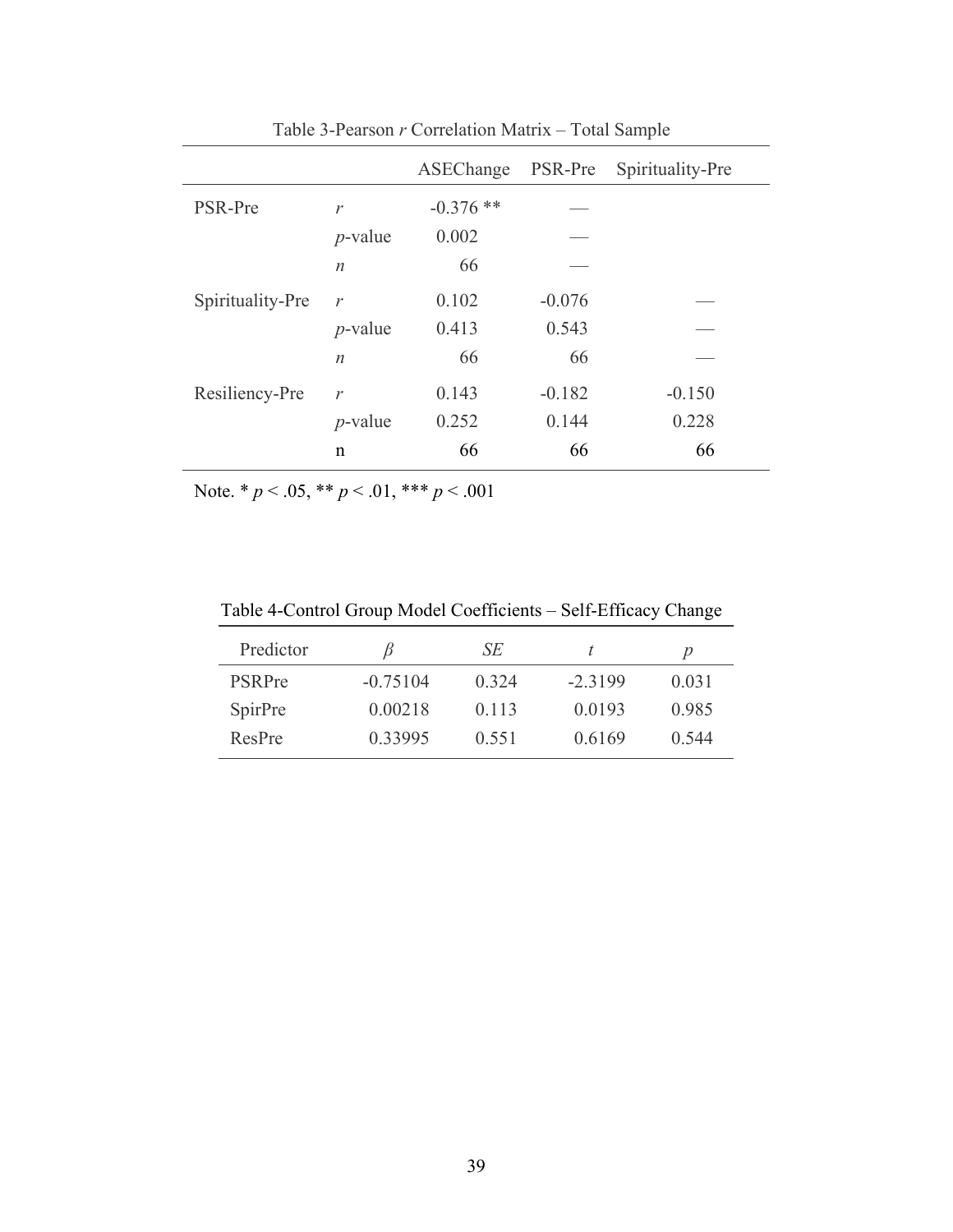|                  |           |          | $\frac{1}{2}$    |
|------------------|-----------|----------|------------------|
|                  |           |          | SpirPre          |
| $\mathcal{V}$    | $-0.478*$ |          |                  |
| $p$ -value       | 0.016     |          |                  |
| $\boldsymbol{n}$ | 25        |          |                  |
| $\mathcal{V}$    | 0.129     | $-0.230$ |                  |
| $p$ -value       | 0.540     | 0.269    |                  |
| $\boldsymbol{n}$ | 25        | 25       |                  |
| $\mathcal{V}$    | 0.196     | $-0.166$ | 0.165            |
| $p$ -value       | 0.347     | 0.428    | 0.430            |
| $\boldsymbol{n}$ | 25        | 25       | 25               |
|                  |           |          | ASEChange PSRPre |

Table 5-Pearson *r* Correlation Matrix – Control Group

Note. \* *p* < .05, \*\* *p* < .01, \*\*\* *p* < .001

Table 6- Experimental Group Model Coefficients – Self-Efficacy Change

| Predictor       |           | SЕ     |          | D     |
|-----------------|-----------|--------|----------|-------|
| <b>PSRPre</b>   | $-0.4157$ | 0.2335 | $-1.780$ | 0.083 |
| SpiritualityPre | 0.0654    | 0.0879 | 0.744    | 0.462 |
| ResPre          | 0.2724    | 0.4159 | 0.655    | 0.517 |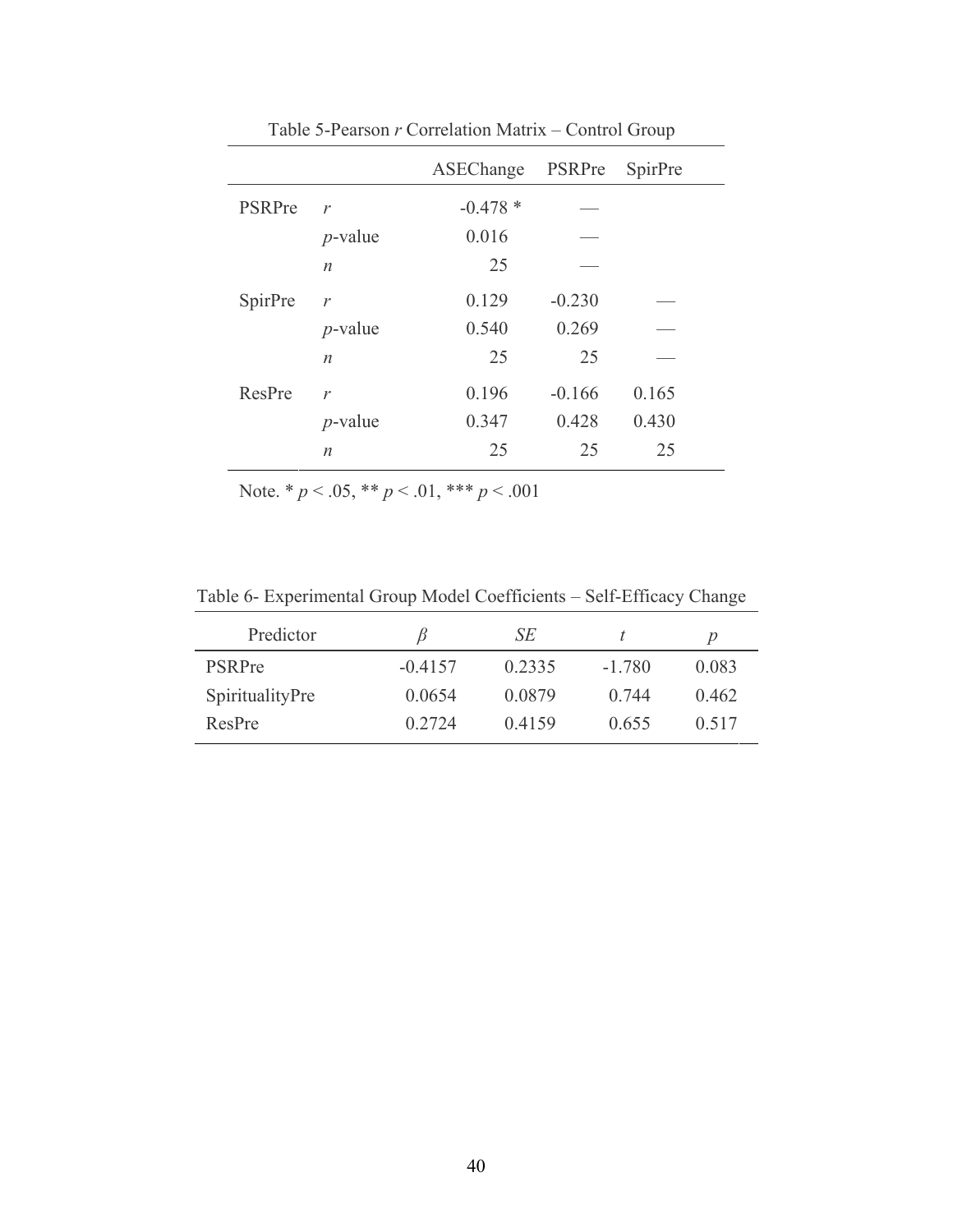|                 |                  | ASEChange | PSRPre   | SpiritualityPre |
|-----------------|------------------|-----------|----------|-----------------|
| PSRPre          | $\mathcal{V}$    | $-0.301$  |          |                 |
|                 | $p$ -value       | 0.056     |          |                 |
|                 | $\boldsymbol{n}$ | 41        |          |                 |
| SpiritualityPre | $\mathcal{V}$    | 0.076     | 0.031    |                 |
|                 | $p$ -value       | 0.637     | 0.849    |                 |
|                 | $\boldsymbol{n}$ | 41        | 41       |                 |
| ResPre          | $\mathcal{V}$    | 0.124     | $-0.198$ | $-0.351*$       |
|                 | $p$ -value       | 0.441     | 0.214    | 0.025           |
|                 | $\boldsymbol{n}$ | 41        | 41       | 41              |

Table 7-Pearson *r* Correlation Matrix – Experimental Group

Note. \* *p* < .05, \*\* *p* < .01, \*\*\* *p* < .001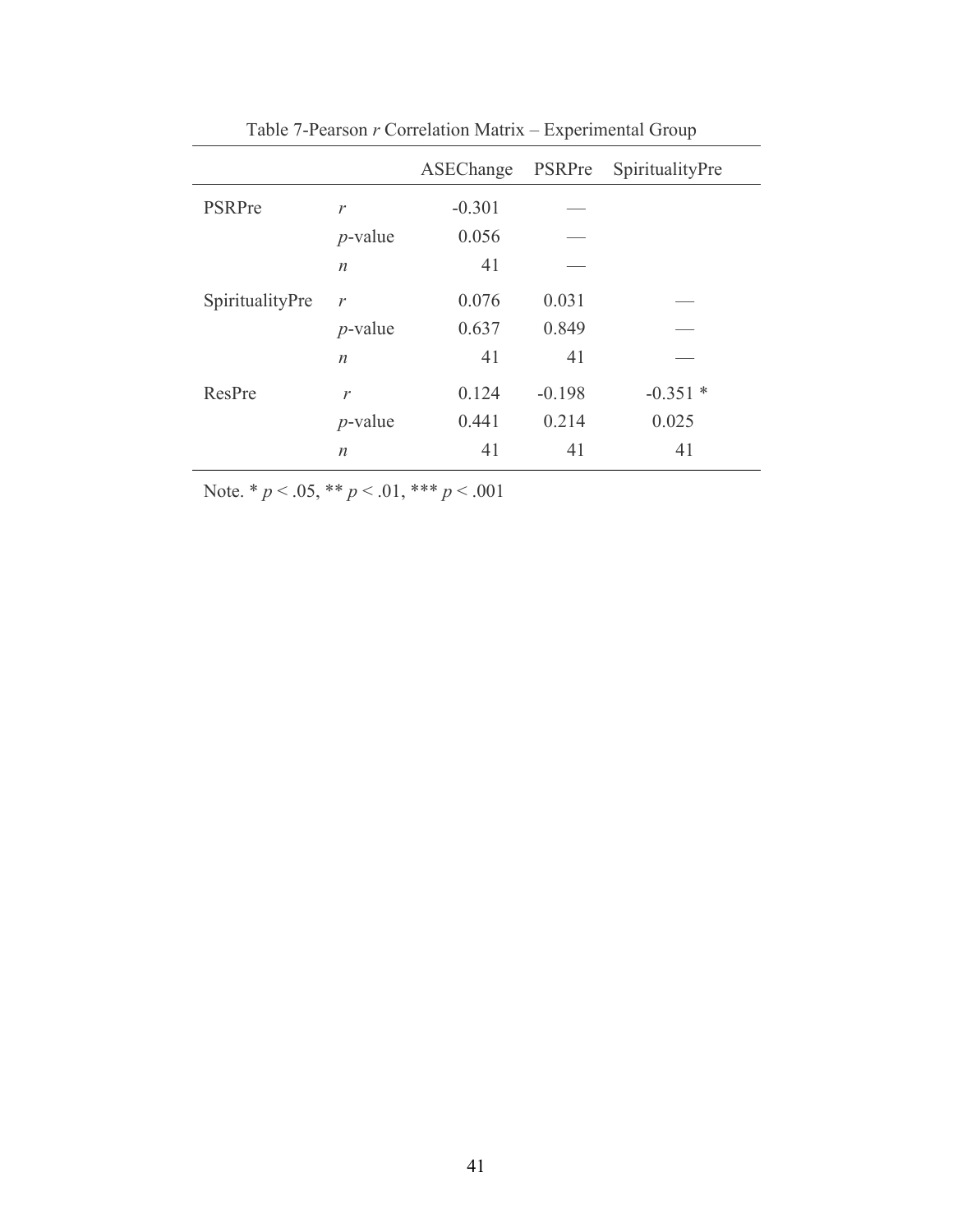#### **APPENDICES**

#### **Appendix A**. **Human Subjects IRB Approval/Exemption**



This study was reviewed in accordance with federal regulations governing human subjects research, including those found at 45 CFR 46 (Common Rule), 45<br>CFR 164 (HIPAA), 21 CFR 50 & 56 (FDA), and 40 CFR 26 (EPA), where appli

Researchers Associated with this Project:<br>PI: Adena Young-Jones **Co-PI:** Ashley Payme<br>**Primary Contact:** David Heim<br>**Other Investigators:**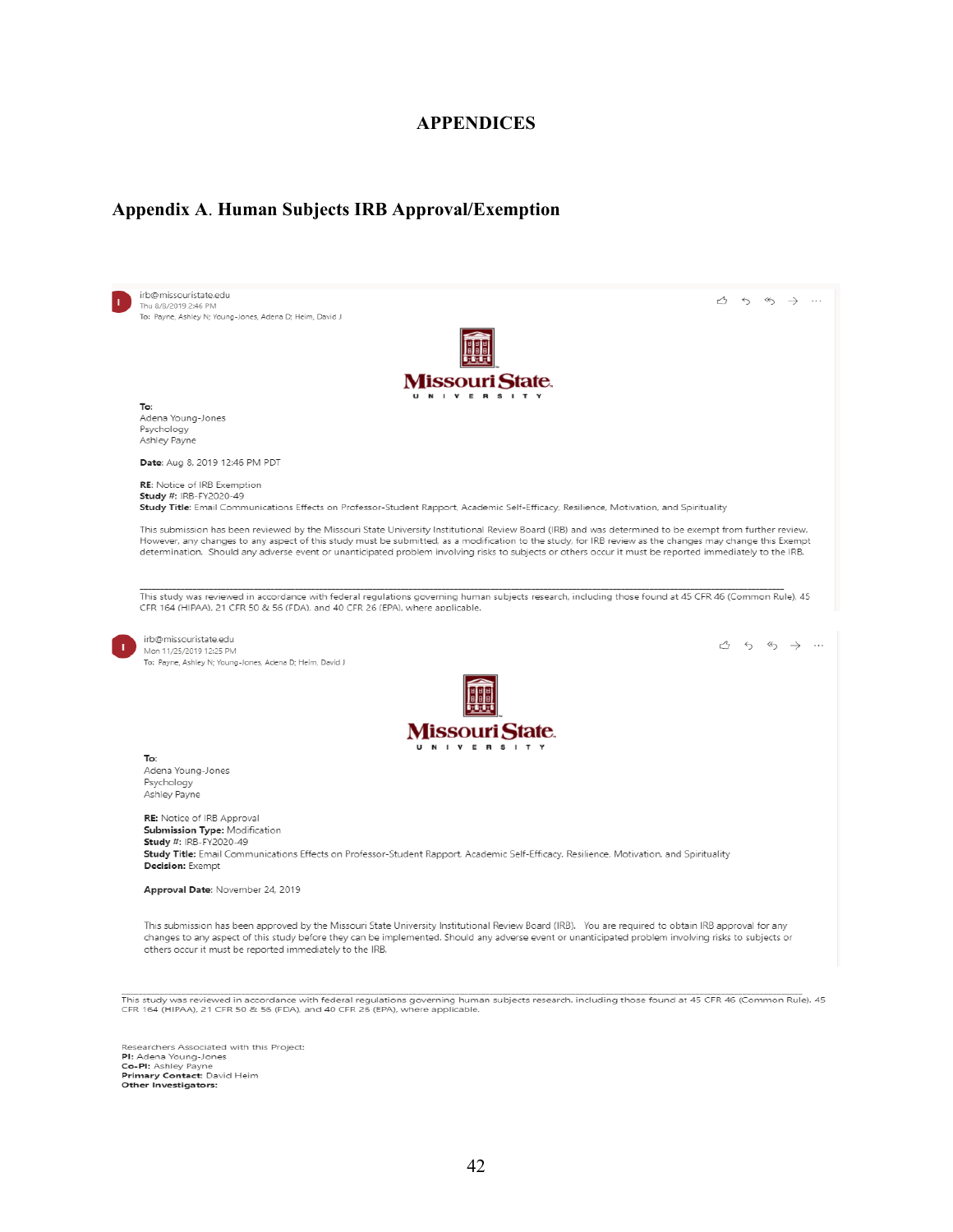irb@missouristate.edu Thu 8/8/2019 2:46 PM To: Payne, Ashley N; Young-Jones, Adena D; Heim, David J



**To**: Adena Young-Jones Psychology Ashley Payne

**Date**: Aug 8, 2019 12:46 PM PDT

**RE**: Notice of IRB Exemption **Study #:** IRB-FY2020-49 **Study Title**: Email Communications Effects on Professor-Student Rapport, Academic Self-Efficacy, Resilience, Motivation, and Spirituality

This submission has been reviewed by the Missouri State University Institutional Review Board (IRB) and was determined to be exempt from further review. However, any changes to any aspect of this study must be submitted, as a modification to the study, for IRB review as the changes may change this Exempt determination. Should any adverse event or unanticipated problem involving risks to subjects or others occur it must be reported immediately to the IRB.

\_\_\_\_\_\_\_\_\_\_\_\_\_\_\_\_\_\_\_\_\_\_\_\_\_\_\_\_\_\_\_\_\_\_\_\_\_\_\_\_\_\_\_\_\_\_\_\_\_\_\_\_\_\_\_\_\_\_\_\_\_\_\_\_\_\_\_\_\_\_\_\_\_\_\_\_\_\_\_\_\_\_\_\_\_\_\_\_\_\_\_\_\_\_\_\_\_\_

This study was reviewed in accordance with federal regulations governing human subjects research, including those found at 45 CFR 46 (Common Rule), 45 CFR 164 (HIPAA), 21 CFR 50 & 56 (FDA), and 40 CFR 26 (EPA), where applicable. Researchers Associated with this Project: **PI:** Adena Young-Jones **Co-PI:** Ashley Payne **Primary Contact:** David Heim **Other Investigators:**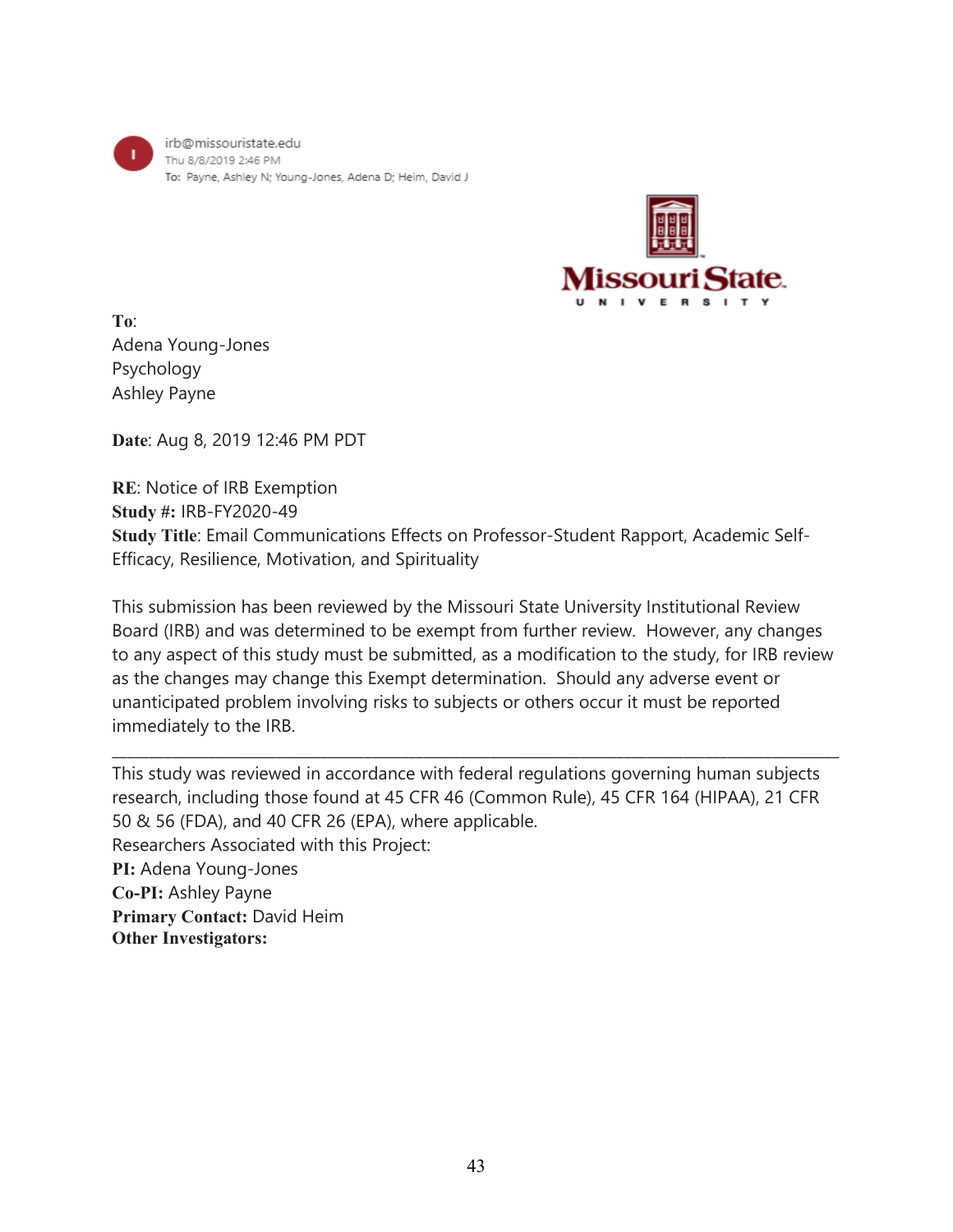irb@missouristate.edu Mon 11/25/2019 12:25 PM To: Payne, Ashley N; Young-Jones, Adena D; Heim, David J



**To:** Adena Young-Jones Psychology Ashley Payne

**RE:** Notice of IRB Approval **Submission Type:** Modification **Study #:** IRB-FY2020-49 **Study Title:** Email Communications Effects on Professor-Student Rapport, Academic Self-Efficacy, Resilience, Motivation, and Spirituality **Decision:** Exempt

**Approval Date:** November 24, 2019

This submission has been approved by the Missouri State University Institutional Review Board (IRB). You are required to obtain IRB approval for any changes to any aspect of this study before they can be implemented. Should any adverse event or unanticipated problem involving risks to subjects or others occur it must be reported immediately to the IRB.

This study was reviewed in accordance with federal regulations governing human subjects research, including those found at 45 CFR 46 (Common Rule), 45 CFR 164 (HIPAA), 21 CFR 50 & 56 (FDA), and 40 CFR 26 (EPA), where applicable.

 $\_$  ,  $\_$  ,  $\_$  ,  $\_$  ,  $\_$  ,  $\_$  ,  $\_$  ,  $\_$  ,  $\_$  ,  $\_$  ,  $\_$  ,  $\_$  ,  $\_$  ,  $\_$  ,  $\_$  ,  $\_$  ,  $\_$  ,  $\_$  ,  $\_$  ,  $\_$  ,  $\_$  ,  $\_$  ,  $\_$  ,  $\_$  ,  $\_$  ,  $\_$  ,  $\_$  ,  $\_$  ,  $\_$  ,  $\_$  ,  $\_$  ,  $\_$  ,  $\_$  ,  $\_$  ,  $\_$  ,  $\_$  ,  $\_$  ,

Researchers Associated with this Project: **PI:** Adena Young-Jones **Co-PI:** Ashley Payne **Primary Contact:** David Heim **Other Investigators:**